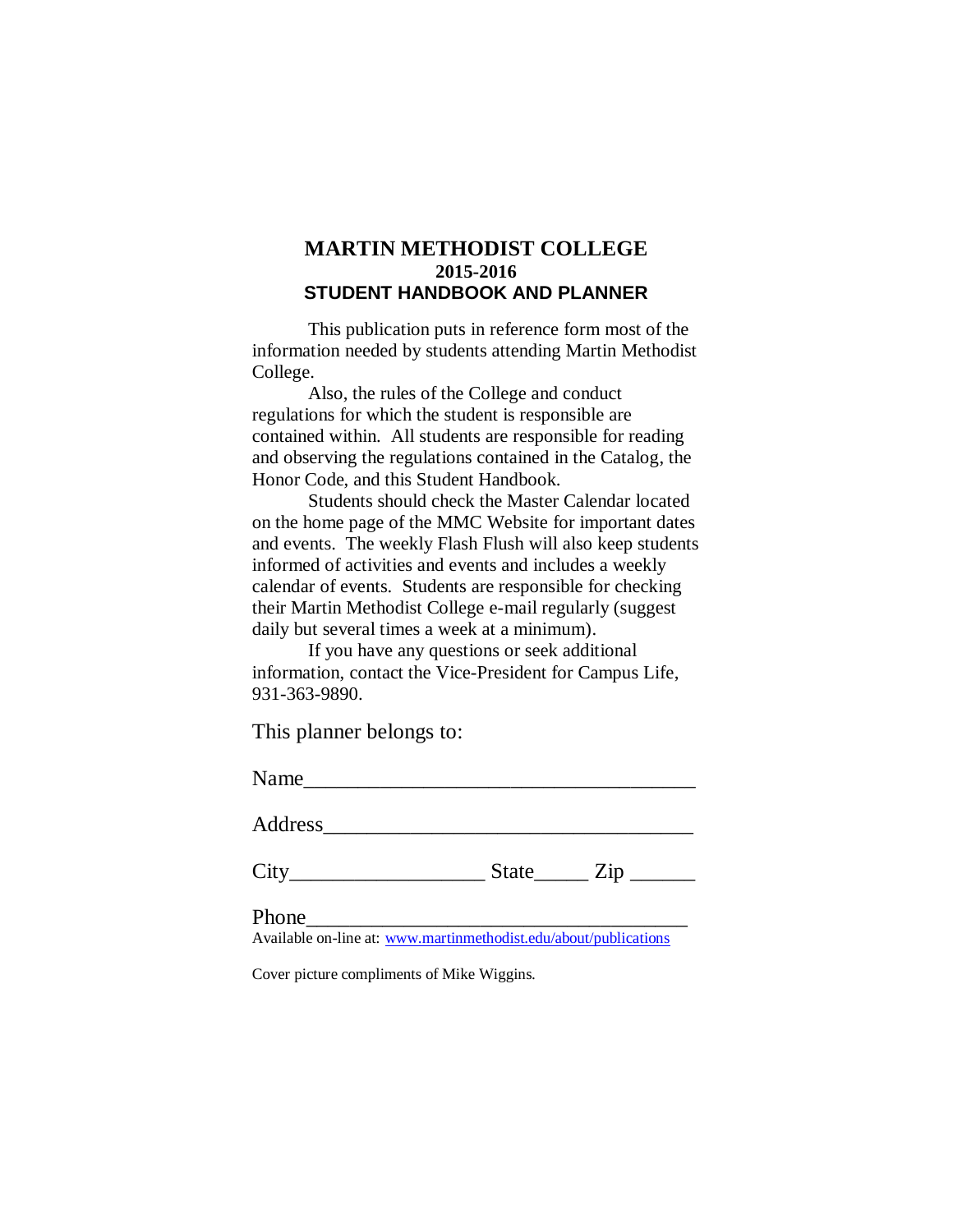#### MARTIN METHODIST COLLEGE **2015-2016 CALENDAR FALL SEMESTER 2015**

| July Term Registration and Classes Begin 7:30 a.m.                  | July 1         |
|---------------------------------------------------------------------|----------------|
| Holiday, All Classes                                                | July 3         |
| Last Day to Drop Ev. Session II classes w/grade of "W"              | July 16        |
| Day July Term Ends                                                  | July 29        |
| Last Day to Drop Classes in Summer Evening Session II               | August 13      |
| Evening Program Summer Session II Ends                              | August 20      |
| Freshmen Orientation/Registration                                   | August 22-25   |
| Registration/Red Hawk Ready for Freshmen and Transfers August 24    |                |
| Registration/Red Hawk Ready for Returning Students                  | August 25      |
| Day Classes begin 8:00 a.m.                                         | August 26      |
| Opening Convocation, 11:00 a.m.                                     | August 26      |
| Evening Program Registration for Fall Sessions I and II             | August 27      |
| Evening Program Fall Session I Classes Begin                        | August 27      |
| Last Day to Enter Classes for Evening Fall Session 1                | August 31      |
| End of Free Drop/Add period                                         | September 4    |
| Last Day to Enter Day Classes for Credit                            | September 4    |
| Labor Day Holiday                                                   | September 7    |
| <b>Evening Program Classes Meet</b>                                 | September 8    |
| Last Day to Drop Ev. Session I Classes with Grade of "W"            | September 10   |
| Last Day to Drop a class for TELS Scholars (Census Day)             | September 18   |
| Last Day to Drop Day Classes with Grade of "W"                      | September 25   |
| Mid-Semester Week                                                   | October 5-9    |
| Fall Holiday (Students/Faculty)                                     | October 8-9    |
| Evening Program Classes WILL MEET                                   | October 8      |
| Last Day to Drop Classes in Fall Evening Session I                  | October 12     |
| Evening Program Fall Session I Ends                                 | October 19     |
| Evening Program Fall Session II Begins                              | October 22     |
| International Convocation                                           | October 23     |
| Last Day to Enter Classes for Evening Fall Session II               | October 26     |
| Pre-Registration for Spring Term 2016 (Seniors Only)                | October 26-27  |
| Pre-Registration for Spring Term 2016 (All Students)                | October 28     |
| Last Day to Drop Ev. Session II Classes with Grade of "W"November 5 |                |
| Last Day to Drop Day Classes                                        | November 16    |
| <b>Thanksgiving Holidays</b>                                        | November 26-27 |
| Day Classes End                                                     | December 7     |
| Last Day to Drop Classes in Fall Evening Session II                 | December 7     |
| Reading Day                                                         | December 8     |
| Final Exams for Day Classes Begin                                   | December 9     |
| Evening Program Fall Session II Ends                                | December 14    |
| Final Exams for Day Students End                                    | December 15    |
| Pre-Registration for Spring Term 2016 Ends                          | December 15    |
|                                                                     |                |

#### SPRING SEMESTER 2016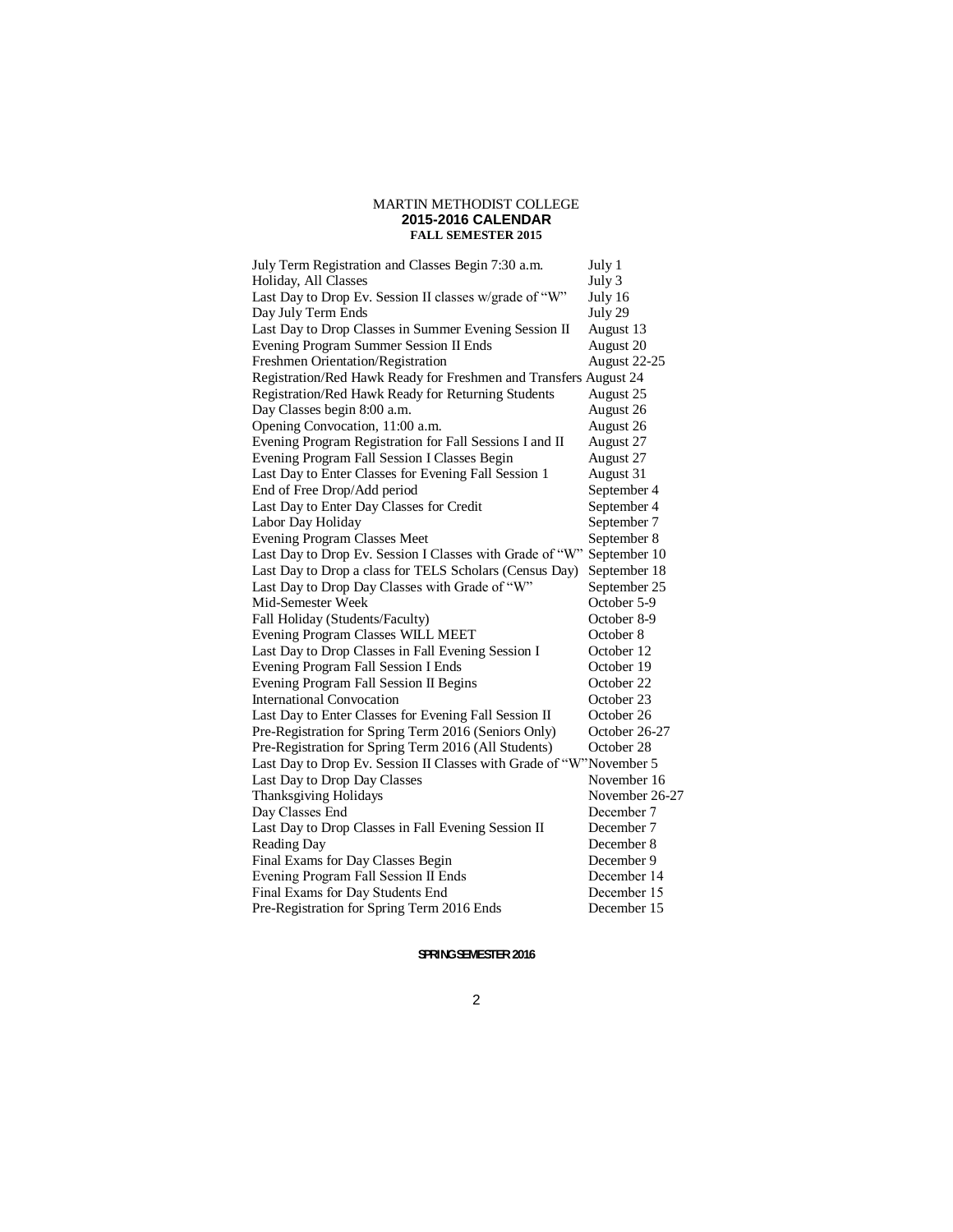| Residence Halls Open                                              | January 11         |
|-------------------------------------------------------------------|--------------------|
| Evening Program Registration, Spring Session I and II             | January 11         |
| Evening Program Spring Session I Classes Begin                    | January 11         |
| Registration/Red Hawk Ready for Returning Students                | January 12         |
| Day Classes Begin 8:00 a.m.                                       | January 13         |
| Last Day to Enter Classes for Spring Evening Session I            | January 14         |
| Martin Luther King Holiday                                        | January 18         |
| <b>Evening Program Classes Meet</b>                               | January 19         |
| Last Day to Enter Day Classes for Credit                          | January 21         |
| Last Day to Drop Ev. Session I Classes with Grade of "W"          | January 21         |
| Last Day to Drop a Class for TELS Scholars (Census Day)           | February 10        |
| Last Day to Drop Day Classes with Grade of "W"                    | February 12        |
| Last Day to Drop Classes in Spring Evening Session I              | February 22        |
| Mid-Semester Week Begins                                          | February 29        |
| Evening Program Spring Session I Ends                             | March 3            |
| Mid-Semester Week Ends                                            | March 4            |
| <b>Spring Break Day Classes</b>                                   | March 7-11         |
| Evening Program Spring Session II Begins                          | March 7            |
| Last Day to Enter Spring Session II Classes                       | March 10           |
| Last Day to Drop Ev. Session II Classes with Grade of "W"March 17 |                    |
| Pre-Registration for Fall 2016 (Rising Seniors Only)              | <b>March 21-22</b> |
| Pre-Registration for Fall 2016 (All Students)                     | March 23           |
| <b>Assessment Day</b>                                             | March 23           |
| Easter Holiday                                                    | March 25           |
| Last Day to Drop Day Classes                                      | April 4            |
| Honors Convocation, 11:00 a.m.                                    | April 8            |
| Last Day of Classes                                               | April 25           |
| Last Day to Drop Classes in Spring Evening Session II             | April 25           |
| Reading Day                                                       | April 26           |
| Day Final Exams Begin                                             | April 27           |
| Evening Program Spring Session II Ends                            | April 28           |
| Day Final Exams End                                               | May 3              |
| Pre-Registration for Fall Term 2016 Ends                          | May 3              |
| Baccalaureate Service 4:00 p.m.                                   | May 6              |
| Commencement 10:00 a.m.                                           | May 7              |

## **SUMMER 2016 SESSIONS (Day Classes Meet Five Times a Week)**

| Evening Program Registration, Summer Sessions I & II            | May 9  |
|-----------------------------------------------------------------|--------|
| Evening Program Summer Session I Classes Begin                  | May 9  |
| Last Day to Add Summer Evening Session I Classes                | May 12 |
| May Term Registration and Classes Begin 7:30 a.m.               | May 16 |
| Last Day to Add May Term Classes                                | May 17 |
| Last Day to Drop Ev. Session I Classes with Grade of "W" May 23 |        |
| Memorial Day Holiday                                            | May 30 |
| <b>Evening Classes Meet</b>                                     | May 31 |
| May Term Ends                                                   | June 3 |
| June Term Registration/Classes Begin 7:30 a.m.                  | June 6 |
| Last Day to Add June Term Classes                               | June 7 |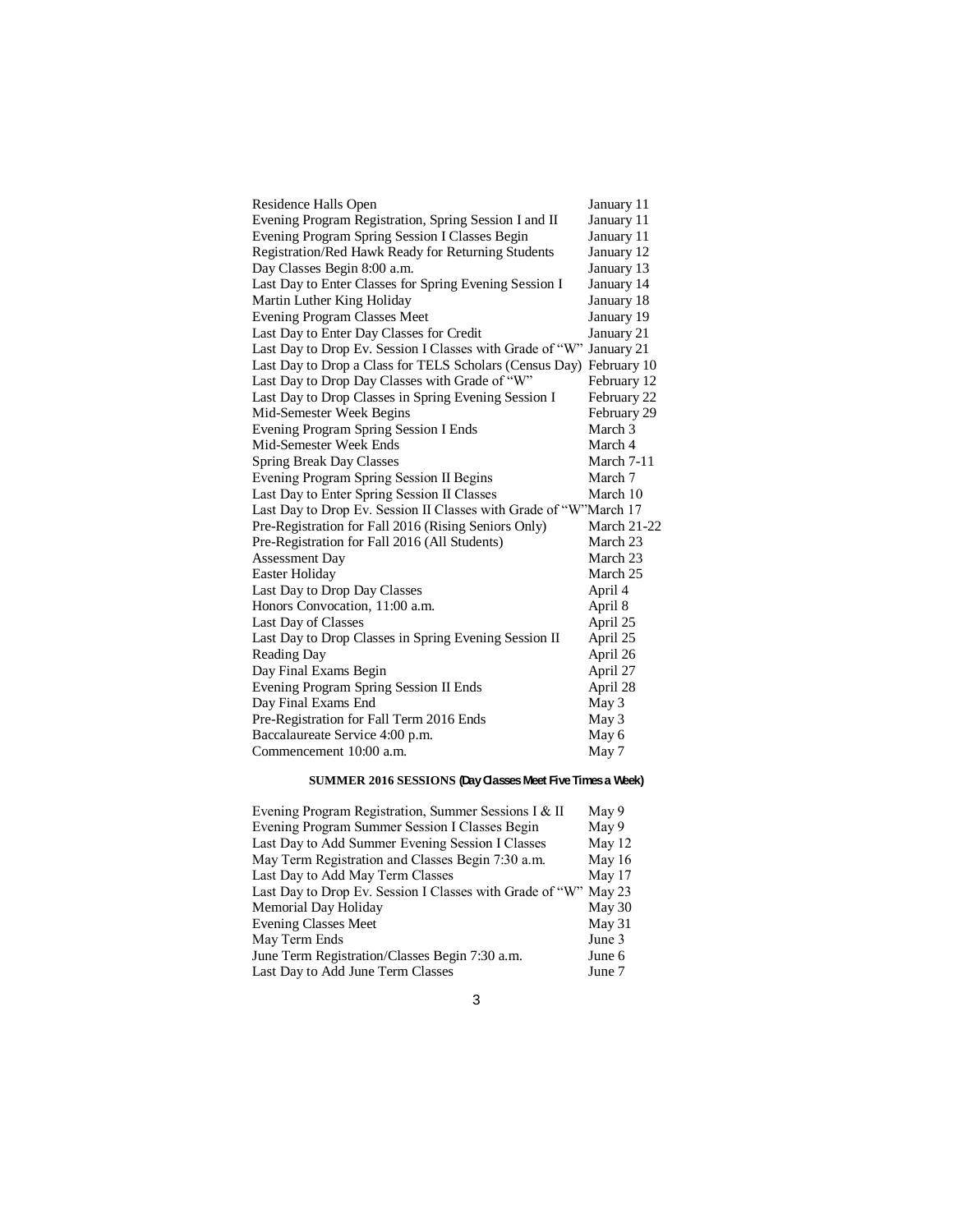| Last Day to Drop Summer Evening Session I Classes                 | June 23   |
|-------------------------------------------------------------------|-----------|
| Evening Program Summer Session I Ends                             | June 30   |
| June Term Ends                                                    | July 1    |
| Holiday, All Classes                                              | July 4    |
| Evening Program Summer Session II Begins                          | July 5    |
| July Term Registration / Classes Begin 7:30 a.m.                  | July 5    |
| Last Day to Enter July Term Classes                               | July 6    |
| Last Day to Enter Summer Evening Session II Classes               | July 7    |
| Last Day to Drop Ev. Session II Classes with Grade of "W" July 18 |           |
| July Term Ends                                                    | August 1  |
| Last Day to Drop Evening Summer Session II Classes                | August 18 |
| Evening Program Summer Session II Ends                            | August 25 |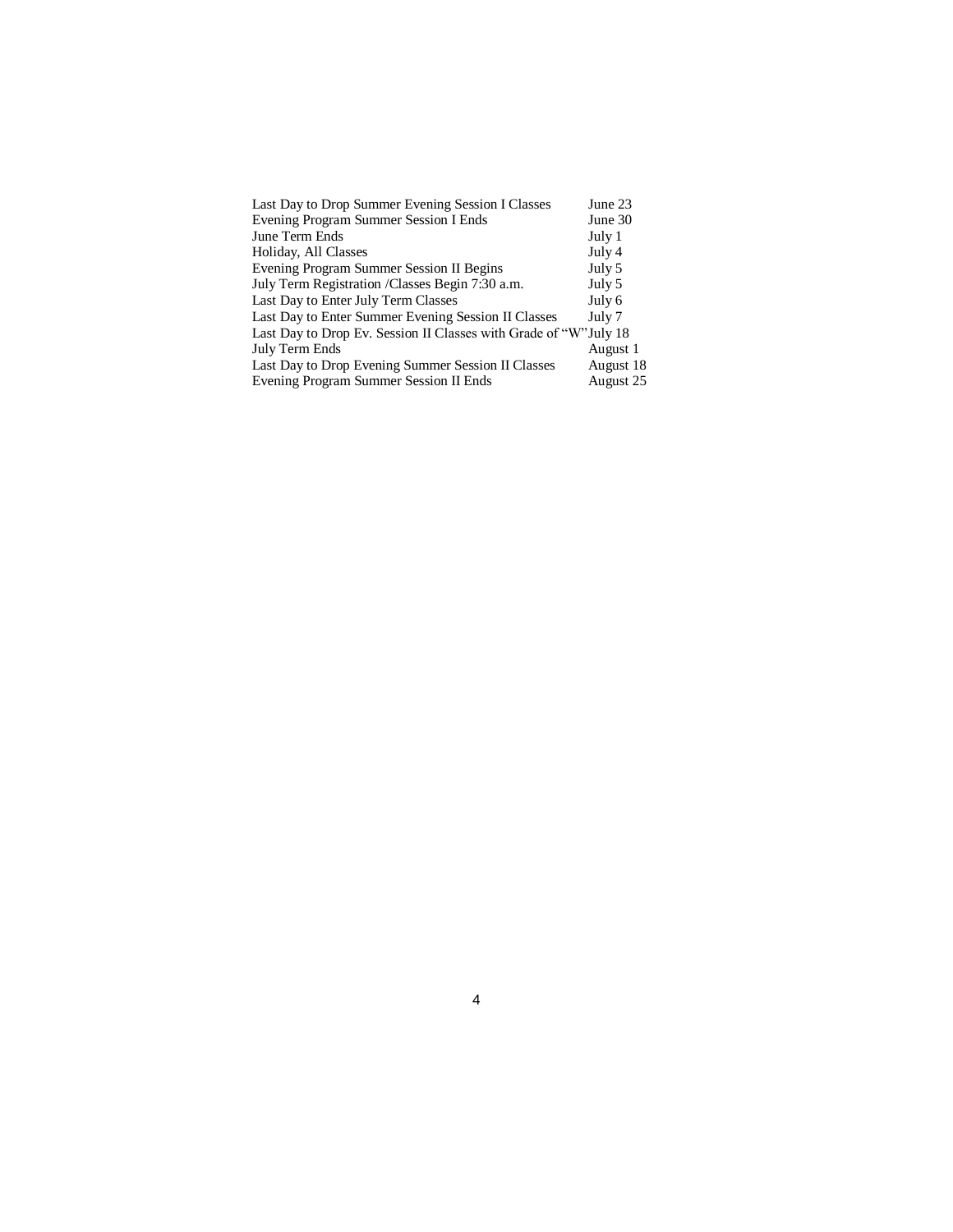# **TABLE OF CONTENTS**

|                                              | 8  |
|----------------------------------------------|----|
| <b>GENERAL INFORMATION AND SERVICES</b>      | 8  |
|                                              | 8  |
|                                              | 8  |
| Bookstore                                    | 8  |
|                                              | 9  |
|                                              | 9  |
| Closing of School                            | 10 |
|                                              | 10 |
| Student Resource Center                      | 12 |
|                                              | 12 |
| Dining Hall and Jazzman's Cafe 13            |    |
|                                              | 15 |
|                                              | 15 |
| MMC Clinic                                   | 16 |
| ID Cards                                     | 16 |
|                                              | 16 |
| Library                                      | 16 |
| Mail                                         | 17 |
|                                              | 17 |
| Lost and Found                               | 17 |
|                                              | 17 |
|                                              | 18 |
|                                              | 18 |
| Administrative Policies & Non-Discrimination | 18 |
|                                              | 19 |
|                                              | 19 |
|                                              | 19 |
|                                              | 19 |
| Class Attendance                             | 20 |
|                                              | 20 |
|                                              | 21 |
| Mid-Term Grades                              | 22 |
| Satisfactory Academic Progress               | 22 |
|                                              | 26 |
| General Education Core Requirements          | 27 |
|                                              | 30 |
| High School Transcript Policy                | 30 |
|                                              | 30 |
| Unofficial Withdrawals                       | 31 |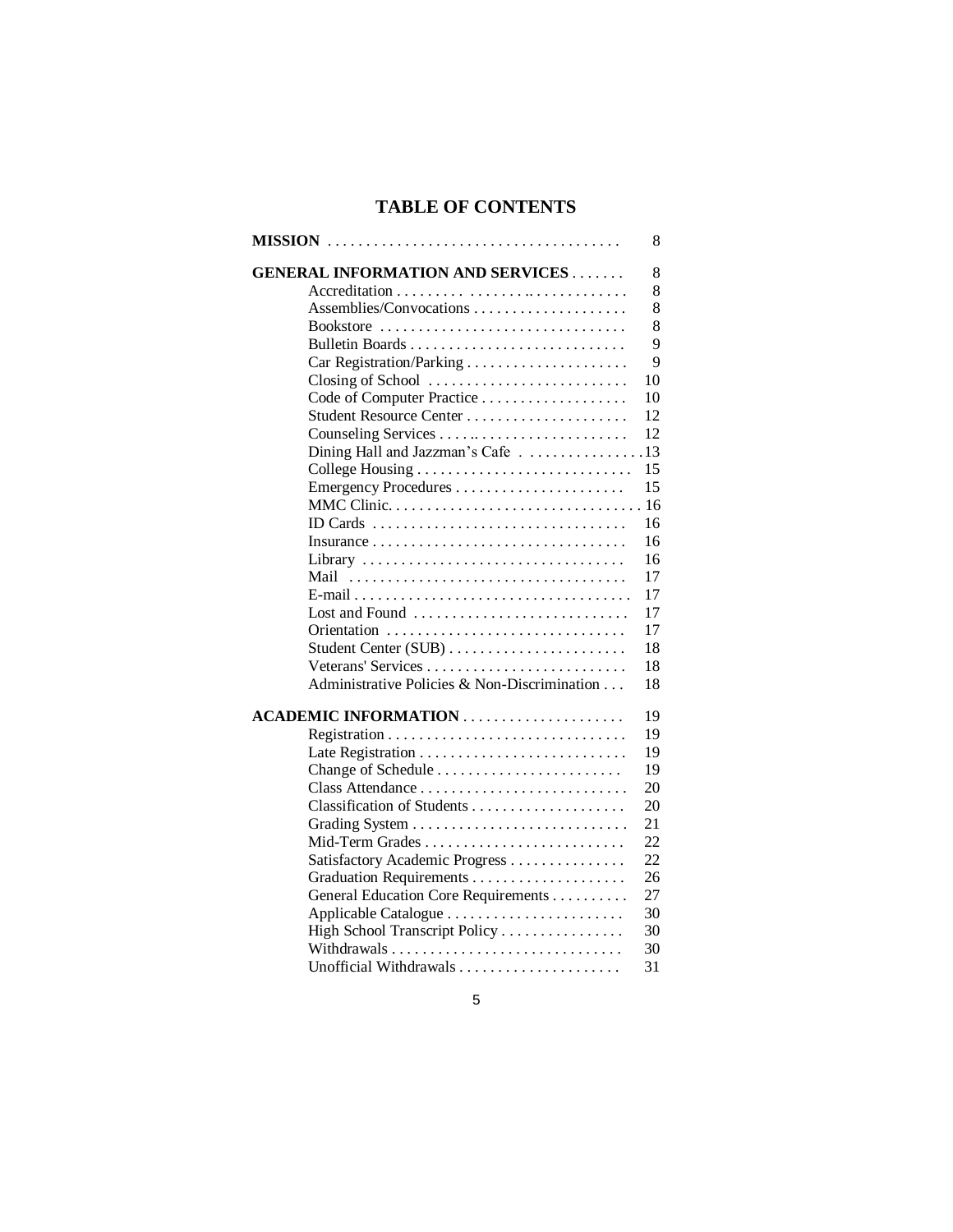| Transcripts                                          | 31<br>31 |
|------------------------------------------------------|----------|
|                                                      |          |
|                                                      | 32       |
|                                                      | 32       |
|                                                      | 32       |
|                                                      | 32       |
| Graduation Fee                                       | 32       |
| Room and Board                                       | 33       |
| Housing Security Deposit                             | 33       |
|                                                      | 33       |
|                                                      | 34       |
|                                                      | 34       |
|                                                      | 36       |
|                                                      | 36       |
|                                                      | 37       |
| Financial Assistance Available                       | 37       |
|                                                      | 37       |
| Federal and State Aid Programs                       | 39       |
| How to Apply for Financial Aid Available.            | 48       |
|                                                      | 49       |
|                                                      | 49       |
| Satisfactory Academic Progress                       | 49       |
| Federal Income Tax Scholarship Information           | 50       |
|                                                      | 50       |
| On-Line Direct Loan Entrance, Exit and MPN           | 51       |
| Notice of Federal Loan Disbursement Policy           | 51       |
| Cohort Default Rate                                  | 51       |
| Institutional Review Panel                           | 51       |
| Official College Census Day                          | 52       |
| STUDENT ORGANIZATIONS AND ACTIVITIES                 | 53       |
|                                                      | 53       |
|                                                      | 54       |
|                                                      | 57       |
|                                                      | 57       |
| Musical Groups                                       | 58       |
| Student Publication                                  | 58       |
| Social and Cultural Events                           | 59       |
| Governance Organizations                             | 60       |
| Constitution of the Associated Student Government    | 60       |
| Requirements for College Recognized Organizations 65 |          |
| RELIGIOUS LIFE                                       | 66       |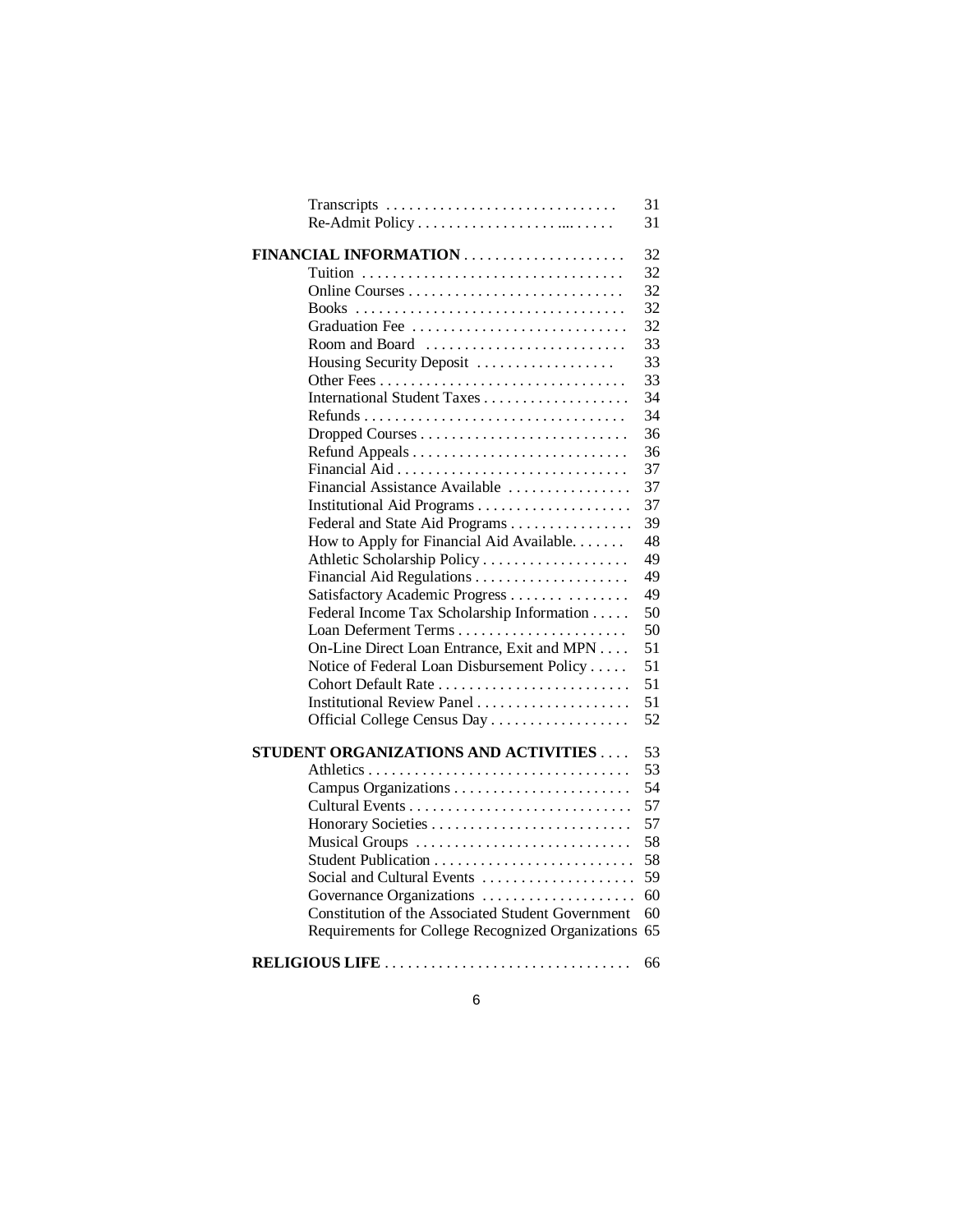| <b>ACADEMIC HONOR CODE AND STUDENT BEHAVIOR</b><br>CODE, RIGHTS, RULES, REGULATIONS           | 67 |
|-----------------------------------------------------------------------------------------------|----|
|                                                                                               |    |
| <b>RESIDENCE HALL INFORMATION</b>                                                             | 68 |
|                                                                                               | 68 |
|                                                                                               | 69 |
| CONSUMERISM                                                                                   | 69 |
| Drug-Free Schools and Communities Act                                                         | 70 |
| EEO/Title IX Section 504 Statement                                                            | 71 |
|                                                                                               | 71 |
| Student Grievances                                                                            | 72 |
| Family Educational Rights and Privacy Act                                                     | 74 |
|                                                                                               | 74 |
| Campus Security Act Information                                                               | 74 |
| Campus Sex Crimes Prevention Act                                                              | 77 |
| Statement on Sexual Harassment                                                                | 77 |
|                                                                                               | 80 |
| Athletic Disclosure                                                                           | 81 |
| Student Right to Know Information                                                             | 82 |
| DIRECTORY OF SERVICES                                                                         | 83 |
|                                                                                               | 84 |
| Three Year Date Calendar  inside back cover<br>Chapel and Worship Services inside front cover |    |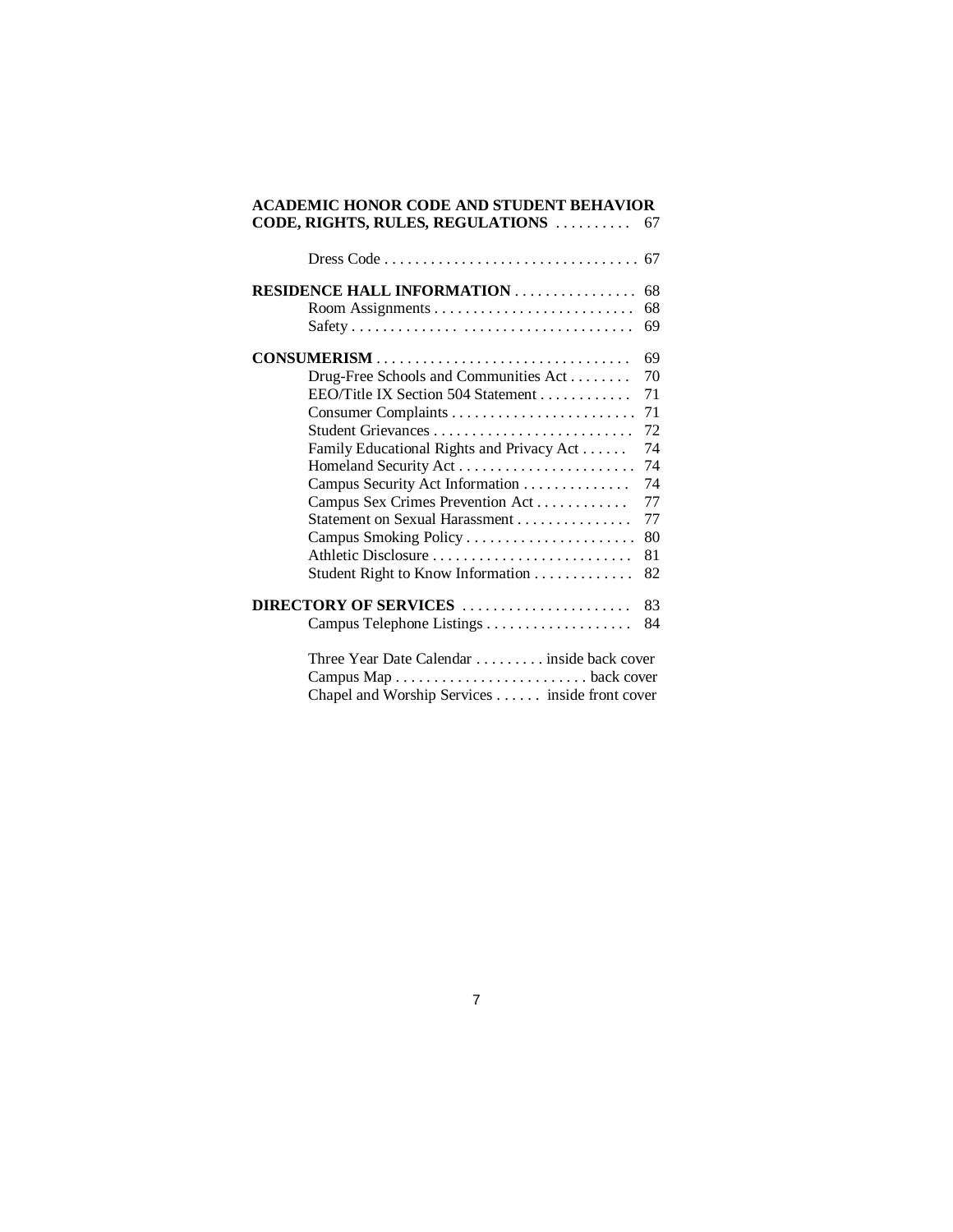# **I. MISSION**

Martin Methodist College, as an institution of higher education related to the United Methodist Church, has as its mission to:

- provide challenging educational programs grounded in the liberal arts and sciences that are designed to prepare students for future careers and lives of continued learning;
- promote a diverse globally-conscious learning community that nurtures intellectual, spiritual, social and personal growth;
- serve the region and church through educational, spiritual, social and cultural programs.

# **II. GENERAL INFORMATION AND SERVICES**

#### **ACCREDITATION**

Martin Methodist College is accredited by the Southern Association of Colleges and Schools Commission on Colleges to award associate and baccalaureate degrees. Contact the Commission on Colleges at 1866 Southern Lane, Decatur, Georgia 30033-4097 or call 404-679-4500 for questions about the accreditation of Martin Methodist College. The college is also accredited by The University Senate of the United Methodist Church, and chartered by the State of Tennessee.

## **CONVOCATIONS**

Convocations are scheduled throughout the year. Students are required to attend opening Convocation and other required convocations as scheduled. Convocations are part of the Martin Moments required for graduation. These will be published on the MMC website, the master calendar, and an addendum has been included in this handbook for your convenience. Students are responsible for attending at least three convocations each year ON TIME. All convocations start at 11:00 a.m.

#### **BOOKSTORE**

Martin Methodist College Bookstore is located at 622 West Flower St. Help and checkout counter number is 931-424-4053 (Bookstore Manager is 931-363-9836). We sell MMC/Redhawk clothing and merchandise, school supplies, textbooks, computers and more. Visit us a[t www.mmcbookstore.com/home.aspx#](http://www.mmcbookstore.com/home.aspx) .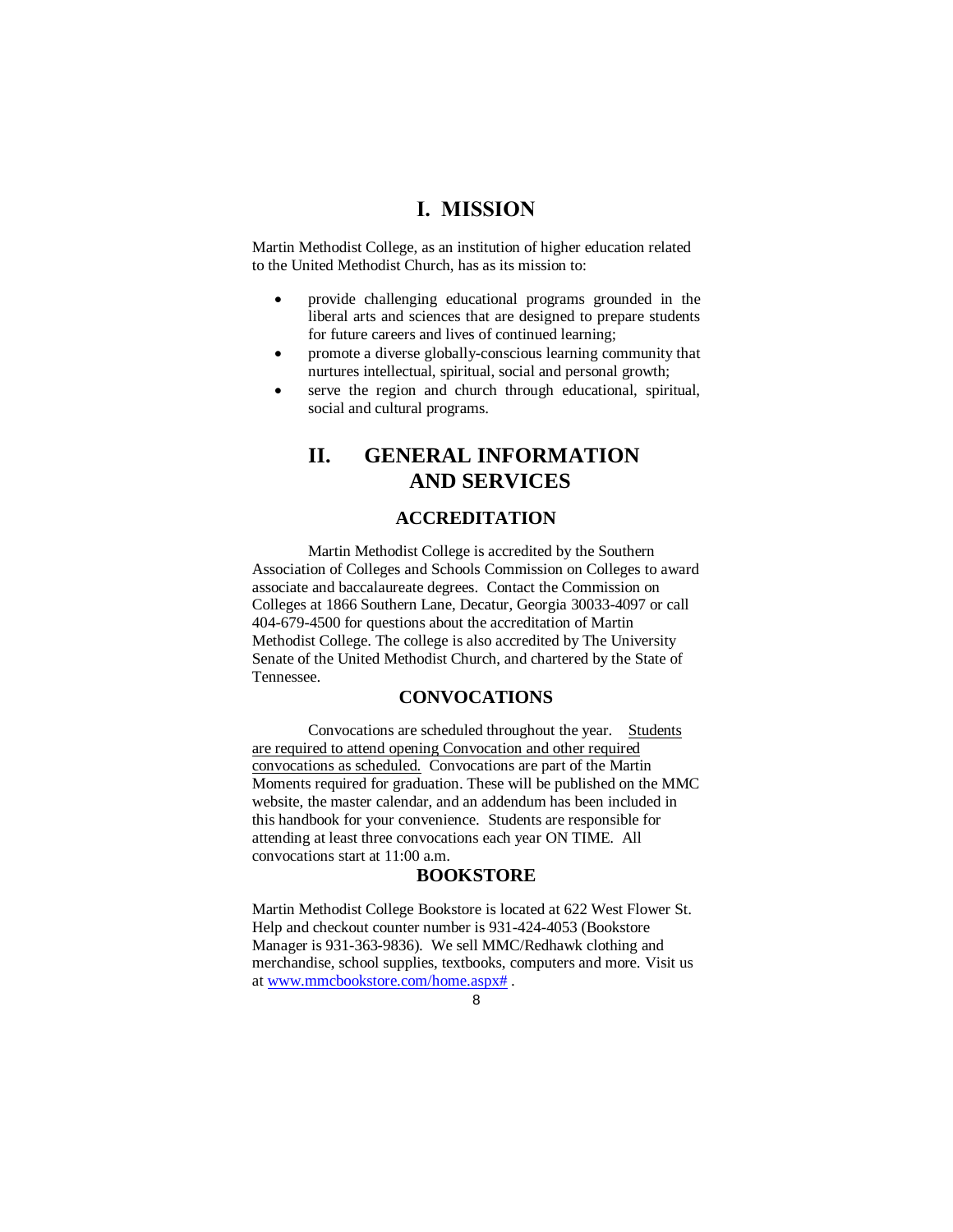#### **Bookstore Hours:**

Monday, Tuesday, Wednesday and Friday 8:30 a.m. to 4:00 p.m. Thursdays 8:30 a.m. to 5:30 p.m.

Most days the bookstore is open during lunch but this is subject to change (closing) during buyback AND when only one person is working. Workers need to be able to take a lunch break.

On the days when the Evening Flex Program is registering, the bookstore will be open through the end of registration (usually 7 p.m.).

#### **BULLETIN BOARDS**

Bulletin Boards are provided in various areas. Some boards are for class or departmental use only. The Vice President for Campus Life or a member of the faculty or administration must approve noncollege announcements before posting. No tape of any kind can be used on painted walls.

# **CAR REGISTRATION—PARKING**

Students who utilize on campus parking must obtain a parking permit during registration or from the Director of Campus Security. The permit is valid for the school year printed on it. The permit should be in plain view, not hidden. Obscuring, reversing, tampering or otherwise rendering the permit unreadable is a rule violation. Improper display of the parking permit is a citable rule violation. A double violation will be issued if a student parks in a prohibited area without the permit in plain view.

Prohibited parking areas include but are not limited to restricted lots, marked "no parking" "reserved" areas, curbs painted yellow, sidewalks, and the blocking of driveways. On street parking is for the exclusive use of the residents living in private homes around the college. Parking in commercial parking lots designed for that business' patrons is prohibited. Obtaining a local resident's permission to park on the street in front of their home is not permitted. The college policy forbids parking in adjacent neighborhoods. Parking violations that affect the college's relationship with our neighbors will not be tolerated. Students who do not follow the parking rules are subject to ticketing, disciplinary measures, towing, or the immobilization of their vehicle.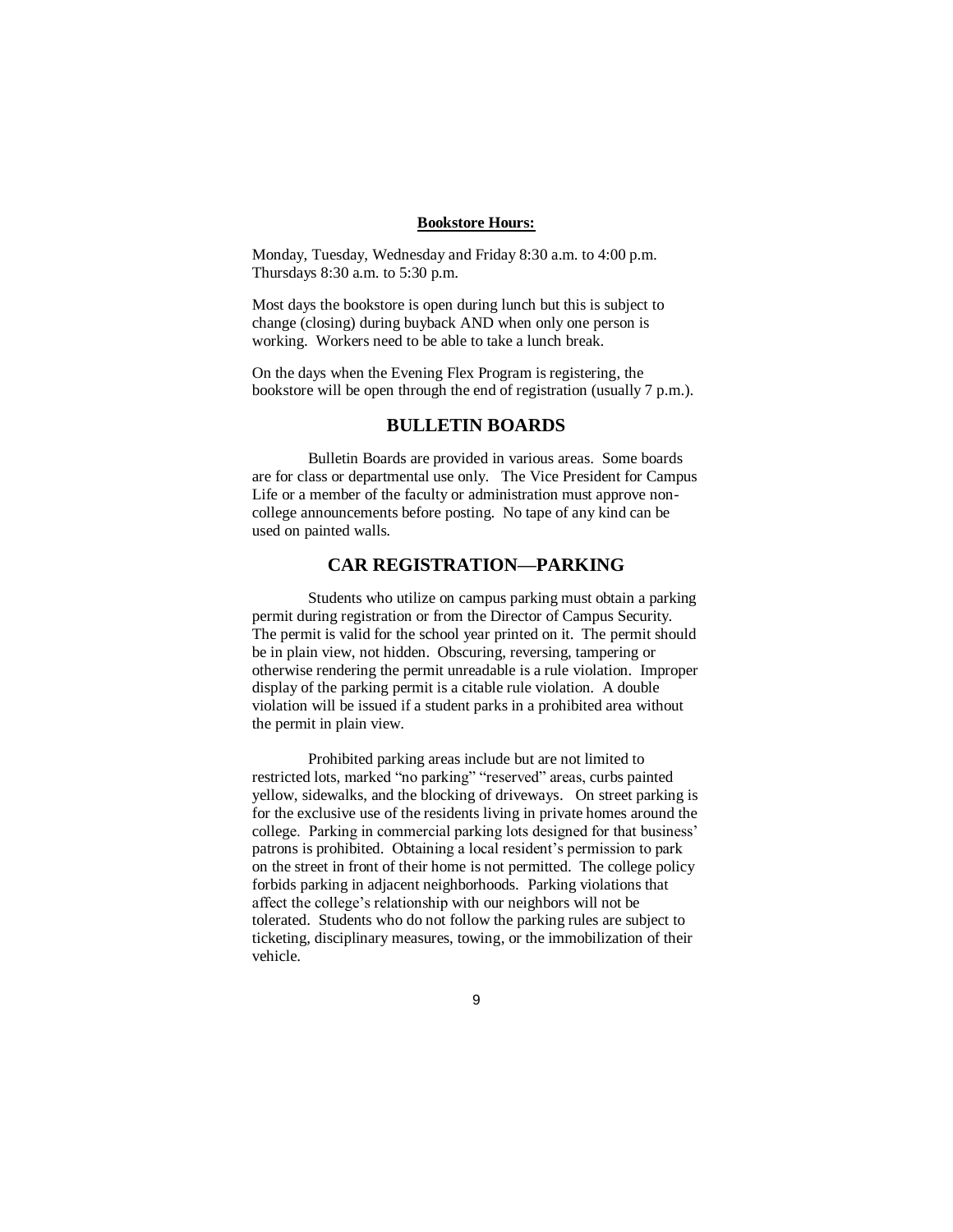Handicapped parking is regulated by Tennessee state law. The college has been given authority to enforce violations BUT you could also receive a citation from city, county, or state police for violating the Handicapped parking laws if they should also note a state violation of the handicapped parking laws. Additionally, no one is to park on West Madison Street **against** the flow of traffic. Vehicles parked on West Madison Street along the college green should be parked facing east. Vehicles parked in front of Upperman Hall should be parked facing west. Crossing over oncoming traffic to park is a violation of state law and citations can be written by state or local police for this violation.

Resident students are to park in assigned areas, not in the Commuter Parking Lot. Being on a work-study assignment does not allow students to park in areas other than that permitted by their parking sticker on their vehicle.

For more information on Parking Policies which will detail violations and consequences, please go to the MMC Website and go to the Student Life section.

## **CLOSING OF SCHOOL**

In the event that weather conditions cause the closing of the college, announcements will be made over the local radio stations, the Nashville and Huntsville, AL television stations, and will be posted on the College's Web Site. In addition, students may sign up for the MMC Alert to receive text message updates. Students should stay tuned to their radios and televisions to receive the latest bulletins.

# **CODE OF COMPUTING PRACTICE**

The list below constitutes a code of computing practice for all persons using the college network system. It is important for all users to practice ethical behavior in computing activities because of the many valuable and sensitive resources involved, and because of the effect one user's practices can have on the work of others.

Disciplinary action for violating the code will be governed by the applicable provisions of the Student Handbook, Code of Computing Practice Violations, and the Computer Crimes Act of the State of Tennessee.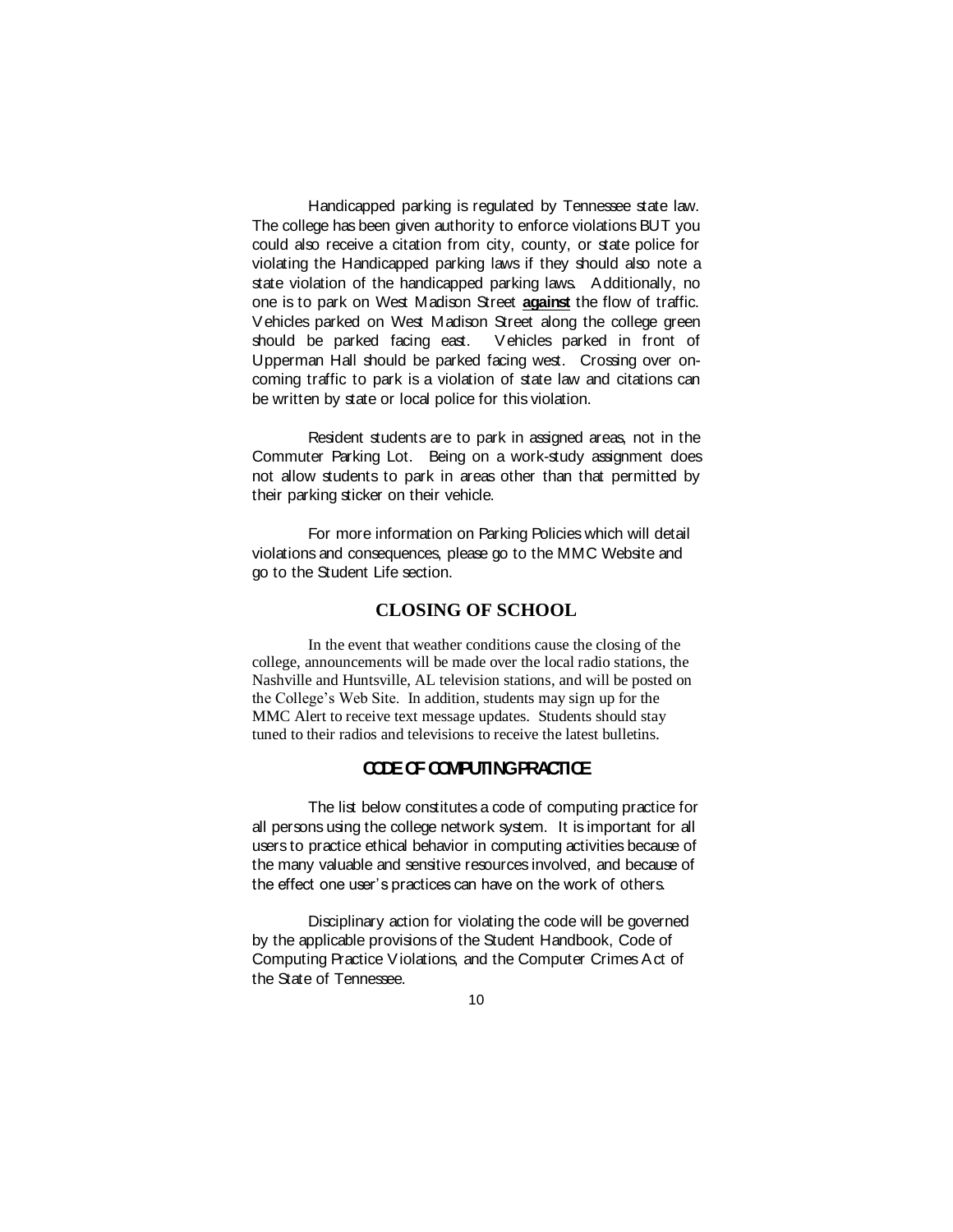- 1. You are responsible for being aware of and following the published procedures for accessing the computer network system.
- 2. You must use only the computer accounts which have been authorized for your use. You must use your computer accounts only for the purpose for which they are authorized. Use of your college's computer resources for personal or business financial gain without express authorization is prohibited.
- 3. Illegal downloading of copyrighted works over any Martin Methodist College network/ resource is prohibited.
- 4. You are responsible for the use of your computer accounts. You should make use of system-provided protection features such as passwords, and you should take precautions against others obtaining access to your computer resources. Do not make your account available to others for any purpose.
- 5. Do not access or copy the programs, files, or data belonging to other persons or to the college without prior authorization to do so. Do not attempt to access files for which you do not have authorization. Programs and data provided by the college are not to be taken to other computer sites without permission. You may not use personal software on the school's computer. **Do not install any programs on the school's computers.**
- 6. To minimize the impact of your activities on the work of other persons, you must not attempt to encroach on others' use of the facilities or deprive them of resources. Deliberate wasteful use of resources, such as printing or storing large amounts of unnecessary data or the downloading or uploading of large or excessive number of files for purely recreational purposes is prohibited.
- 7. You are expected to conduct yourself in a manner that does not offend or harass others and that does not interfere with individual and campus activities. Resources are not to be used to store or transmit obscenities or other potentially offensive material.
- 8. Do not attempt to modify system facilities. Do not misuse, damage, or misappropriate computer equipment, campus network resources or property.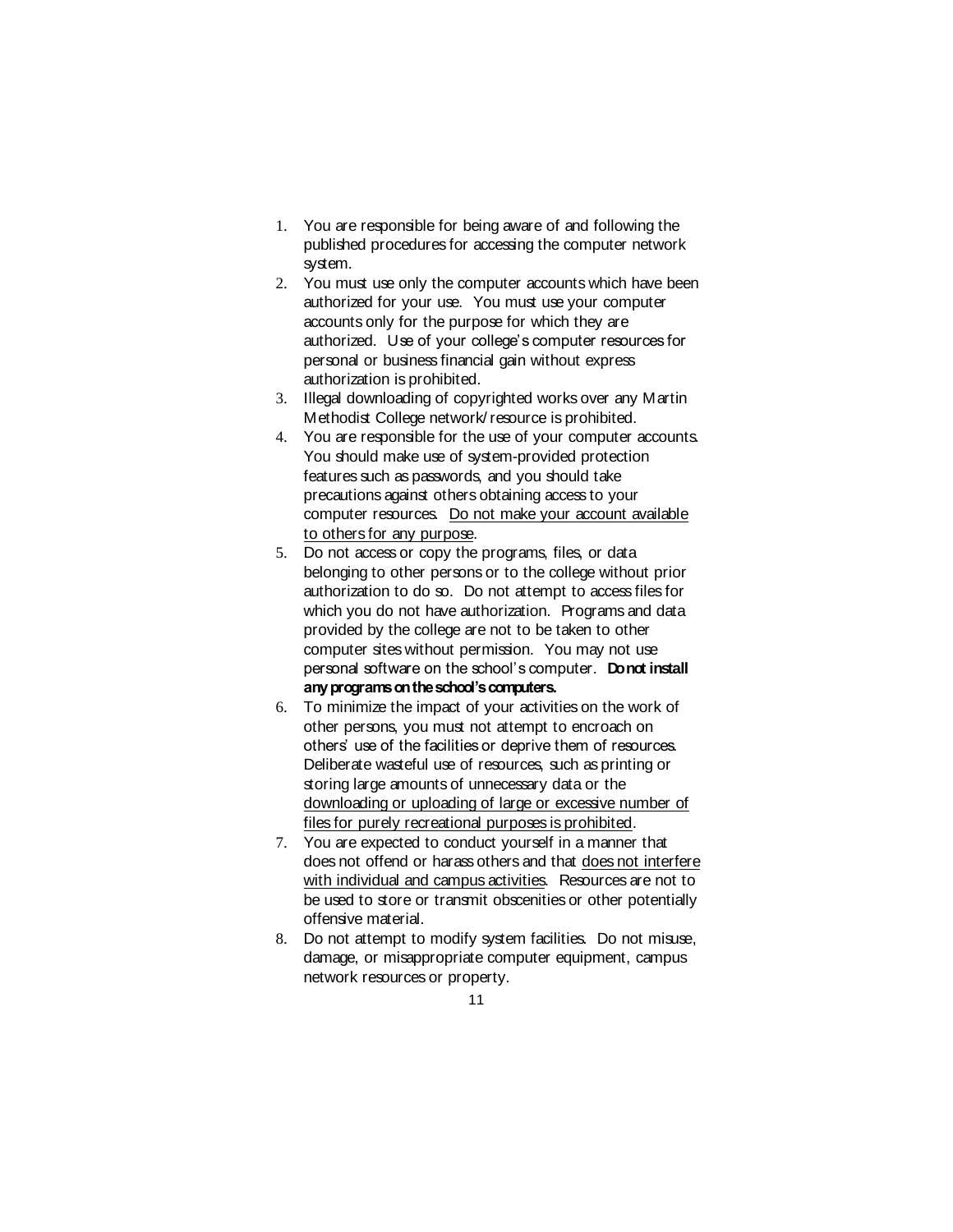Tennessee law provides that certain computer offenses are criminal acts and prescribes penalties for unlawful activities related to computer usage. Martin Methodist College believes it is important for users to be aware of the Tennessee Computer Crimes Act and its provisions, which are found in Tennessee Codes Annotated, Sections 39-14-601, et seq.

#### **STUDENT RESOURCE CENTER**

The Student Resource Center is located in the Starnes Student Union Building. The center augments classroom instruction and provides developmental and tutorial services for students. A valuable resource, which includes a Computer Lab, is available to ALL MMC students. The college continually seeks to obtain additional resources to benefit MMC students and promote success in the classroom. The lab has become one of the busiest areas on campus.

## **COUNSELING SERVICES**

Martin Methodist College provides a range of on-campus services in the area of counseling and advising. Those services and the offices responsible are listed below. Persons needing assistance are urged to contact the appropriate office. For counseling assistance in areas not covered by on-campus personnel, please contact the Vice President for Campus Life who will help in locating appropriate professionals for referral.

Academic Advising Faculty Mentors Each student is assigned or may choose a Faculty Mentor who assists in course selection and registration and who tracks the student's progress toward graduation. For more specialized academic counseling contact the Academic Dean's Office, Colonial Hall, phone 363-9889 or 363- 9823.

Admissions Counseling Admissions Office, Colonial Hall Phone 363-9805

Prospective students are assigned to an Admissions Office staff member who will explain college requirements, entrance examinations, and track the steps necessary for matriculation.

Career Counseling Student Resource Center, SUB Phone 363-9895, 424-7333 For exploration of careers, scheduling interest inventories, locating

12 part-time jobs off campus or for job placement assistance and resume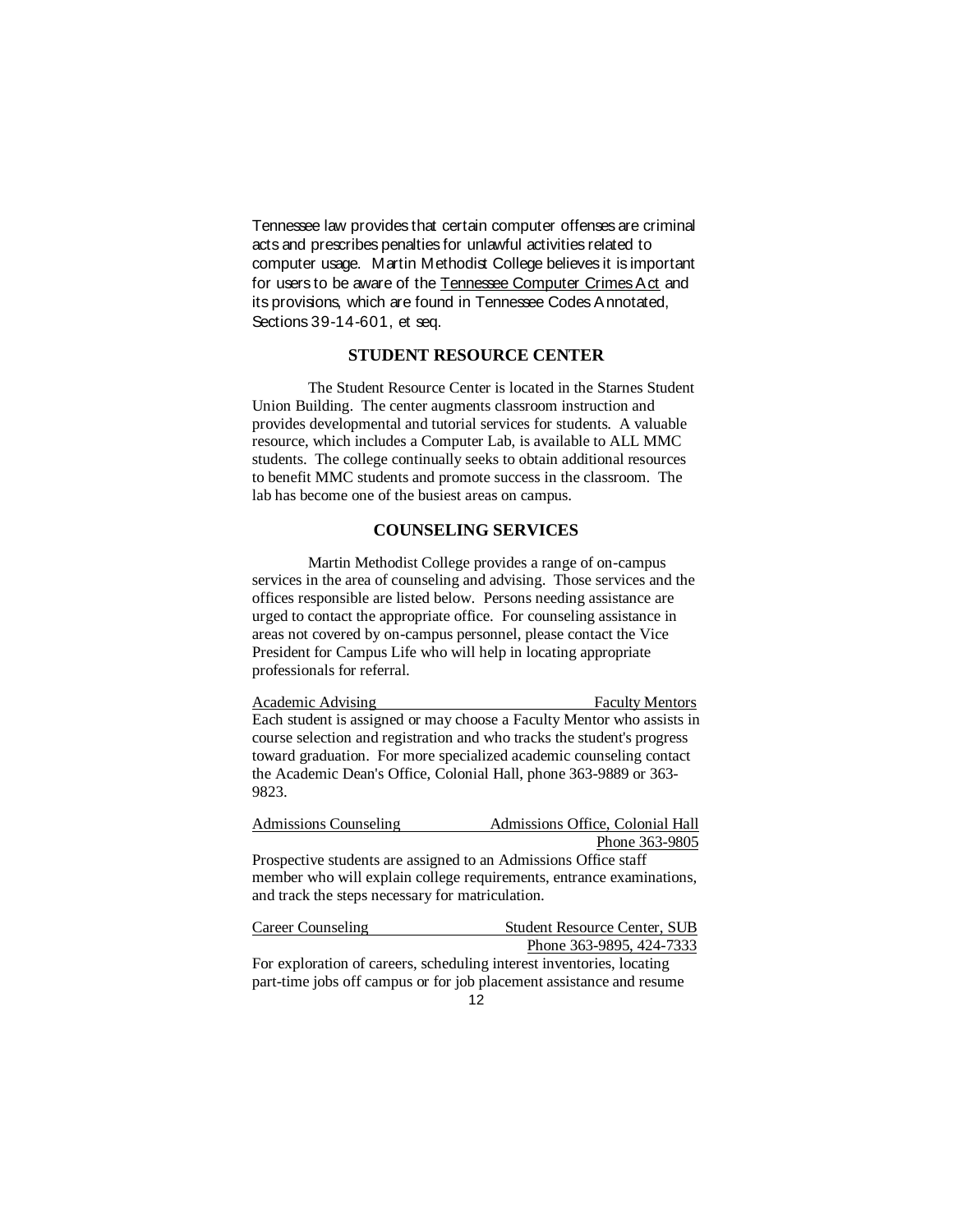preparation the Office of Career Services is available. Students are required to create career placement files during their senior year.

Personal Counseling Referrals by the VP for Campus Life and the College Chaplain Phone 363-9890, 363-9825 Personal counseling is available for all students both individually and in groups. Counseling covers a wide range of personal issues including the following types of problems: substance abuse, stress relief, conflict resolution, eating disorders, depression, anxiety, smoking cessation and other mental health concerns.

Financial Aid Counseling Financial Aid Office, Colonial Hall Phone 424-7366

For assistance with financing the cost of a college education students and their parents are urged to contact the Financial Aid Office for information as to application procedures for grants, scholarships, loans and work opportunities.

Problem Resolution and Grievance Procedures Campus Life Office, Colonial Hall Phone 363-9890 Martin Methodist College attempts to maintain an atmosphere that encourages students to discuss their questions and concerns with the appropriate instructors or staff members before involving others. However, should discussion not resolve a perceived problem there is an official grievance procedure. The Dean of Student Affairs is the college official responsible for assisting in this process. In certain areas there are standing committees that handle appeals e.g. Admissions and Financial Aid Appeals Committee.

SpiritualCounseling Religious Life Office, Center for Church Leadership Phone 363-9825 The College Chaplain, a graduate of Divinity School and a United Methodist minister, is available for pastoral counseling. The College Chaplain conducts weekly worship services, oversees the 24 hour prayer room, and advises Religious Life related student organizations.

#### **DINING HALL**

The Dining Hall is operated by a contracted food service company and is located on the second level of the Student Union Building (SUB).

> **SERVING HOURS FOR MEALS MONDAY THROUGH FRIDAY (Hours are subject to change)**

Full Breakfast ..............................7:00 a.m. - 8:15 a.m.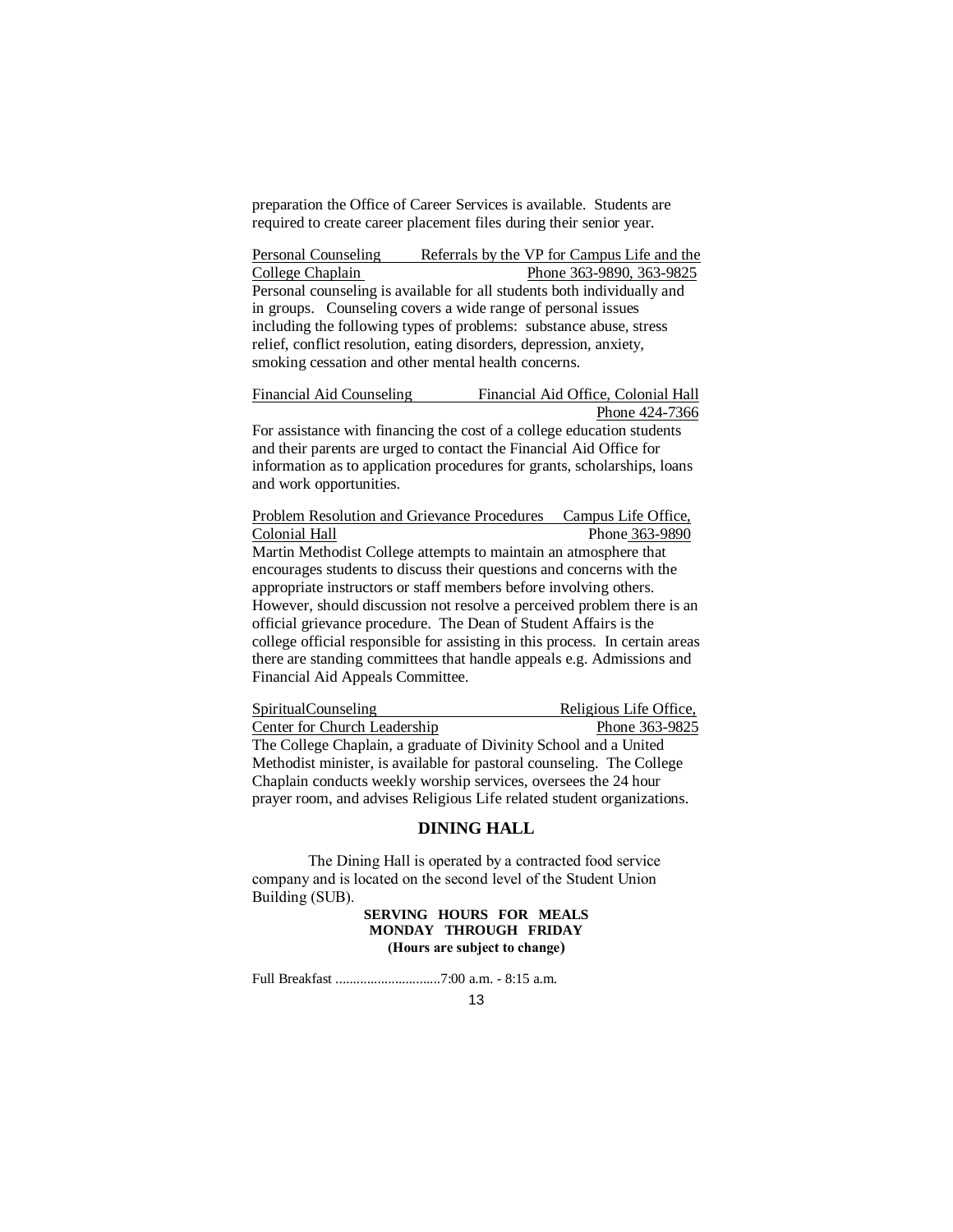#### **SATURDAY AND SUNDAY**

| 11:30 a.m. $-1:00$ p.m.  |
|--------------------------|
| $5:00$ p.m. $-6:00$ p.m. |

Valid boarder Martin Methodist College ID cards are required to obtain meals in the Dining Hall.

Breakfast features a full breakfast line including eggs, meat, waffles, cereals, breads, fruit, and juices. For late risers a continental breakfast is available. Saturday and Sunday a brunch featuring both breakfast and luncheon entrees are offered.

Lunch and dinner feature two entrees per meal, pizza, deli, grill and the salad bar. At each meal there are vegetables, desserts, dip ice cream, and fresh fruit. Beverages include a choice of milk, tea, coffee, soft drinks, or fruit drinks.

Menus are posted weekly at [www.martinmethodist.edu.](http://www.martinmethodist.edu/)

Each month specials such as theme dinners (Mexican, Italian, Hawaiian etc.) as well as holiday meals such as Halloween, Thanksgiving, Christmas and Easter are planned.

Meal prices for non-dorm students and student guests are posted in the dining hall; meal plans are also available upon request.

No meals, food trays, glasses, silverware, etc. shall be removed from the dining hall without consent from the Dining Hall Manager. All persons must be properly attired to include shoes and shirts in order to enter the Dining Hall.

Students with special dietary needs should contact the Food Service Director who will provide meals that are consistent with the physician's instructions.

## **JAZZMAN'S CAFÉ**

Jazzman's Café is operated by a contracted food service company and is located on the first level of the Student Union Building (SUB).

> 14 **CAFÉ HOURS Monday through Friday**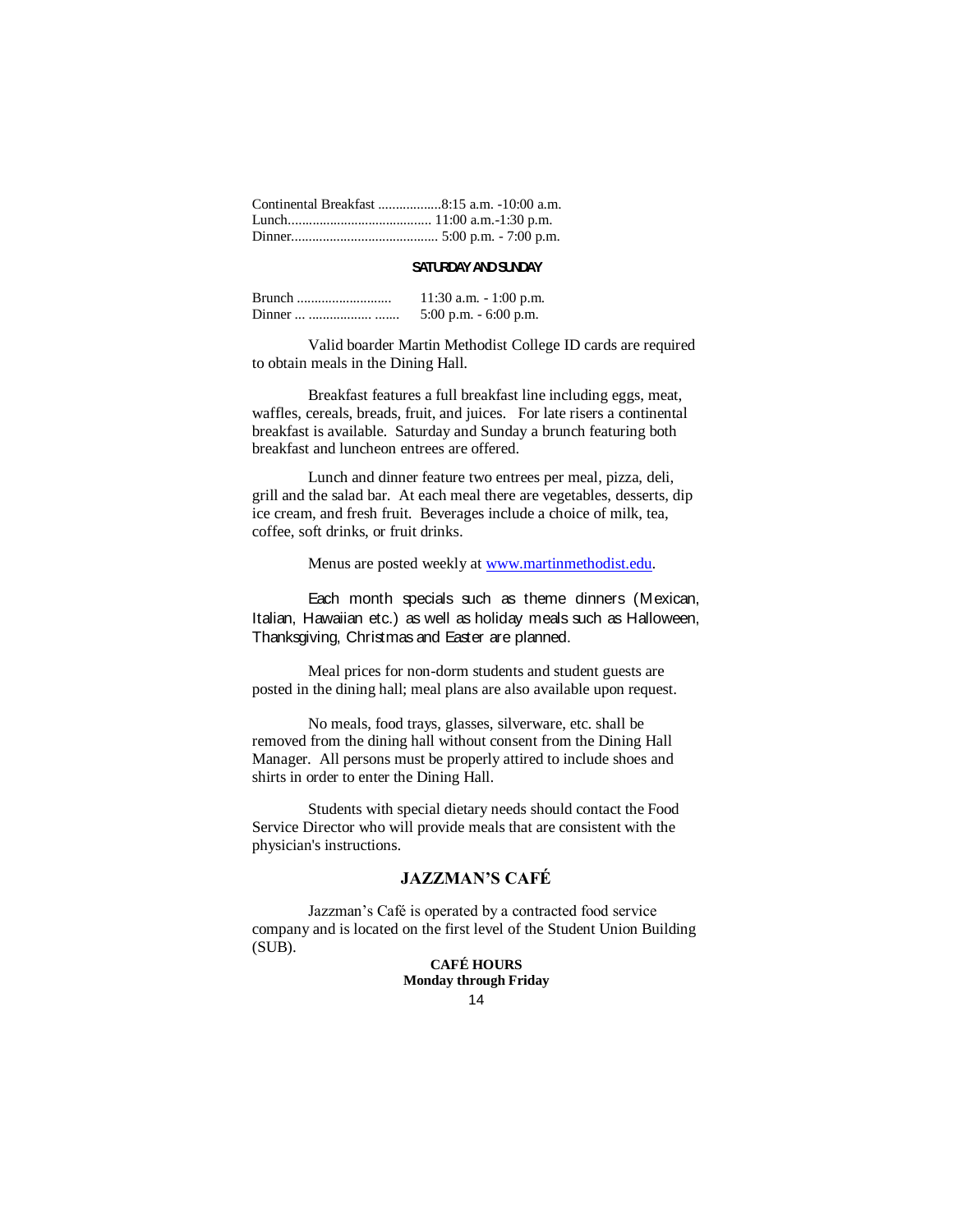#### (Hours are subject to change)

#### 7:00 a.m. – 7:00 p.m.

If you have any questions or requests regarding Jazzman's Café contact the Food Service Director whose office is located in the dining hall.

#### **COLLEGE HOUSING**

The college operates Criswell Hall, Upperman Hall, Honor Housing and two apartment housing buildings. While Criswell is an all female facility, Upperman, the Honor Housing facility and the apartments are Coed facilities. All single students under 21 years of age are required to live in college housing or with their family. No exceptions will be made. Students are required to sign contracts agreeing to be responsible for the care of the housing unit and its contents before they are allowed to become residents.

Room and roommate preferences are granted when possible. Students who currently reside in student housing have precedence over others in signing up for that same room/apt. the following year. The Vice President for Campus Life assigns students who do not submit housing or roommate preferences to campus housing and roommate(s).

Students classified as seniors, juniors or sophomores will have first choice for Apartment Housing and Honor Housing. Freshmen generally are assigned to Criswell or Upperman.

See the Financial Information section for dorm and apartment charges. See Residence Hall Information section of this Student Handbook for details on dorm life.

#### **EMERGENCY PROCEDURES**

In the event of a medical emergency of a serious nature, the Giles County Ambulance Service (phone 911) should be called and the campus Athletic Trainer, phone 363-9874, should be summoned to administer emergency first aid. The Vice President for Campus Life should be notified of the emergency and name of the victim. It is the responsibility of the Vice President for Campus Life to notify the families of severely injured students who have been taken to the hospital and to assist in making arrangements for further treatment, transportation home, etc.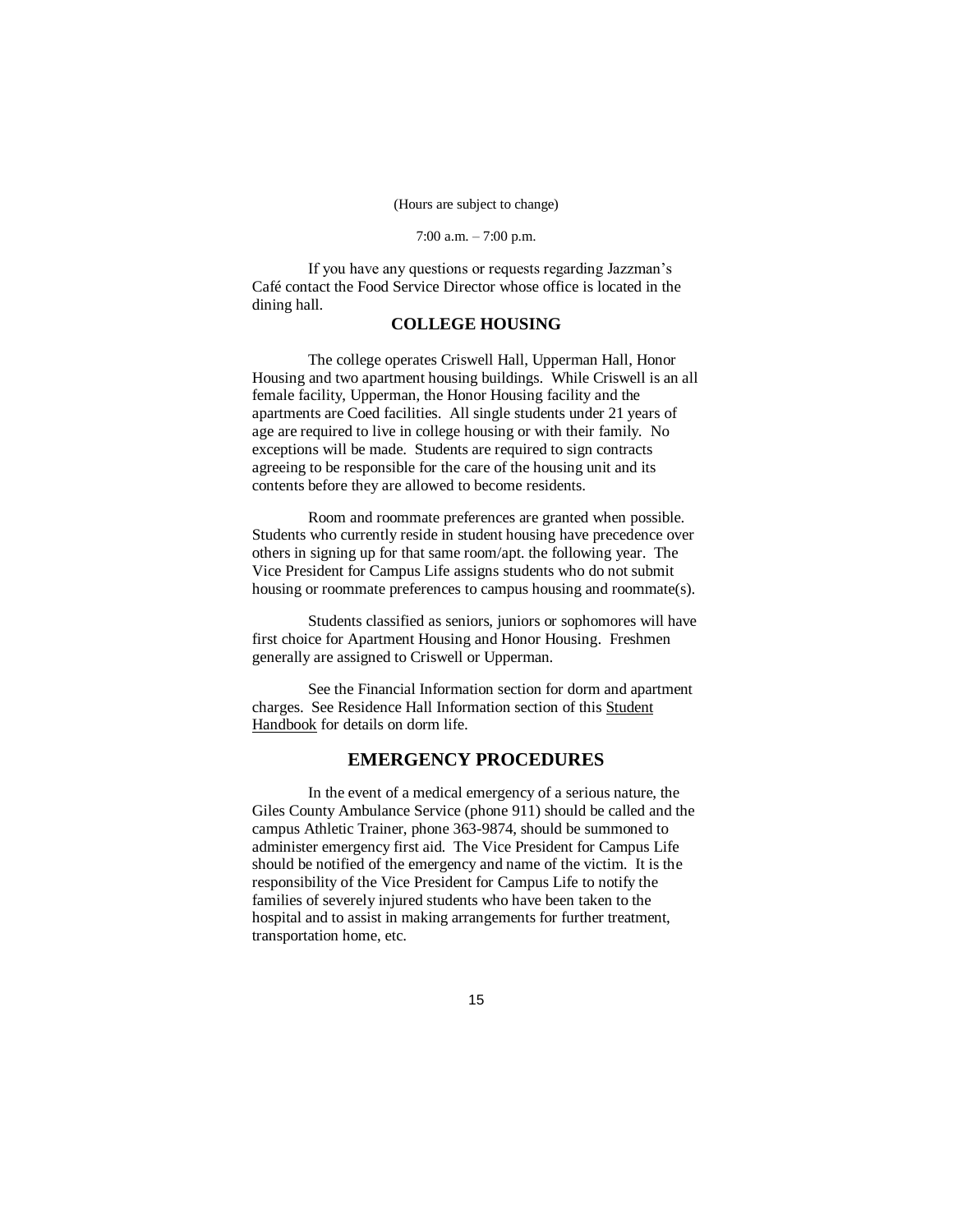In the event of an emergency such as fire, bomb threat, etc., the universal emergency number, 911, should be dialed. Please also immediately contact the Director of Campus Safety and Security, the Director of Residential Life or the Vice President for Campus Life for the emergencies noted above or if there is an approaching storm and you have not been contacted on action to be taken.

## **MMC Clinic**

The college operates a free clinic for all students. The clinic is staffed by the nursing faculty. Please check the MMC website for operating hours. Watch your MMC e-mail for updates and special services such as flu shot availability.

#### **ID CARDS**

Student Identification Cards are issued to every student. The ID card is made during registration of the first semester or module in which you register for classes. Students will use this ID card throughout their entire enrollment at Martin Methodist College. The ID cards are necessary for entering and using the Christian Life Center recreational facilities, for women entering their dormitory after midnight, for boarders obtaining meals in the Dining Hall, for checking out library books, for personal identification on campus for security reasons, and for participation in various extracurricular activities. If the ID card is lost, a replacement fee will be charged. (See Financial Information for fees)

### **INSURANCE**

Students are expected to have adequate medical and health insurance. Check with your family and/or an independent insurance agent. International students will be charged each semester for insurance through an insurance carrier chosen by MMC.

## **LIBRARY**

The Warden Memorial Library is located on the ground floor of the Johnston Center. The library holds over 111,000 volumes of books, bound periodicals, and audiovisual materials. As a member of OCLC, the library has access to over 70 million items through interlibrary loan. The library is open seven days a week during the school year, and Monday through Friday during the summer.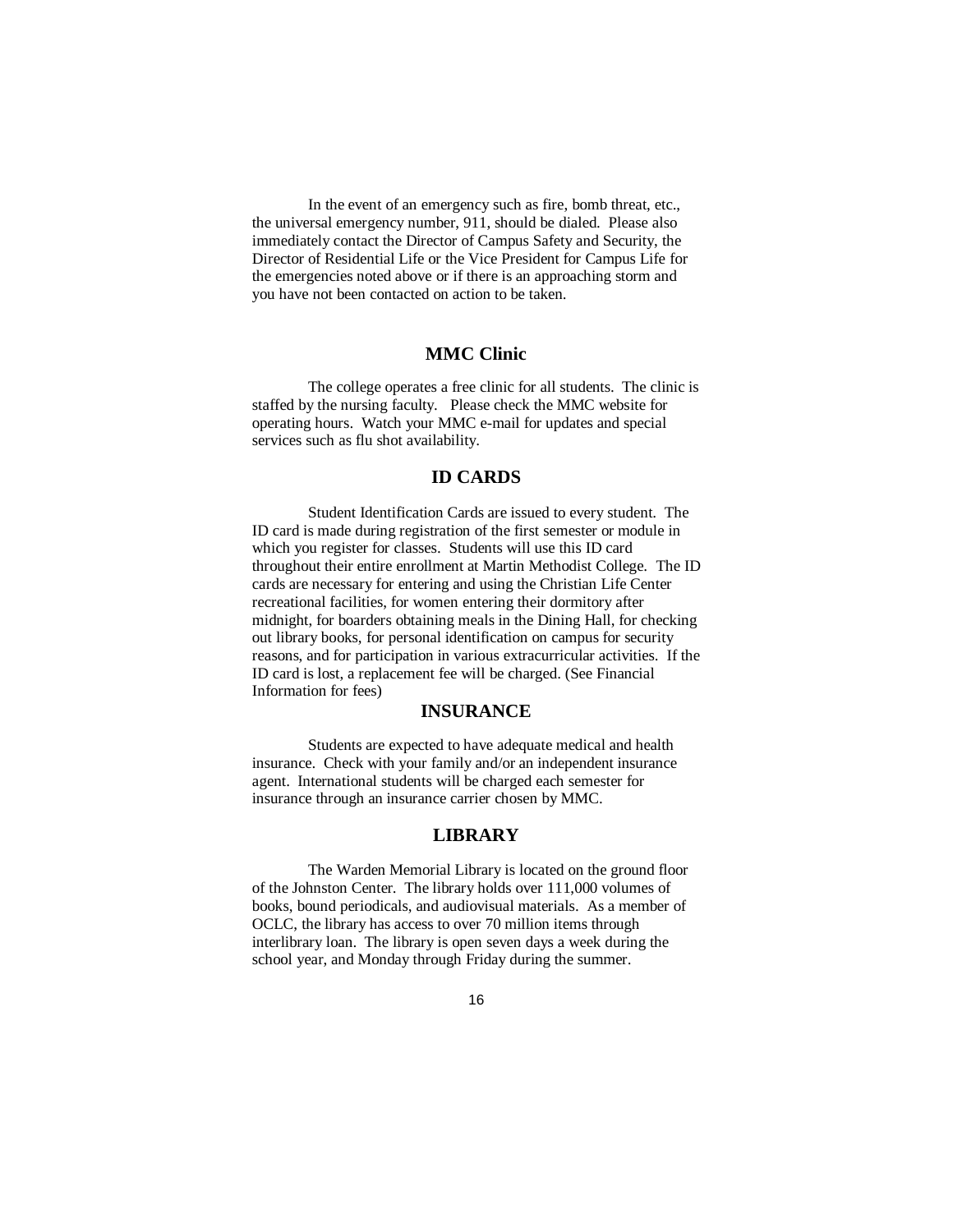Books may be checked out for two weeks. Students may check out audiovisual materials for two days. Periodicals and reference books do not circulate. Multipurpose computer terminals in the library provide access to the computerized card catalog (OPAC), electronic databases, *Microsoft Office* programs and the Internet. Most of the library's databases and its' entire e-book collection are available remotely to any student that has Internet access.The library has a multi-purpose printer/copier/scanner, compact and full-size laminators, two group study rooms, and a listening and viewing room for audiovisual resources. Wireless access is now available for all laptop/tablet users.

The library's current hours, staff, policies, services, and fine schedules are listed in a brochure available at the library. Please pick up a copy of this brochure for more information. This information is also available on the library's web site at: **http://www.martinmethodist.edu/academics/library/**

#### **MAIL**

Mailboxes are located on the first floor of the Student Union Building (SUB), and each enrolled student is eligible for a mailbox. The student mail is put in mailboxes each day, Monday through Friday. To mail letters for off-campus delivery, stamps may be purchased at the campus bookstore, from the mailroom, or one may go to the post office located three blocks from campus. On and off-campus mail can be placed in one of the wooden mail boxes located throughout the campus. This mail is collected, sorted, and delivered to the appropriate office several times a day or to the U.S. Post Office each afternoon.

#### **E-MAIL**

Every student is issued an e-mail address. It is IMPORTANT to check this regularly, preferably daily. Important financial aid deadlines, graduating senior and registration information etc. is sent to students using the MMC e-mail system.

## **LOST AND FOUND**

Found items can be turned into the receptionist in Colonial Hall. If you have lost an item please check with the Colonial Hall Receptionist.

# **ORIENTATION**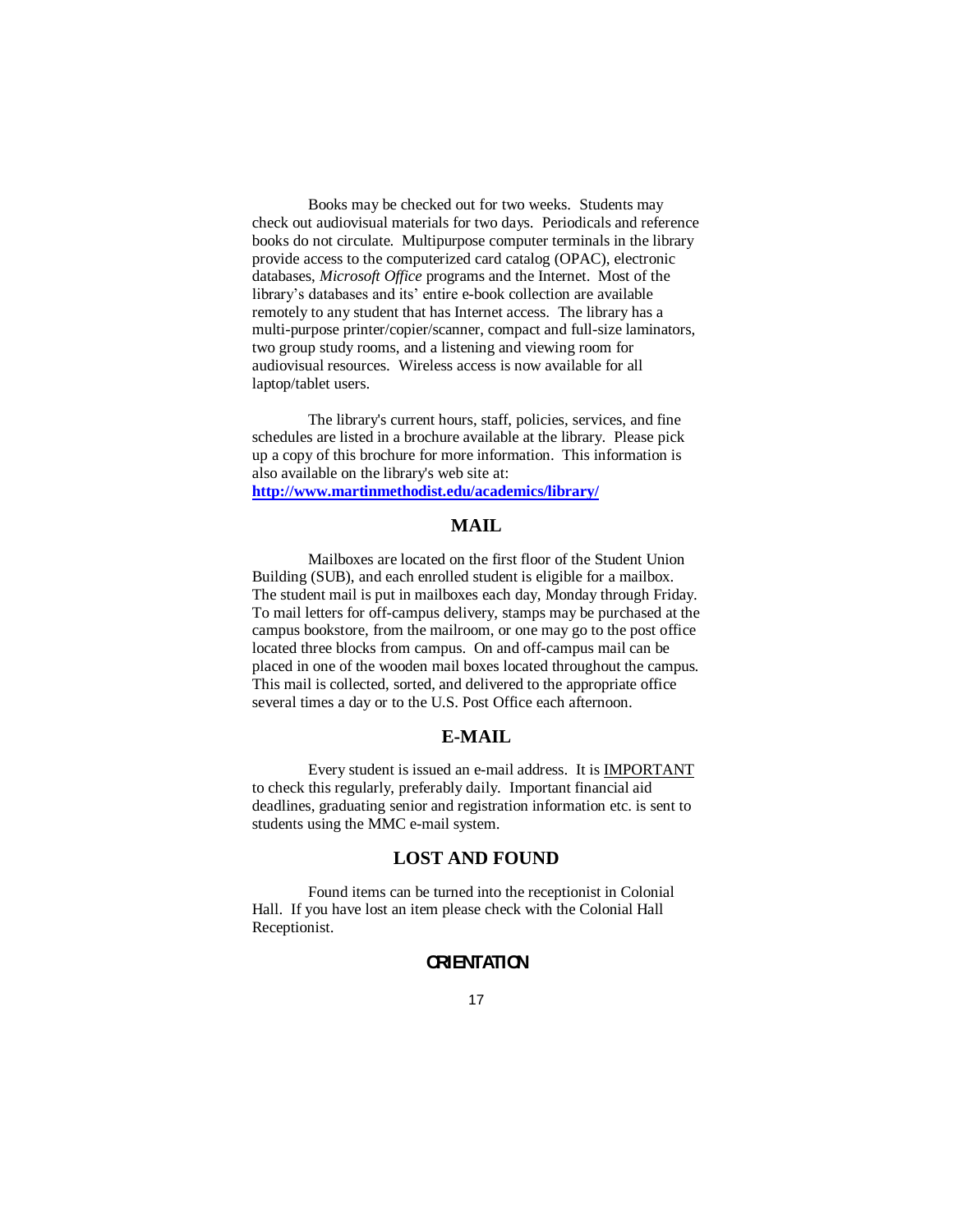An orientation program is conducted each year to introduce new students to college life, to familiarize them with campus facilities and resources, and to help them become acquainted with fellow students, the faculty, and the staff. The signing of the College's Honor Code, an off-campus community service project, and a program of social activities are also included in the orientation program. Class meetings of FYE 101 (First-Year Experience) are held during orientation; providing significant opportunities for new students to interact with their First-Year Faculty Mentor, Peer Academic Leader (PAL), and their FYE 101 classmates. FYE 101 is a credit-bearing course and attendance at all class sessions is required.

## **STUDENT CENTER--SUB**

The Student Union Building (SUB) houses the Jazzman's Café and Bakery and the Student Resource Center (see separate heading for details).

## **VETERAN'S SERVICES**

Students attending college under the GI bill or those who are the children or spouses of totally disabled or deceased veterans should check with the Director of Veteran Services to ensure that they are properly certified for receipt of their VA benefits.

# **ADMINISTRATIVE POLICIES AND NON-DISCRIMINATION**

The college reserves the right to change the rules regulating admission to the institution and any other regulations affecting the student body or the granting of degrees.

The college also reserves the right to withdraw courses, to change its calendar, and to alter charges and fees as conditions may require. Such changes shall go into force whenever the proper authorities may determine and shall apply not only to prospective students but also to those who may, at such time, be matriculated in the college.

The college further reserves the right to refuse to release any student their transcript, grade report, or degree for failure to return college property or to pay any accounts due the college.

It is the policy of the college that no otherwise qualified handicapped individual be discriminated against on the basis of his or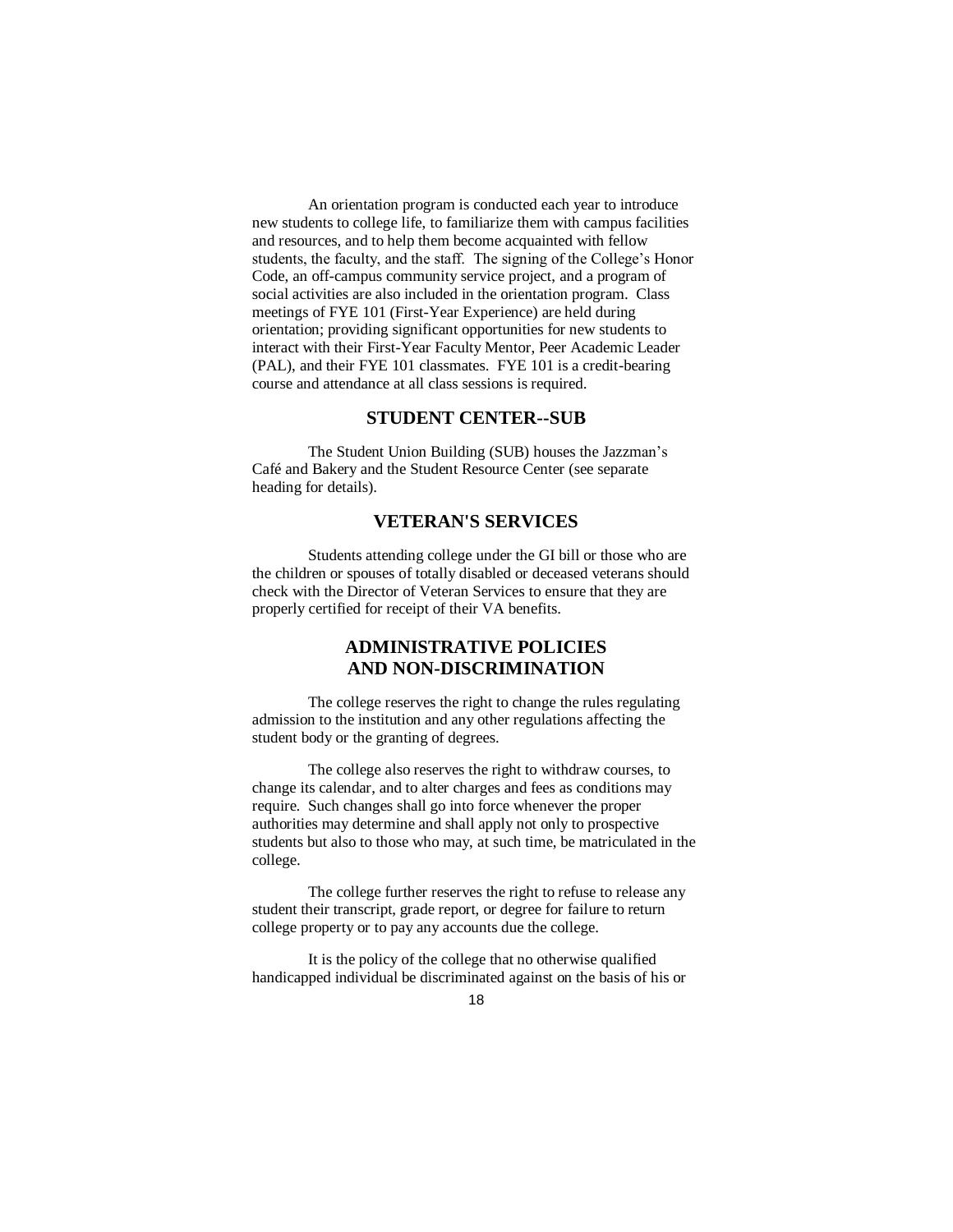her physical or mental handicap, as covered under Section 504 of the Rehabilitation Act of 1973, in admission to the college. All programs of the college are open to all regularly admitted students without regard to handicap. In the event that a student is enrolled in a course not accessible, the course will be moved to such location as will be accessible to handicapped students. Any student, employee, or job applicant who has a complaint or grievance in regard to this matter should contact the Vice President for Campus Life Office during regular office hours to make an appointment to have their grievance heard.

# **III. ACADEMIC INFORMATION**

## **REGISTRATION**

Each semester the Academic Calendar identifies a preregistration period during which students may pre-determine their courses for the ensuing semester. This process requires consultation with the student's faculty mentor and with other college personnel.

The unit of academic credit in the college is the semester hour that represents the equivalent of one hour of class work for the entire semester

The normal full-time student academic load is 15-17 semester hours per week, exclusive of physical education activity courses. Lighter loads are sometimes required or recommended based on a student's previous academic record. Students must register for at least 12 semester hours to be considered full-time.

## **LATE REGISTRATION**

Following the regular registration period, students are allowed a period of approximately one week (see Academic Calendar for exact dates) during which they may register late. Students registering after the seventh day of classes, or the first class of the summer session or evening college, may do so only with the permission of the Provost. Students registering late will be charged a late registration fee and may be counted absent for each class period they have missed. The late fee charges are in the Financial Information section under "Other Fees"

# **CHANGE OF SCHEDULE**

After a student has completed registration for a given semester, permission to drop, add, or change a course must be obtained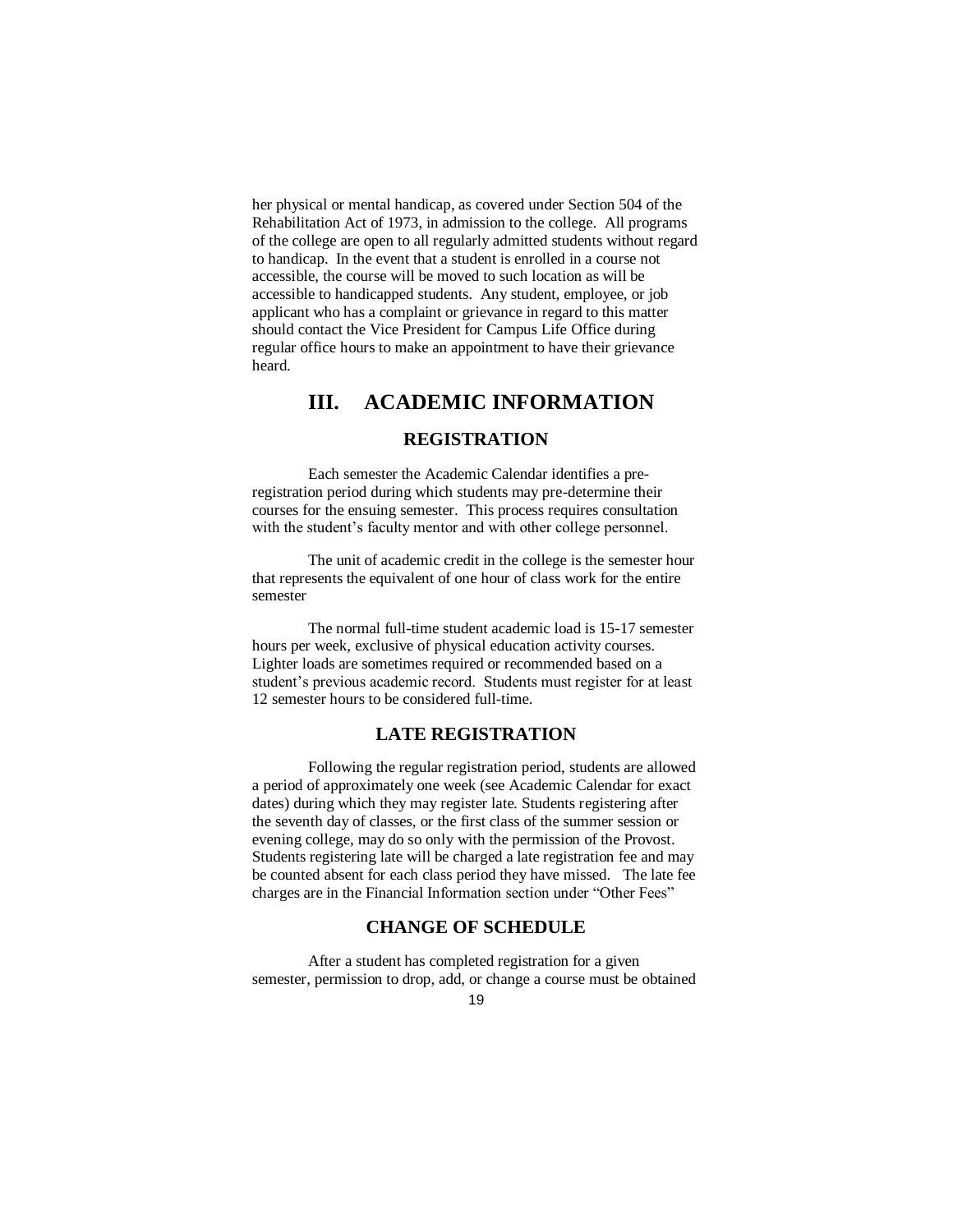from their Faculty Mentor and processed by the Registrar's Office. Each change in schedule is governed by the following regulations:

1. A \$25.00 fee will be assessed against the student each time the schedule is changed.

2. No change in schedule from one course to another will be permitted after the eighth calendar day in a semester or the second day of class in the Summer Sessions or Evening Flex Program.

3. No student may drop a class during the last two weeks of the semester or the last week of a module in the Flex program.

## **CLASS ATTENDANCE**

Students are expected to give first considerations to their academic obligations. Prompt and regular attendance of classes is, therefore, expected of every student. Reason for an absence from any class, due to an emergency, should be submitted to the instructor in advance, when possible. It should be clearly understood, however, that a satisfactory explanation of an absence does not in any way relieve the student from responsibility for completing all work due or assigned during the absence. The instructor in charge of a class determines the extent to which absences and tardiness affect the student's grade. Absences are counted from the first meeting of the course.

When student's absences from any class exceed three times the number of times the class meets each week the professor is empowered to assign a grade of F for the course. In the Evening Program when absences from the class exceed three in any session, the student may receive a grade of F for the course. Cases involving extenuating circumstances may be appealed to the Provost.

# **CLASSIFICATION OF STUDENTS**

#### **Freshman Classification**

A currently enrolled student who has not earned twenty four (24) semester hours is classified as a Freshman. All full-time students must have completed or be currently enrolled in an appropriate English course.

#### **Sophomore Classification**

A currently enrolled student who has attended college at least two semesters and has earned between twenty five (25) and fifty-nine (59) semester hours is classified as a Sophomore.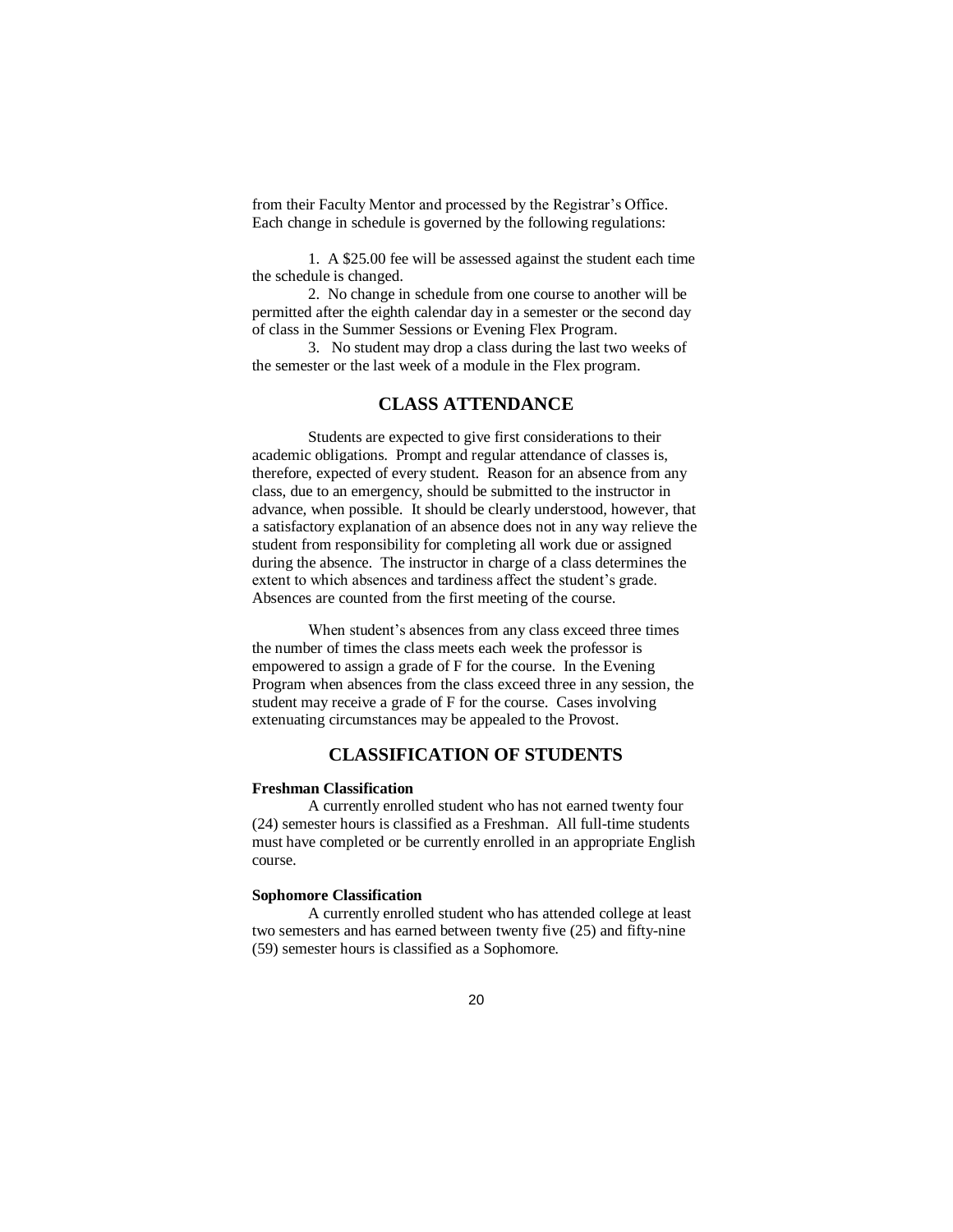#### **Junior Classification**

A currently enrolled student who has earned between sixty (60) and ninety (90) semester hours is classified as a Junior.

#### **Senior Classification**

A currently enrolled student who has earned at least ninety (90) semester hours is classified a Senior.

# **GRADING SYSTEM**

Students at Martin Methodist College are graded in their academic achievements according to a system of letter grades. To facilitate computation of averages of students' grades, the college assigns numerical values called quality points to all letter grades of passing quality. The various letters are used in grading; their meaning, and the quality point value of each are listed below:

**A**-denotes work of superior quality and is assigned four (4) quality points for each semester hour.

**B**-denotes work of above average quality and is assigned three (3) quality points for each semester hour.

**C**-denotes work of average quality and is assigned two (2) quality points for each semester hour.

**D**-denotes work of below average quality and is assigned on (1) quality point for each semester hour.

**F**-denotes failure. No quality points are assigned for this grade. **Inc**-denotes incompleteness. This is a temporary grade which must be replaced by a permanent one within the first four weeks of the following semester. Failure to complete the course work within this period of time will mean that the " incomplete" becomes a permanent grade of F. When computing quality points for an average, the Inc is

counted as an F until a permanent grade has been earned. **P**-denotes pass. Hours count toward graduation requirements, but no quality points are awarded (used only in special circumstances such as a lab grade and credits earned through By-Pass examinations).

**W**-indicates that the student was permitted to withdraw from the course within the first four weeks of a semester or within the first week of a Summer Session. For purposes of computing grade-point averages, the W is treated as though the student had never enrolled in the course. **WP**-indicates that the student was permitted to withdraw from the course after the deadline for awarding the W and that course work was of passing quality at the time of withdrawal. For purposes of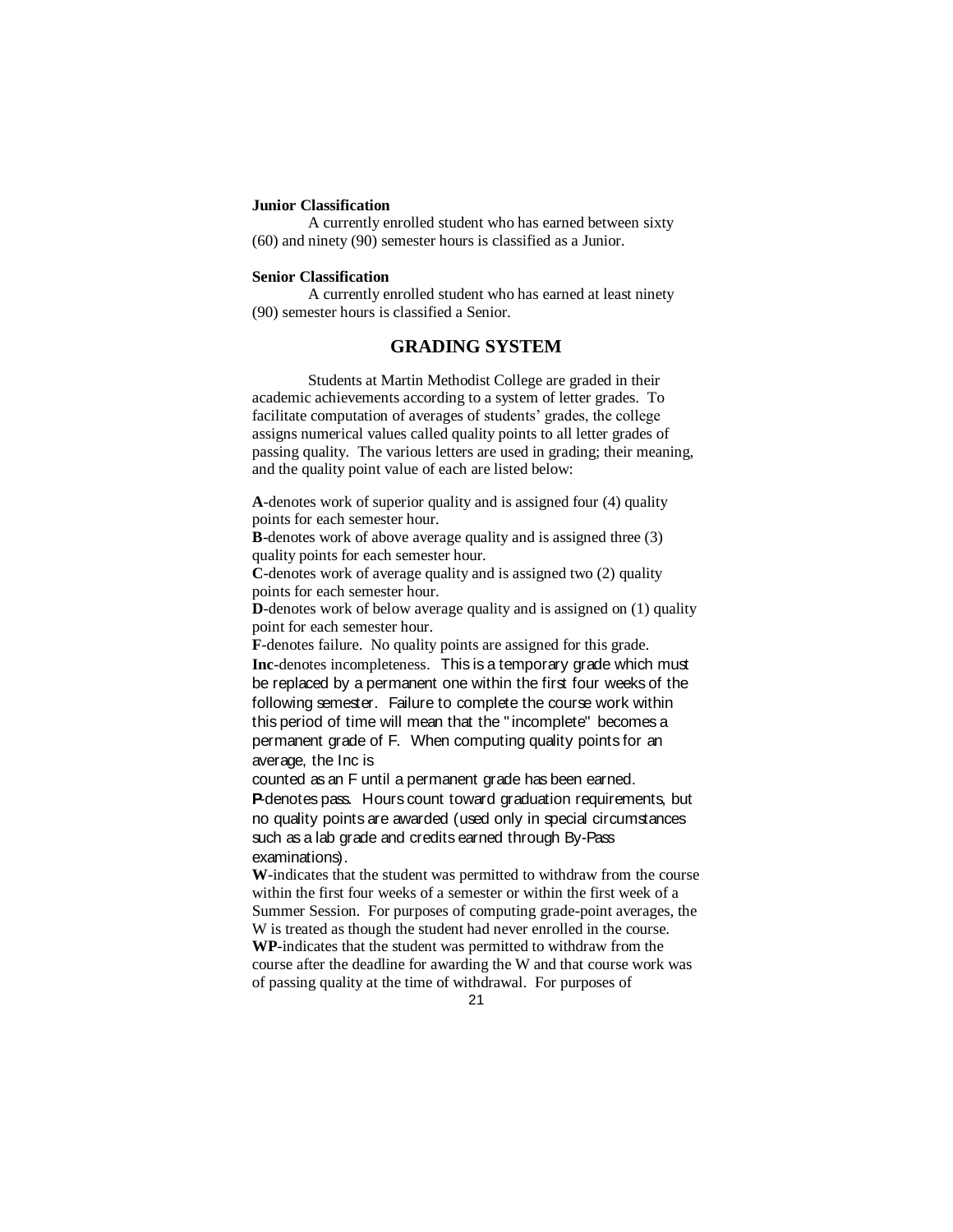computing grade-point averages, the WP is treated as though the student had never enrolled in the course.

**WF**-indicates that the student was permitted to withdraw from the course after the deadline for awarding the W and that course work was not of passing quality at the time of withdrawal. No quality points are assigned, but the grade is included in determining the students G.P.A. (counts as an F)

At the conclusion of the fall and spring semesters, quality point averages for each student will be obtained by dividing the total number of quality points earned in the semester by the total number of semester hours attempted during the semester. At that time, the semester President's List, Dean's List and Honor Roll will be published. The President's List includes those full-time students who achieve a semester G.P.A. of 4.0.The Dean's List includes the names of those students who have earned averages from 3.50 to 3.99. The Honor Roll includes the names of those students who have earned averages of 3.00 to 3.49.

# **MID-TERM GRADES**

Mid-semester reports are posted on the MMC database, SonisWeb. Students must have their pin numbers and passwords to access their grade reports. Pin numbers and passwords are assigned as part of the registration process. Students receiving grades lower than C in any course should consult with that faculty member and with their faculty mentor.

# **SATISFACTORY ACADEMIC PROGRESS**

A student at Martin Methodist College is expected to maintain a satisfactory level of achievement in order to remain in good academic standing. The required levels to maintain good standing and to receive federal and state financial aid include both the qualitative and quantitative requirements. The qualitative requirement requires students to achieve and maintain a minimum grade point average (GPA). These GPS requirements are as follows:

| <b>Hours Attempted</b> | <b>GPA</b> |      |
|------------------------|------------|------|
| 1-29                   | 1.50       |      |
| 30-59                  |            | 1.75 |
| 60 or more             | 2.00       |      |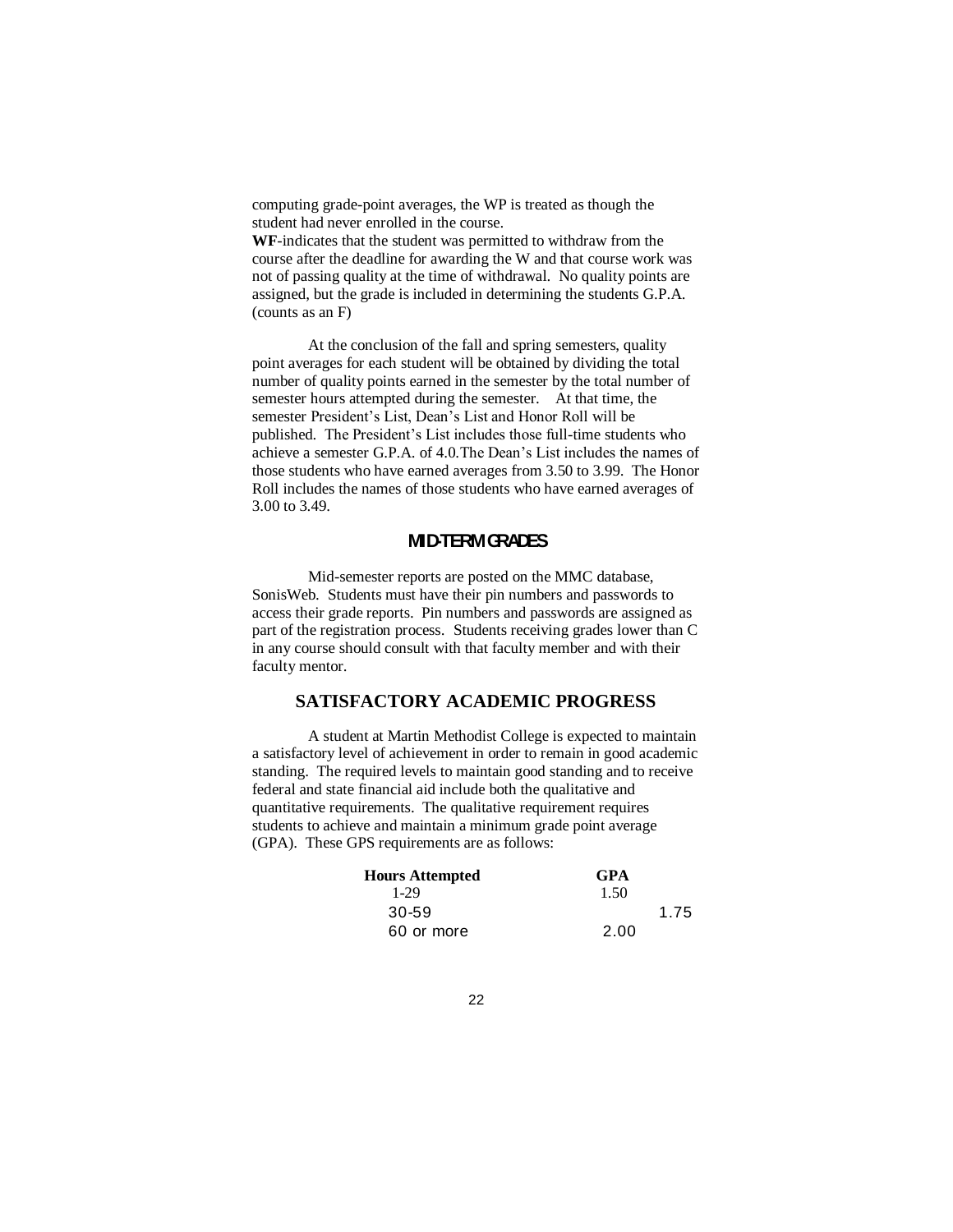The first quantitative requirement is that the student must successfully complete a minimum number of credit hours attempted by the end of each term of enrollment. These are as follows:

- First term of enrollment 50% of the hours attempted
- Second term of enrollment –60% of the hours attempted
- Third and subsequent terms of enrollment –67% of the hours attempted.

Successful completion means to receive a final grade of A, B, C, D, or P. Grades of F, W (withdrawn), WP (withdrawn passing), WF (withdrawn failing), INC (incomplete), and AU (audit) do not earn credit hours, but do count as hours attempted towards the quantitative standards of completion rate and maximum time frame for completion of the degree. Hours transferred from other institutions also count as hours attempted and earned. Students who fall below the above completion rates will be considered to not be making Satisfactory Academic Progress.

Grades earned in developmental courses count in determining the completion rate and cannot exceed 30 hours and limit cannot be appealed.

Classes dropped prior to the end of the add period at the beginning of each term will not count toward hours attempted. Also, credits earned through CLEP testing, AP examinations, etc. are not counted as hours attempted for calculation of completion rate.

The second quantitative requirement is that students must complete their degree requirements within **150 percent**of the published length of their academic program. This means that a student's attempted, transferred, and developmental course credit hours cannot exceed 150% of the credit hours necessary for completion of their primary degree or certificate. The maximum time frame is not increased for dual-degree or combined degree candidates, but is based on the program length associated with the student's primary academic program.

Satisfactory Academic Progress for financial aid purposes is evaluated at the end of each pay period (i.e., end of fall, spring and all summer sessions). Students, who fail to make SAP at the end of a term, will be placed on SAP warning and will be given one term to achieve SAP, or must agree to follow an academic plan that will allow them to achieve SAP. If at the end of the warning period, they have not met minimum SAP requirements they will be ineligible to receive further financial aid unless they successfully appeal their suspension. Those who are not successful in their appeal, become ineligible for further financial aid until all deficiencies are remediated at their own expense. If the student has already been awarded federal/state aid for the following semester that aid will be removed.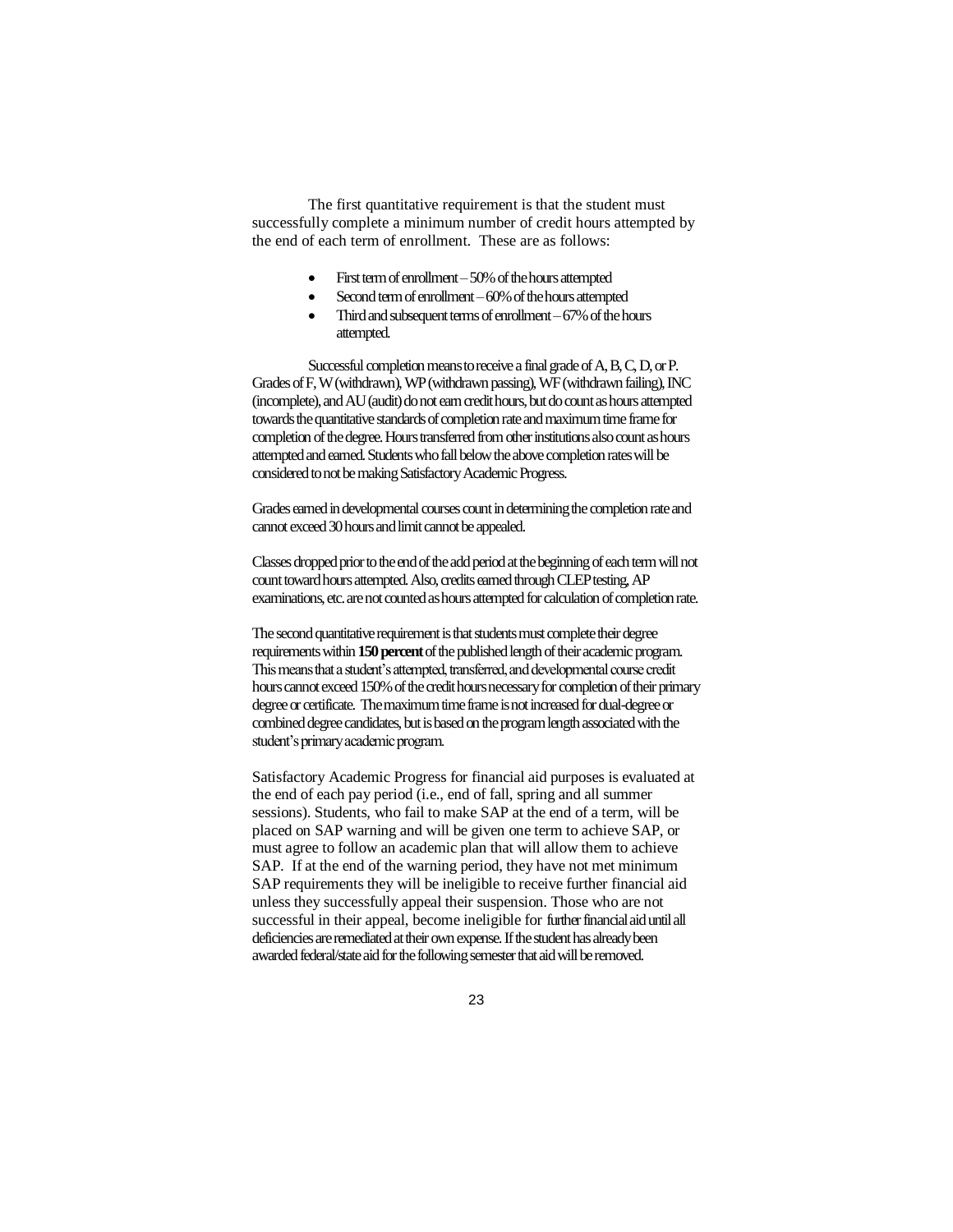At the end of each term, the Academic Affairs Office sends written notification of financial aid warning or ineligibility to students at their permanent addresses as listed in official college records in the Registrar's Office. If a student is notified of financial aid ineligibility he/she may appeal the denial of their aid by contacting the Academic Affairs Office for an appeals form.

Students who lose eligibility for financial aid due to GPA or completion rate may appeal their case if extenuating circumstances prevented them from making satisfactory academic progress. Examples of such extenuating circumstances are those things that are unusual and/or unforeseen at the beginning of the semester such as serious illness or severe injury on the part of the student; serious illness, injury or death of an immediate family member; personal complications, or other similar situations. All appeals must be accompanied by appropriate documentation to justify the circumstance(s) involved. Students may submit their appeal to the Chair of the Admissions and Financial Aid Appeals Committee by requesting an appeals form from the Office of Financial Aid or the Office of Academic Affairs. It is also available on the College Website.

Students will be notified by either letter or email of the results of their appeal. If approved, the student will be placed on **FINANCIAL AID PROBATION**and may receive financial aid for one payment period or he/she must agree with and sign a written academic plan developed and approved by the institution that documents what he/she is required to do to meet the SAP standards by the end of a designated point in time. Failure to follow the academic plan or to achieve SAP during the time period of the academic plan will result in the student being deemed ineligible for further financial aid until the student reestablishes eligibility at their own expense.

Students who lose eligibility for financial aid may regain eligibility by bringing their GPA up to the appropriate standard or by making up deficient credit hours. When a student believes he/she has regained eligibility, he/she should write the Office of Financial Aid and request that financial aid eligibility be reinstated. The student will be notified in writing or email the results of the request.

The student, who at the end of any semester of attendance, fails to meet the necessary cumulative quality-point average as indicated above will be placed on academic probation for the following semester and may be required to take a reduced course load. At the end of the probationary semester, the student who has achieved the required cumulative average, along with other SAP requirements, will be returned to good standing. The student who has not achieved the required cumulative average but has earned a 2.00 average for the semester on a minimum of 12 hours attempted will continue on academic probation for the next semester, so long as other SAP requirements are met. The student who has not achieved the required cumulative average and has not earned a 2.00 average for the semester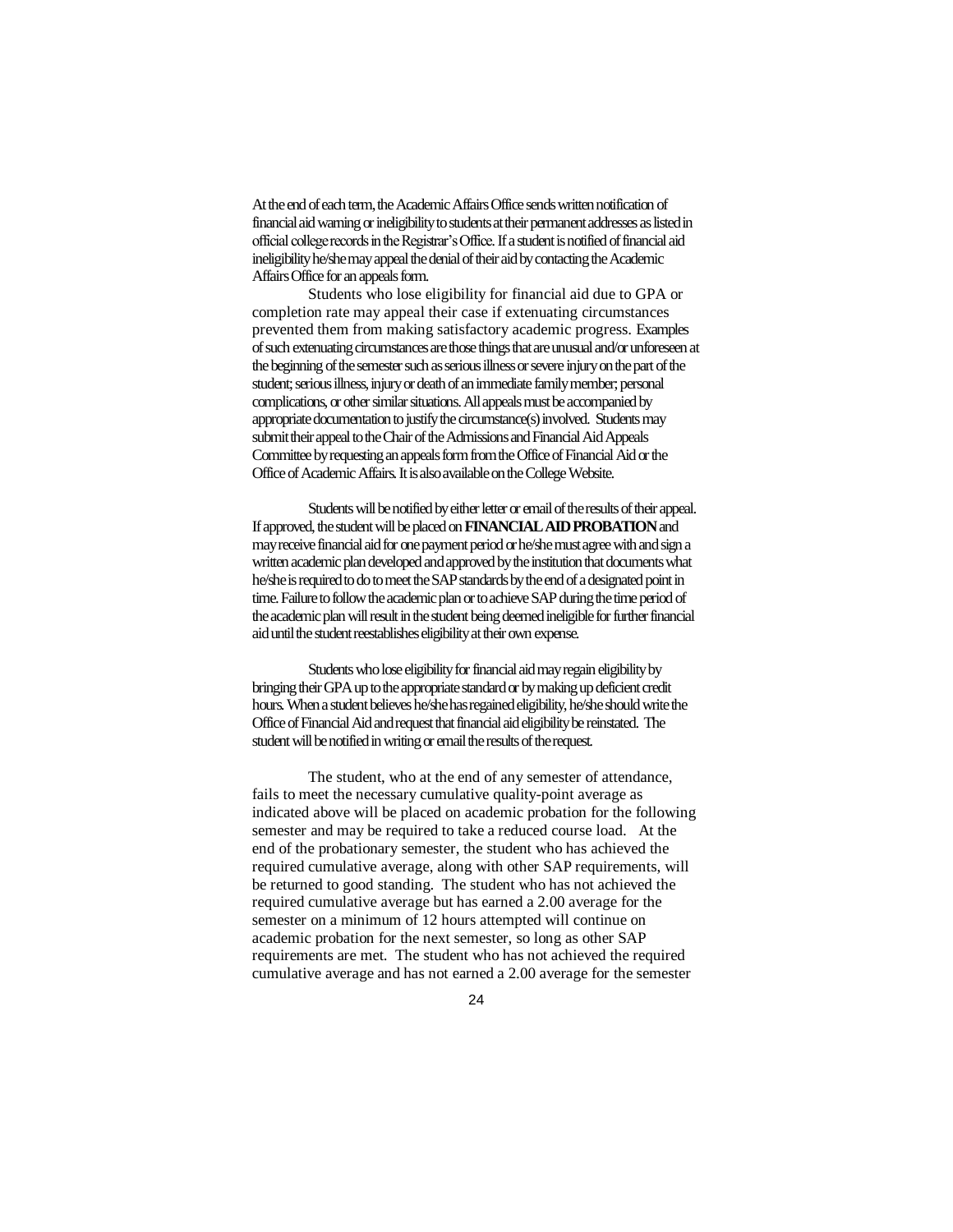on a minimum of 12 hours attempted will be suspended from the college and will not be considered for readmission until at least one semester has passed, except as specified below. In addition, the student enrolled in six hours or more who fails all course work in any semester (excluding one hour classes such as Freshman Seminar, Choir, PE etc.) will be suspended for at least the next semester, regardless of academic standing prior to that semester.

Following the period of suspension, a student who wishes to be readmitted to the college must file, with the Office of Admissions and The Financial Aid and Academic Appeals Committee, an application for readmission. If the application is approved, the student will be allowed to return to classes and will be on academic probation for the entirety of the ensuing semester.

Students readmitted after their first academic suspension must achieve the required cumulative GPA. Those who fail to live up to this minimal standard will be suspended from the College for one calendar year. Readmission to the College after this second suspension period requires the approval of the Admissions and Financial Aid Appeals Committee. If the student is readmitted, he/she will be required once again to achieve the required cumulative GPA in the first semester of work after his/her return to school. Failure to maintain this minimal standard will result in a third suspension, this time for three calendar years. The readmission protocol and requirements following the third suspension are the same as those following the second, with the returning student again expected to obtain the permission of the Admissions and Financial Aid Appeals Committee.

Any academic credit earned elsewhere during the suspension period will not count toward degree requirements. However, a student readmitted after a period of suspension may request a review of any coursework earned after the suspension period expired. Coursework earned after the suspension period expired may be transferred to Martin Methodist College as long as the coursework meets the College's standards and policies for transfer work.

Martin Methodist College makes every effort to inform in a timely manner all students who have been suspended for academic reasons. This is achieved by placing a notice on the student's transcript on Sonis Web and by a letter that is mailed to the student's permanent address (as indicated in official College records). The letter provides an explanation of the reason(s) for the suspension and informs the student of the date on which he/she may reenroll at Martin Methodist College.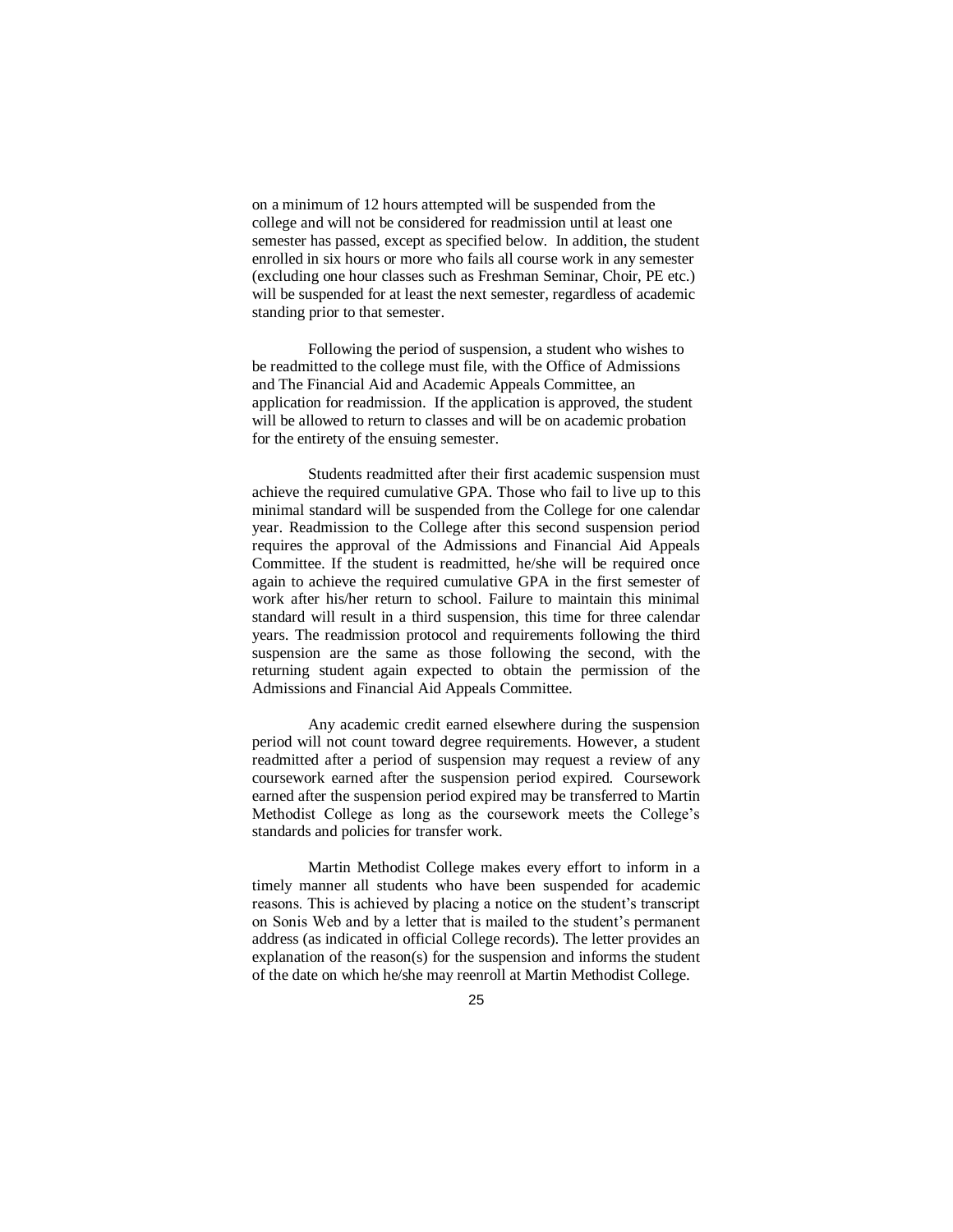It is the responsibility of the student to supply Martin Methodist College with a permanent mailing address and telephone number that are accurate and up-to-date. The College cannot be held responsible for any failure to notify a student regarding suspension if the student has not supplied the College with an accurate and complete mailing address and telephone number.

At the conclusion of the first year (two semesters) of enrollment, the student will be required to have completed 18 semester hours in order to continue receiving financial aid. At the conclusion of the second year (four semesters) of enrollment, the student will be required to have completed 44 semester hours in order to continue receiving financial aid. At the conclusion of the third year (six semesters) a student will need 78 semester hours to continue receiving financial aid. An eligible Tennessee state resident may receive the Tennessee Student Assistance Award for a maximum of eight (8) semesters.

Students in the Evening Program of the college must meet the same standards as all other students set forth in the Catalog. The time frame for evaluation and defining good standing for continuing progress will be:

a. The fall semester that contains two (2) Sessions, I and II, shall be averaged together to create one grading period; b. The spring semester that contains two (2) Sessions, I and II, shall be averaged together to create one grading period.

c. The summer term that contains two (2) Sessions, I and II, shall be averaged together to create one grading period.

At the end of each grading period as stated above, the student's grade point average shall meet the standards as set forth in the Catalog with regard to academic probation and/or suspension and for making Satisfactory Academic Progress for purposes of financial aid eligibility. During a regular academic year semester or during the summer term, should a student fail all courses taken during a given session, he/she may be required to appear before the Admissions and Financial Aid Appeals Committee before beginning classes for the second session of the term.

## **GRADUATION REQUIREMENTS**

**Baccalaureate Degree**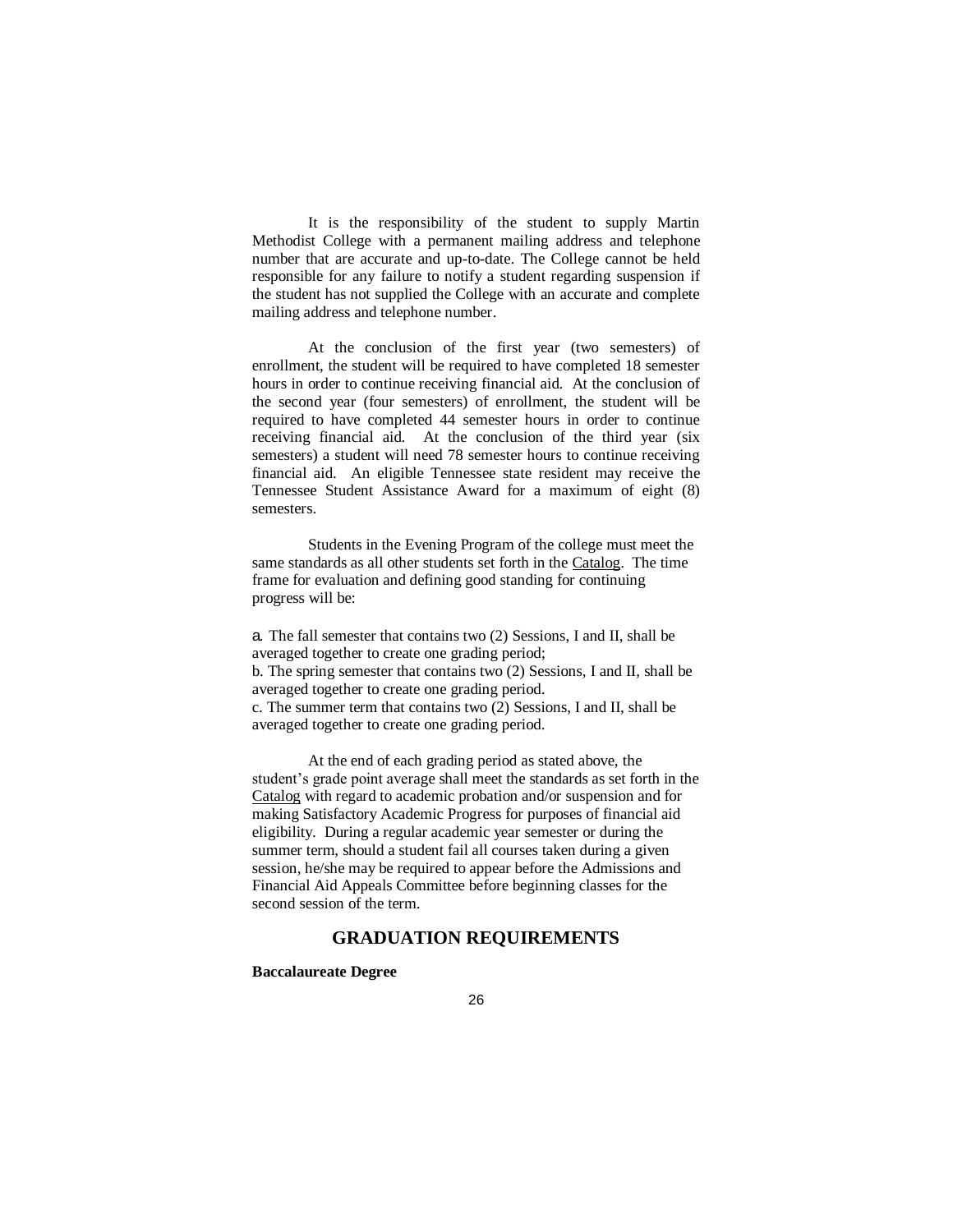All candidates for the bachelor's degree must meet the following requirements for graduation:

- 1. Complete the course of study for the degree program as set forth in the catalogue with a cumulative grade point average of 2.0 or higher on a 4.0 scale.
	- a. General Education Core Requirements of forty-nine (49) fiftyone (51) semester hours
	- b. A minimum of forty-five (45) semester hours must be earned in courses numbered above 300.
- 2. The last thirty-six hours must be earned at Martin Methodist College.
- 3. At least twelve semester hours on the upper division level in the major field of concentration must be earned at Martin Methodist College.
- 4. To be eligible for graduation honors, a student must have earned at least sixty (60) semester hours at Martin Methodist College.

#### **Associate Degree**

All candidates for the associate degree must meet the following requirements for graduation:

- 1. Complete sixty-three (63) semester hours of acceptable academic work with a cumulative grade point average of 2.0 or higher on a 4.0 scale including:
	- a. General Education Core Requirements of forty-nine (49) to fiftyone (51) semester hours
- 2. Complete a minimum of the last twenty-six (26) semester hours at Martin Methodist College.
- 3. Courses with a course number of 300 or above shall not be included in the sixty-three (63) semester hours graduation requirement.
- 4. To be eligible for graduation honors, a student must have earned at least thirty-two (32) semester hours at Martin Methodist College.

### **GENERAL EDUCATION CORE REQUIREMENTS**

(At the time of publication, the requirements were under review for possible revision and could change. Your mentor, the Academic Office, and the MMC website will have the most current information for your review.)

The overall goal of the core curriculum is to help students become discerning citizens who possess the knowledge, skills, and values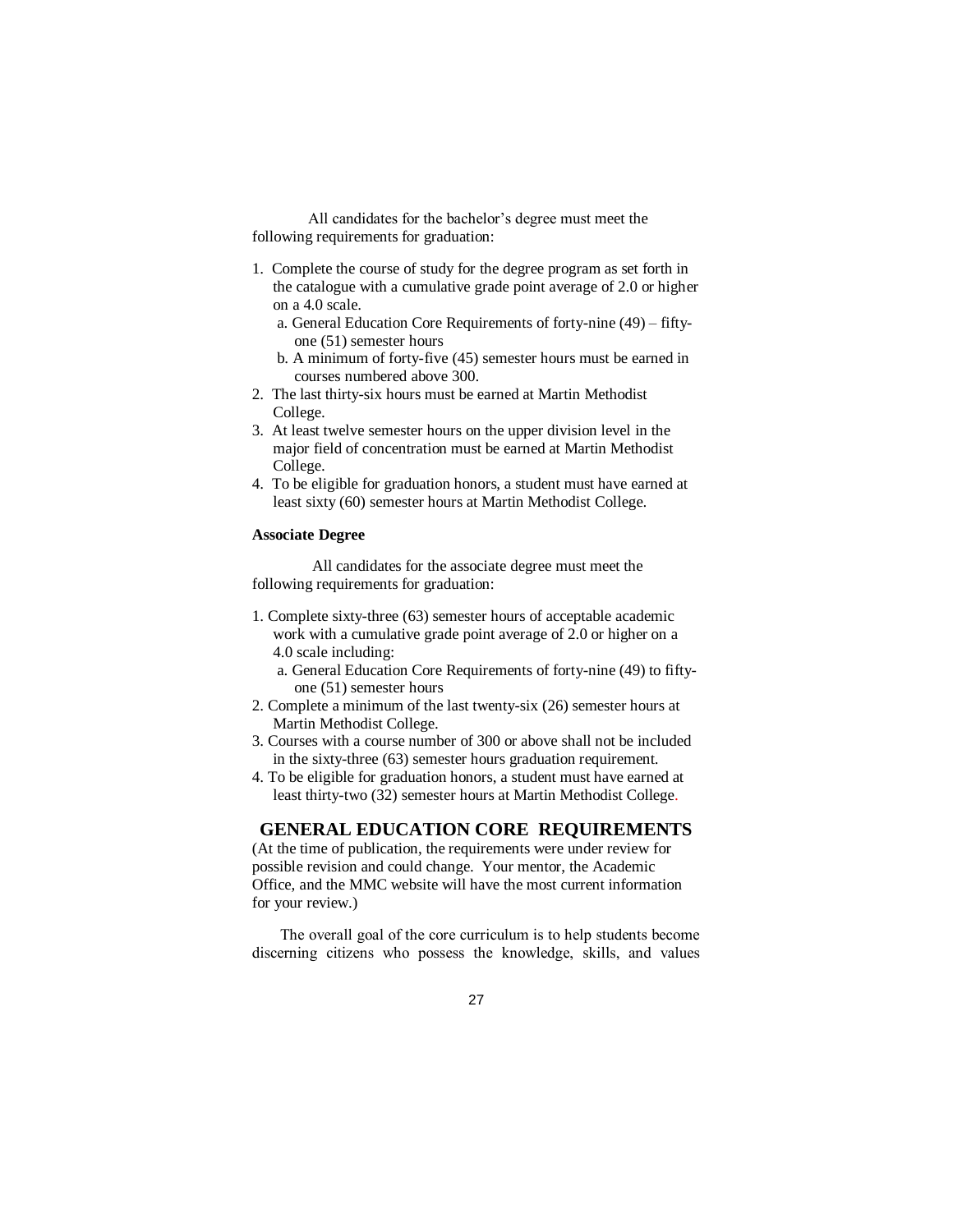associated with being well educated. Graduates of Martin Methodist College should demonstrate:

- 1. the ability to organize, interpret, and communicate ideas clearly and accurately;
- 2. an awareness of the importance of balanced intellectual, spiritual, social, and physical development;
- 3. an awareness of the importance of human interaction and ethical judgment in a global society;
- 4. analytical skills using quantitative, qualitative, and scientific concepts.

All students in the baccalaureate and associate degree programs must fulfill these General Education Core requirements to provide breadth and depth of learning experiences across the main fields of knowledge in preparation for advanced study.

The requirements and courses that will fulfill the Core are as follows:

| I.   |                                                                                                                                                                                                                                               |         |
|------|-----------------------------------------------------------------------------------------------------------------------------------------------------------------------------------------------------------------------------------------------|---------|
| П.   |                                                                                                                                                                                                                                               | 6 hours |
|      | A. English Composition - 6 hours<br>(English Composition 101 and 102)                                                                                                                                                                         |         |
| III. |                                                                                                                                                                                                                                               | 3 hours |
| IV.  |                                                                                                                                                                                                                                               | 3 hours |
| V.   | (Literature, Religion, Writing, Communications, or History)                                                                                                                                                                                   |         |
| VI.  |                                                                                                                                                                                                                                               |         |
|      | MIS 210, 220, 340, 350, 360, or<br>Comprehensive Computer Literacy Exam                                                                                                                                                                       |         |
| VII. |                                                                                                                                                                                                                                               | 6 hours |
|      | This requirement must be completed with three (3) semester<br>hours in one of the Testament courses.<br>Old Testament 101 - 3 hours<br>New Testament 102 - 3 hours<br>World Religions 201 - 3 hours<br>Philosophy of Religion $251 - 3$ hours |         |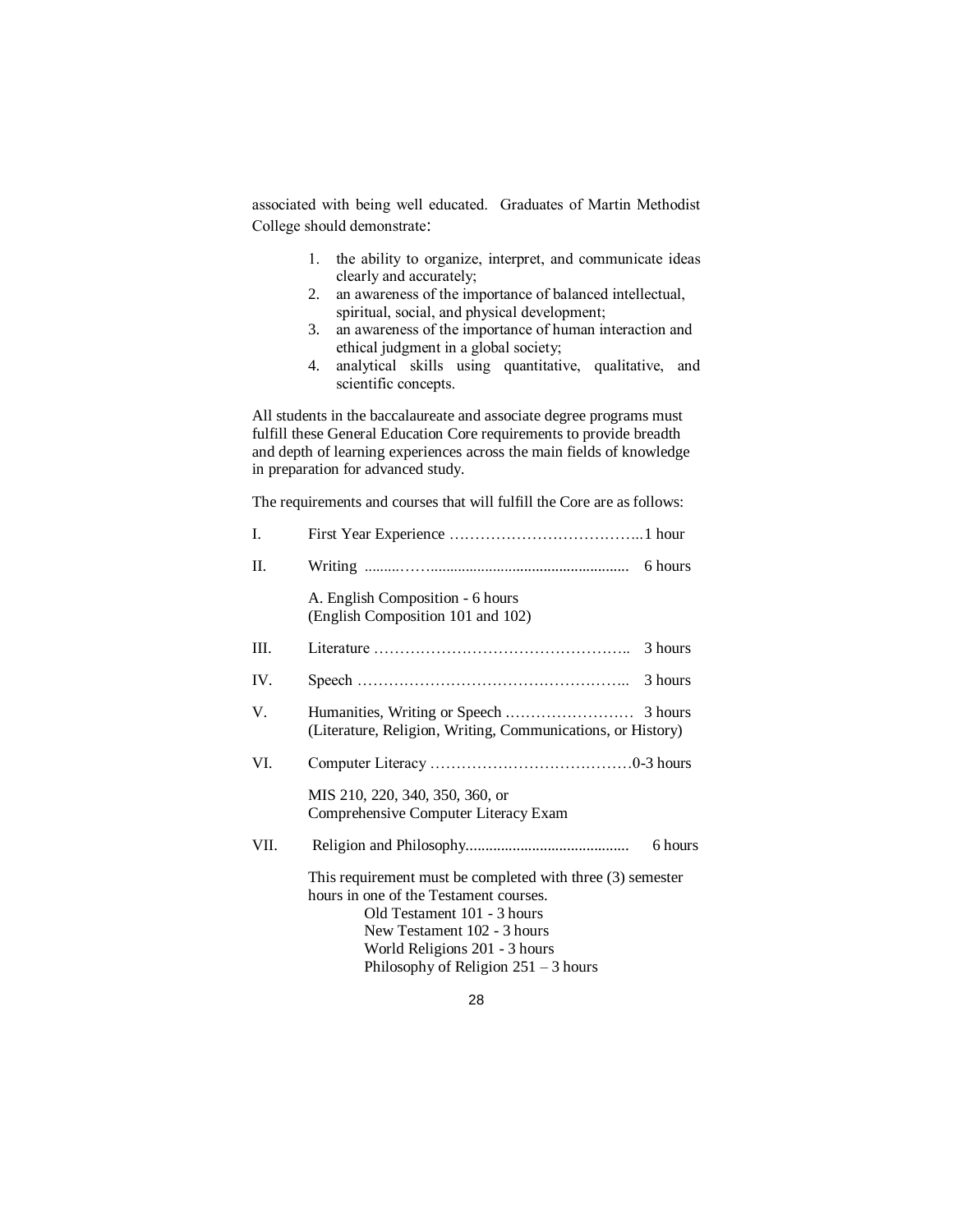Introduction to Philosophy 241 - 3 hours

| VIII. | The History requirement must be satisfied by six sequential<br>hours in one of the following:                                                                                                                                                    | 6 hours |
|-------|--------------------------------------------------------------------------------------------------------------------------------------------------------------------------------------------------------------------------------------------------|---------|
|       | A. History of Western Civilization 111 and 112 - 6 hours<br>B. History of the United States 201 and 202 - 6 hours                                                                                                                                |         |
| IX.   |                                                                                                                                                                                                                                                  | 3 hours |
|       | Math 131, 171, 211, 231 or higher (Refer to major for specific<br>requirement.)                                                                                                                                                                  |         |
| Χ.    |                                                                                                                                                                                                                                                  | 8 hours |
|       | The Science requirement must be satisfied by eight hours in<br>one of the following:                                                                                                                                                             |         |
|       | A. General Biology 111 and 112 - 8 hours<br>B. General Chemistry 111 and 112 - 8 hours<br>C. College Physics 241 and 242 - 8 hours<br>D. Physical Science 101 and 102 - 8 hours                                                                  |         |
| XI.   |                                                                                                                                                                                                                                                  | 3 hours |
|       | The Fine Arts requirement must be satisfied by one of the<br>following courses:                                                                                                                                                                  |         |
|       | A. Art Survey I - 3 hours<br>B. Introduction to Classical Music - 3 hours<br>C. History of Jazz and Blues $-3$ hours<br>D. Music of Global Societies - 3 hours<br>E. History of Rock and $Roll - 3 hours$<br>F. Drama and the Theatre $-3$ hours |         |
| XII.  | Satisfactory completion of one physical education activity<br>class is required. No more than two semester hours of PE<br>shall be used to satisfy any graduation requirement.                                                                   | 1 hour  |
| XIII. | PSY 111 General Psychology, SOC 211 Principles of<br>Sociology, BUS 201/202 Principles of Economics, or POL<br>220 Introduction to Political Science.                                                                                            | 3 hours |
| XIII. |                                                                                                                                                                                                                                                  |         |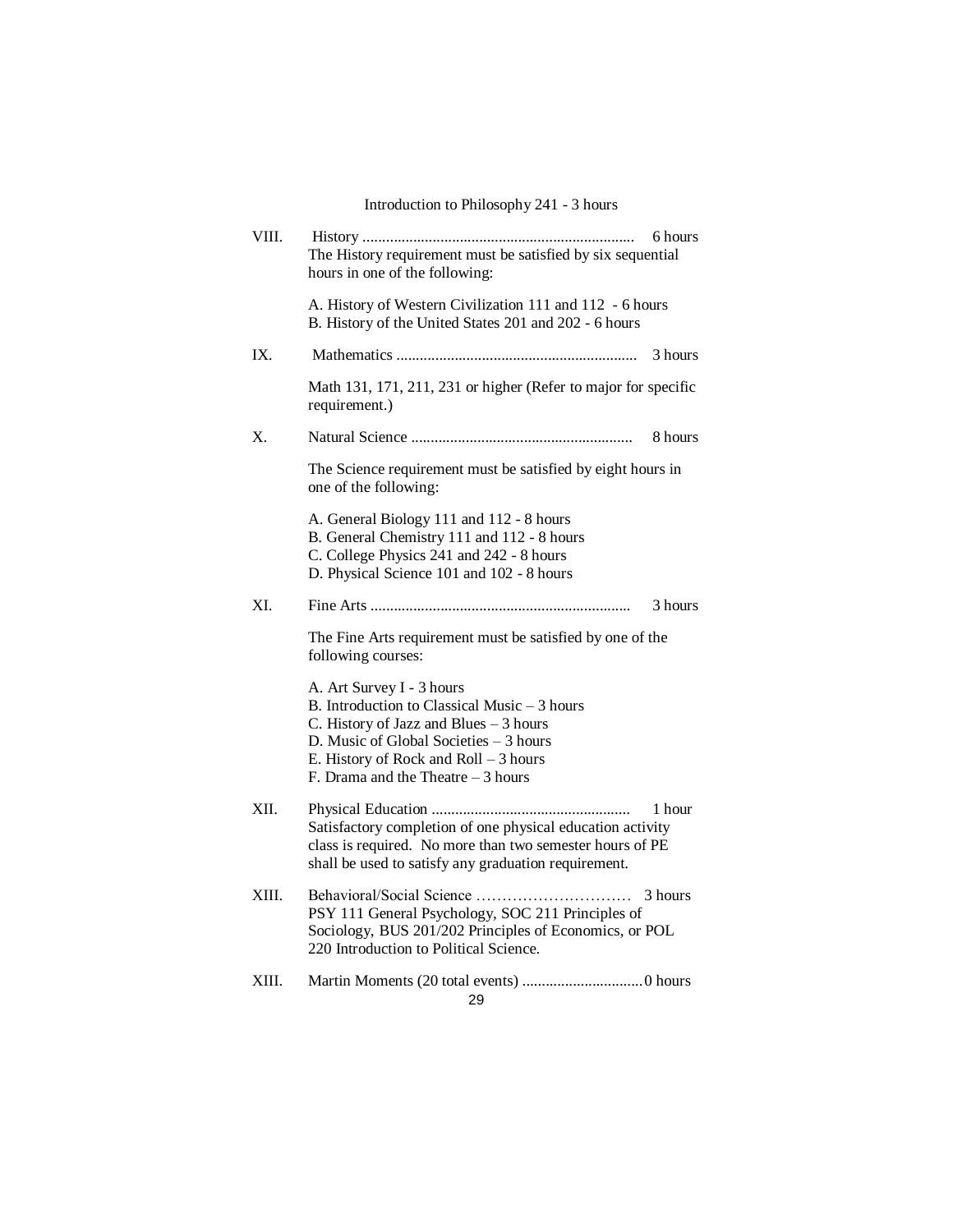XIV. For BA Degrees

Foreign Language (Intermediate Level) …………... 6 hours

XV. For BS Degrees

Additional mathematics, science or social sciences... 3-4 hours

Each student is responsible for making sure he/she is enrolled in the required courses to meet the graduation requirement. Students must complete and submit to the Office of the Registrar an Intent to Graduate Form. This should be completed at the end of the Junior year for baccalaureate graduates, and no later than Oct. 1 for Associate degree graduates. The forms for graduation may be obtained in the Academic Dean's office or the MMC Website. The graduation fee must be paid in the Business Office.

## **APPLICABLE CATALOG**

Students who have been continuously enrolled in Martin Methodist College ordinarily will be allowed to graduate under the catalog that was current when they entered Martin Methodist College, provided graduation is within eight years of the time of that entrance date, and the required courses are still in the college curriculum. However, the college reserves the right to add or delete certain degree requirements that could affect all enrolled students. Continuously enrolled students may elect to graduate under any one Catalog in use during the eight-year period with the approval of the Provost and the Program Coordinator of the department of the major.

Course requirements for each degree program offered by the college are published in the college Catalog. The Academic Dean must approve any substitution of a required course for graduation in advance. Students must submit any request in writing to the Academic Dean no later than one full semester prior to graduation.

The college reserves the right to change the rules regulating admission to the institution and any other regulations or requirements affecting the student body or the awarding of degrees.

# **HIGH SCHOOL TRANSCRIPT POLICY**

Students transferring credit from an accredited college or university are not required to present a copy of their high school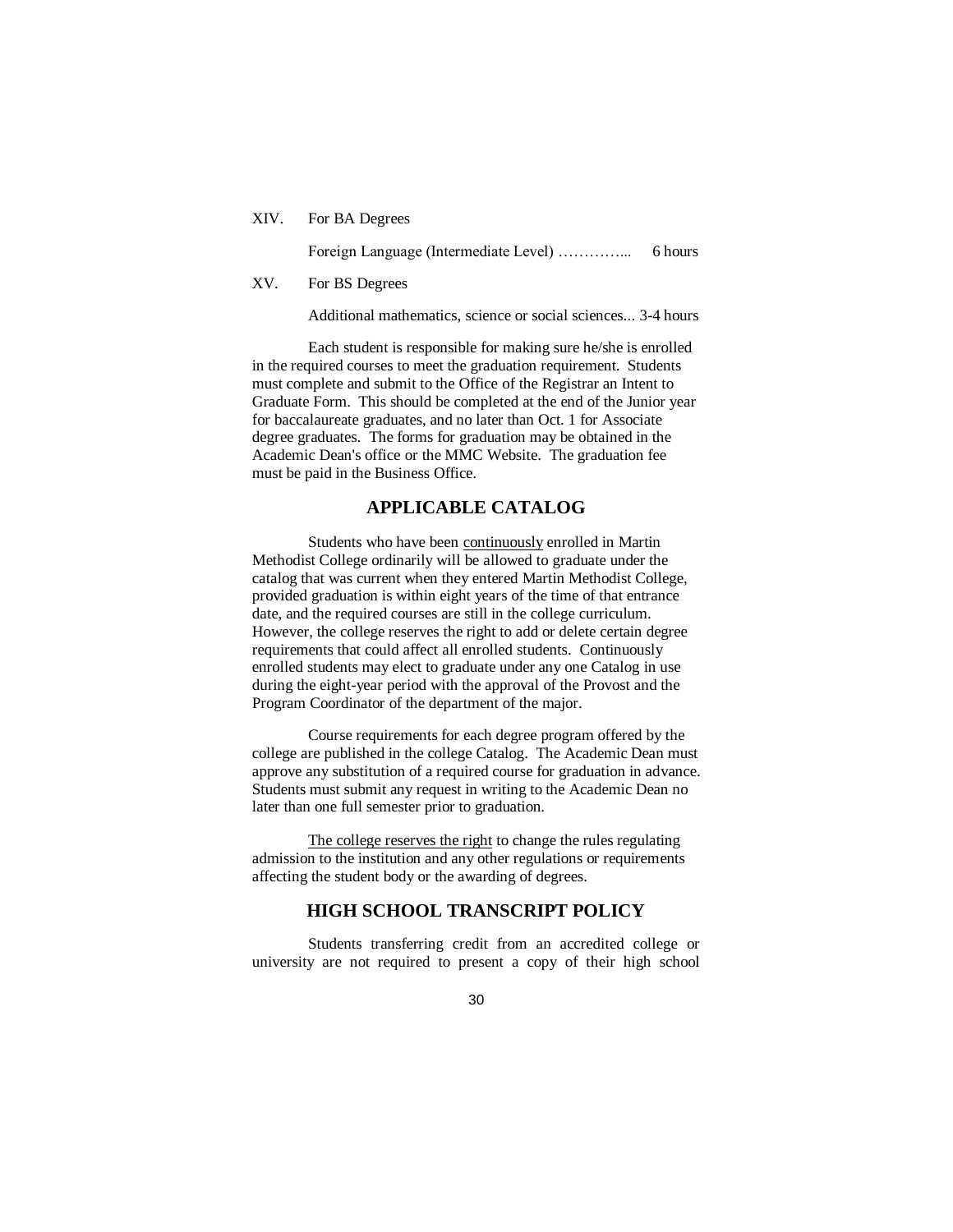transcript if their college transcript proves they have a high school diploma or a GED.

# **WITHDRAWAL FROM THE COLLEGE**

If the student completes an official withdrawal form and is passing all work, provided there are satisfactory reasons for leaving school, the official record sheet will show a grade of WP in the subjects which the student was passing at the time of withdrawal. In subjects in which the student was failing at the time of withdrawal, the grade will be WF. Withdrawal forms are secured in the Academic Dean's Office.

#### **UNOFFICIAL WITHDRAWAL POLICY**

A student who leaves the college without completing an official withdrawal form shall receive a grade of F in each of the courses enrolled. Martin Methodist College has a required attendance policy. (See policy statement under Academic Information, Class Attendance in this Student Handbook.) Instructors are required to report students who have violated the attendance policy to the Provost/Registrar's Office. Based on the instructor's report an administrative withdrawal form assigning the last date of attendance is prepared. This report is conveyed to the Financial Aid Office and the Business Office for proper refund/repayment compliance. If a student is administratively withdrawn due to non-attendance, he/she will automatically receive all WF's and will subsequently be suspended from MMC.

## **TRANSCRIPTS**

Students desiring official transcripts of their academic records be sent to other educational institutions or to prospective employers may secure the same by submitting a Transcript Request online through the College website and the National Student Clearinghouse. FAX, email, or phone requests will not be accepted. In no instance will a final transcript be issued to or for any student whose accounts are not settled in the Business Office. A fee of \$5.00 will be charged for each official transcript, and students and alumni may access unofficial transcripts through SonisWeb. Additional fees may apply if a student wishes to have an official transcript sent electronically.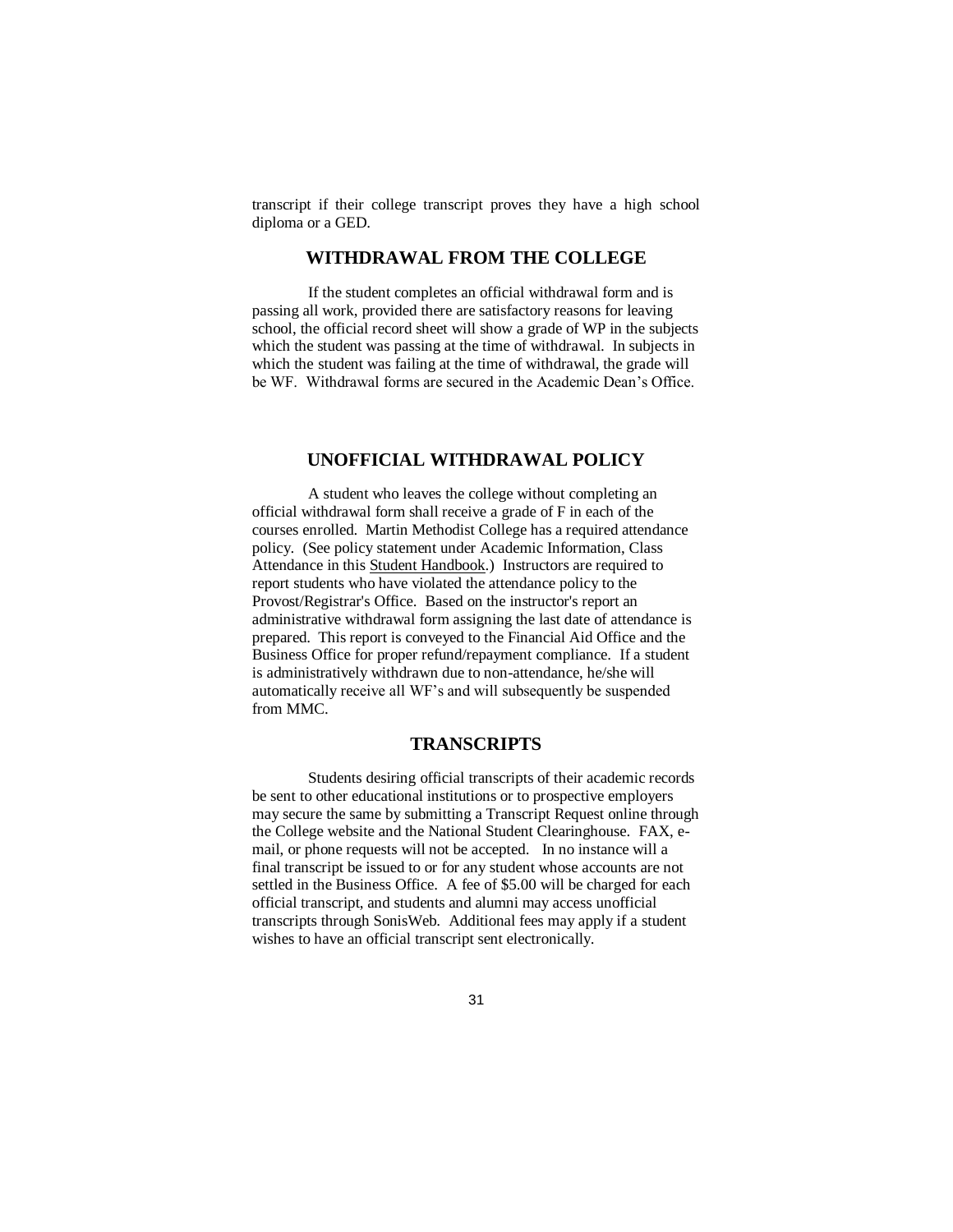# **READMIT POLICY**

Any student who has missed a semester or module of enrollment must complete a readmit application. A student who has been out for less than one year will not have to pay the application fee.

# **IV. FINANCIAL INFORMATION\***

Tuition and fees are due and payable with registration at the beginning of each semester. Students will not be admitted to class until arrangements concerning settlement of tuition and fees have been made at the Business Office.

# **TUTION**

Students carrying from 12-18 credit hours each semester will pay \$10,925 for tuition per semester. Those carrying less than 12 semester hours (i.e. part-time students, 11 hours or less) will pay \$910.00 per credit hour. Those exceptional students who are allowed to carry over 18 hours will be charged the rate of \$455.00 per credit hour for any hours over eighteen. Evening College tuition is \$455.00 per credit hour plus applicable fees (see other fees).

# **ONLINE COURSES**

Students taking only online courses will pay \$350 per credit hour plus an Online Technology Fee of \$105 per course. Traditional students taking an on-line course for the Summer Term will pay \$350 per credit hour plus a summer Technology Fee of \$105 per course. For traditional students taking an online course for the fall and spring terms, the tuition is included in the flat fee rate of \$10,925 per semester for 12-18 credit hours plus an online Technology Fee of \$105 per credit hour. Only one online course can be taken per semester. If total credit hours exceed 18, the overload rate of \$455 per hour will apply. Online fees are non-refundable.

### **BOOKS**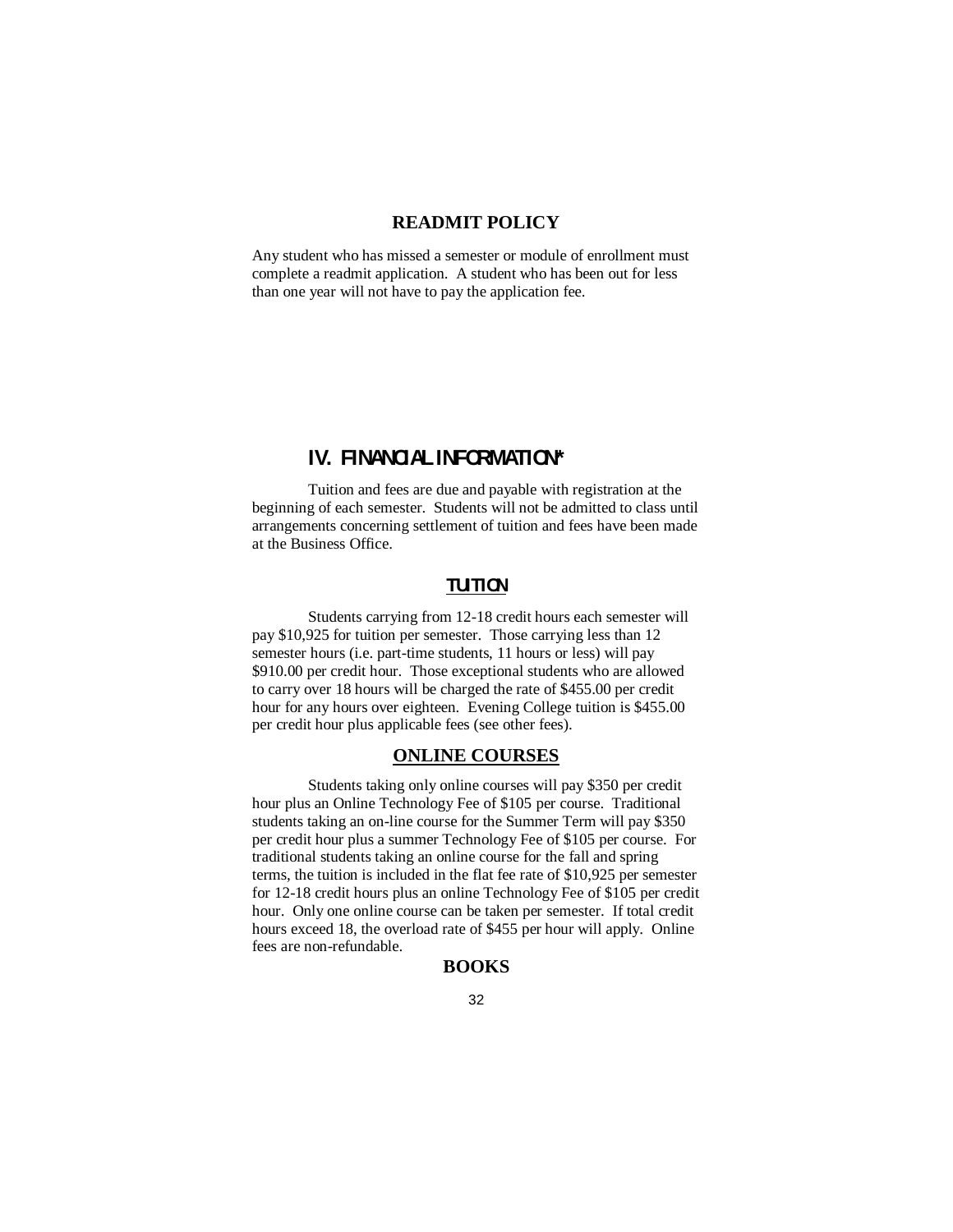This figure will vary from student to student. Books that have to be used again by the college in subsequent semesters may sometimes be resold to the bookstore to help defray the cost. A good estimate of the cost of books is \$750 per semester. A rental option is available for select courses.

#### **GRADUATION FEE**

A charge of \$150.00 for each student who files an application for graduation is payable in the semester preceding the intended graduation. This fee applies whether or not the student plans to benefit from the graduation ceremony. There is a charge of \$25.00 for each additional degree awarded at the same time.

## **ROOM AND BOARD**

This fee is charged to resident students only. The charge is \$3,900.00 to \$4,300.00 each semester. This figure includes housing and Dining Hall Meals.

# **HOUSING SECURITY DEPOSIT**

All students who live in Student Housing must pay a \$150.00 security deposit. At the end of their residency if no damages were incurred, the security deposit will be returned to the student. If there are excess room damages during the year then additional damage fees will be levied. For damages to halls, baths, or other common areas of the dorm, damages will be prorated among all residents.

# **OTHER FEES\***

| Comprehensive Fee (per semester)                           | 625.00 |       |       |  |  |
|------------------------------------------------------------|--------|-------|-------|--|--|
| Evening student comprehensive fee (per session)            | 25.00  |       |       |  |  |
| Directed Study Fee (In addition to tuition) per hr. 120.00 |        |       |       |  |  |
| Intern Fee                                                 | 220.00 |       |       |  |  |
| Student Teaching Fee                                       | 600.00 |       |       |  |  |
| Review of Portfolio (per credit hour)                      | 100.00 |       |       |  |  |
| Recording Fee for Portfolio                                | 50.00  |       |       |  |  |
| Challenge Exam Fee (per Credit hour)                       | 100.00 |       |       |  |  |
| Bypass Exam Fee<br>(plus tuition if applicable)            |        |       | 55.00 |  |  |
| Recording Fee for Challenge Exam                           |        | 50.00 |       |  |  |
| Computer/Science/Art Lab Fee (per course)                  |        | 30.00 |       |  |  |
| Computer Literacy Test Fee                                 | 25.00  |       |       |  |  |
| Nursing Program Fee (per semester)                         | 350.00 |       |       |  |  |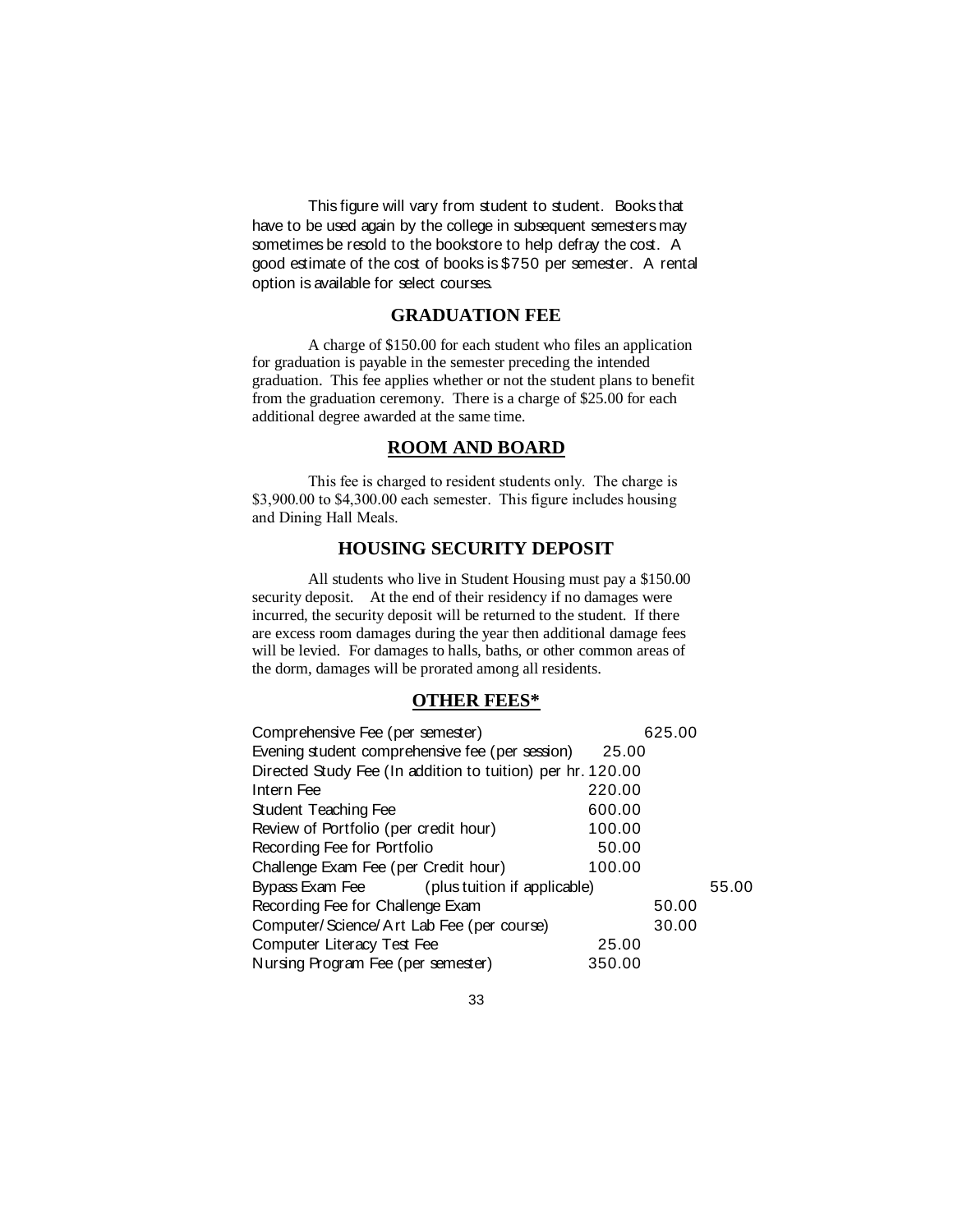| <b>Education Course Fees</b>             |                   | 10.00-150.00       |       |
|------------------------------------------|-------------------|--------------------|-------|
| Audit Course Fee                         | (per credit hour) |                    | 60.00 |
| Special Music Lesson Fee - per credit    |                   | 80.00              |       |
| Foreign Language Materials Fee           |                   | 10.00              |       |
| Schedule Change Fee (each change)        |                   | 25.00              |       |
| Returned Check Fee (each)                |                   | 30.00              |       |
| ID Replacement Card Fee                  |                   | 25.00              |       |
| Replacement Car Registration Fee         |                   | 25.00              |       |
| Late Registration Fee                    |                   | 75.00              |       |
| International Student Fee (per semester) |                   | 150.00             |       |
| International<br>Student                 | Insurance (per    | semester/required) |       |
| 625.00**                                 |                   |                    |       |

\* All charges subject to change without notice

\* \* This fee is subject to change by the Insurance Company

## **INTERNATIONAL STUDENT TAXES**

As required by the Internal Revenue Service, colleges and universities must pay federal income tax at the rate of 14% on any international student who receives grants and / or scholarships in excess of tuition and allowable fees. At the beginning of each semester a determination is made as to which international students have excess scholarships. A calculation is made and that amount is paid to the IRS on behalf of the student. The student's account is then charged with his or her portion of the tax and is required to pay that amount to MMC for reimbursement of the taxes MMC has already remitted. Form 1042-S will be issued by March so that taxes can be filed by April 15.

### **REFUNDS**

#### **Excess Funds**

No excess funds will be issued until a credit balance appears on the student ledger which is indicated by an amount in parentheses. When financial aid including scholarships, grants, loans, work-study payments, etc., has been received and a credit balance is generated, the student will be eligible for a refund. In order to process a student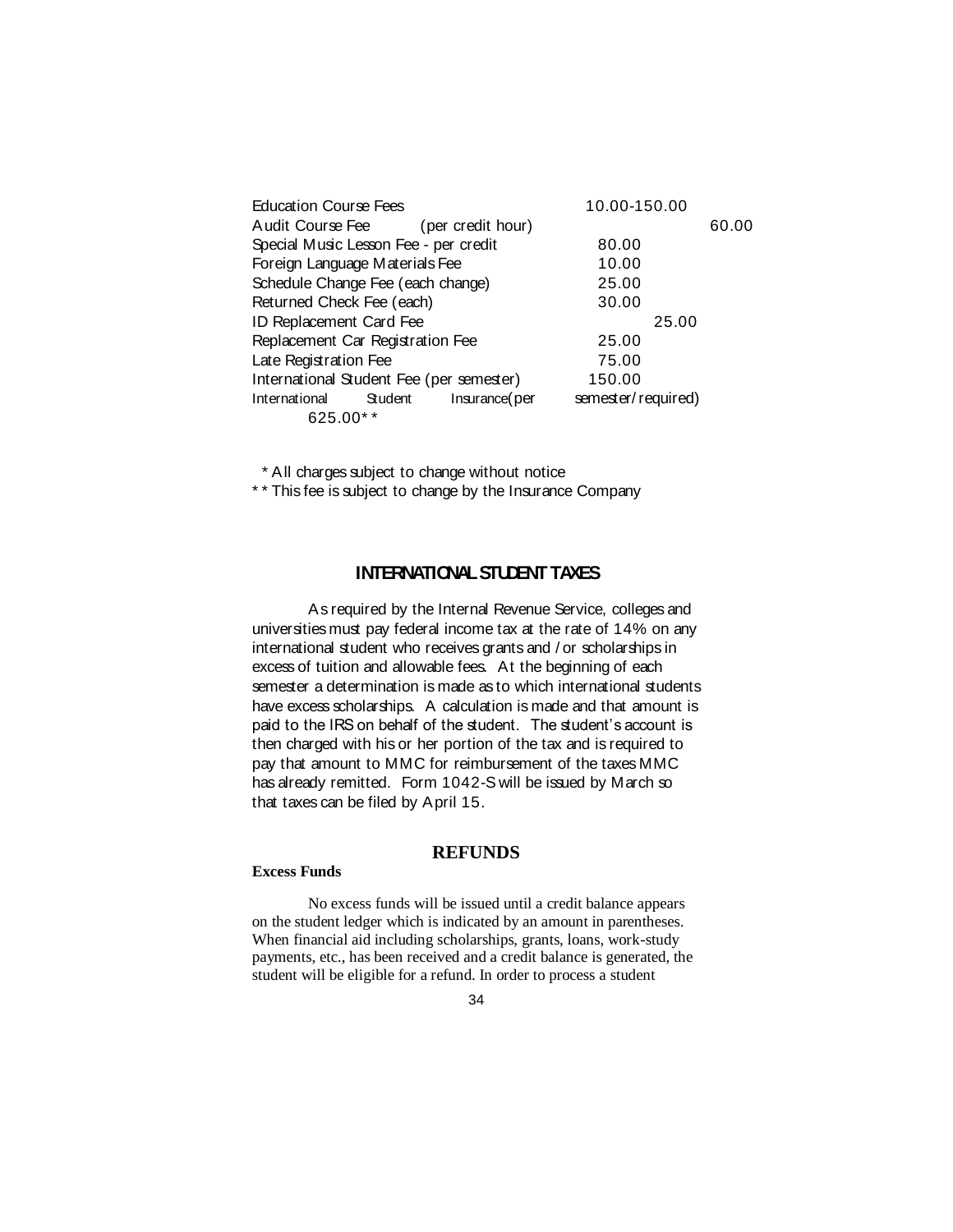refund, a refund request, which can be found on the SONISWEB student log in page, must be submitted online. No refunds will be issued prior to Census Day.

#### **Withdrawal from College**

Any student who is withdrawing must inform the Business Office of his or her intentions. The student will be given instructions regarding the withdrawal process. A withdrawal form with appropriate signatures MUST be completed and returned to the Academic Dean's Office before a withdrawal is official. In some cases, withdrawal from MMC before completing 60% of the semester may result in the student owing a balance to MMC.

#### **Tuition Refund**

Students who drop a class or classes or withdraw from all schoolwork during an enrollment period will receive a refund based on the following schedule. For students who receive Federal financial aid and withdraw, drop out, or are dismissed from school, a refund will be calculated based on federal guidelines for returning Title IV funds and the following schedule. The following information is a basic outline. Full regulations are on file in the Business Office. Refund examples are also available in the Business Office and will be provided upon request.

Credit for institutional charges will be made according to the following schedule:

During the first week of class for fall and spring terms (first night or first day for evening/summer/on-line terms) 100% Through the end of the first 15% period of enrollment 90% Through the end of the first 30% period of enrollment 50% Through the end of the first 60% period of enrollment 25% AFTER the 60% period of enrollment NO CREDIT

Charges are prorated from the first scheduled class period until actual withdrawal. There is no credit for temporary absences. Dropped labs or special fees will be prorated based on the above schedule. Online Technology Fees are non-refundable.

Institutional aid refunds will be calculated on the same basis as tuition (stated above). In no case will institutional funds generate a refund greater than the amount of personal funds received. Dropped courses are calculated on the same schedule as withdrawals. If a course dropped before the end of a refund period caused you to become less than a full time student, institutional aid and Federal financial aid will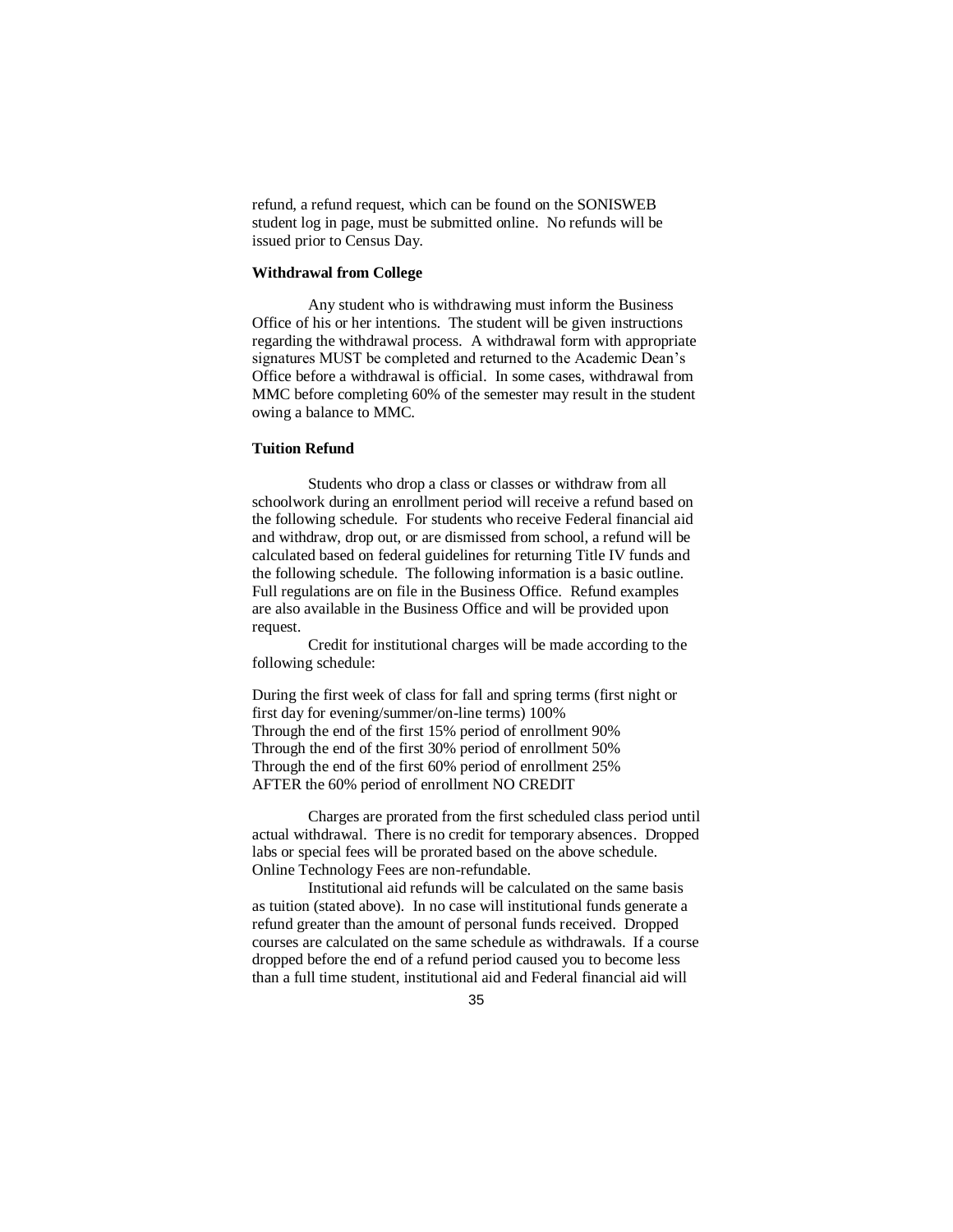be calculated based on the number of hours attempted after the courses are dropped. A "Return of Title IV Funds" calculation will be made only when a student withdraws from all courses.

#### **Room and Board Refund**

When a student withdraws or moves out of student housing, a prorated portion of the semester's room and board charge, beginning with the date of non-occupancy of the room, will be refunded based on the institutional charges refund schedule.

#### **Students Receiving Title IV Funds Who Withdraw**

All students receiving Federal financial aid are subject to federal regulations enforced by the Department of Education. The following procedure is used in determining the amount of Federal financial aid to be returned to Title IV programs.

- 1. The date of withdrawal is determined.
- 2. The percentage of the payment period or period of enrollment attended by the student is determined.
- 3. The amount of Title IV aid earned by the student is determined by multiplying the total Title IV aid for which the student was eligible by the percentage of time enrolled.
- 4. The amount earned is compared to the amount disbursed. If the amount earned is greater than the amount disbursed, then a post withdrawal disbursement must be made if the student is eligible for a "late disbursement". If the amount disbursed exceeds the amount earned, the Title IV aid must be returned.
- 5. The responsibility for returning unearned aid is allocated between the institution and the student according to the portion of disbursed aid that could have been used to cover institutional charges and the portion that could have been disbursed directly to the student once institutional charges are covered.
- 6. The institution must return the unearned aid. Unearned Title IV aid is distributed back to the Title IV programs from the institution as required by Federal guidelines in the following order: Unsubsidized Federal Stafford Loan; Subsidized Federal Stafford Loan; Federal Perkins Loan; Federal PLUS; Federal Pell Grant; Federal Academic Competitiveness Grant (ACG); Federal National SMART Grant; Federal SEOG; other Title IV programs.
- 7. If the amount that the institution is responsible for returning is less than the total amount of aid that needs to be returned, the student is responsible for the remainder. The order of the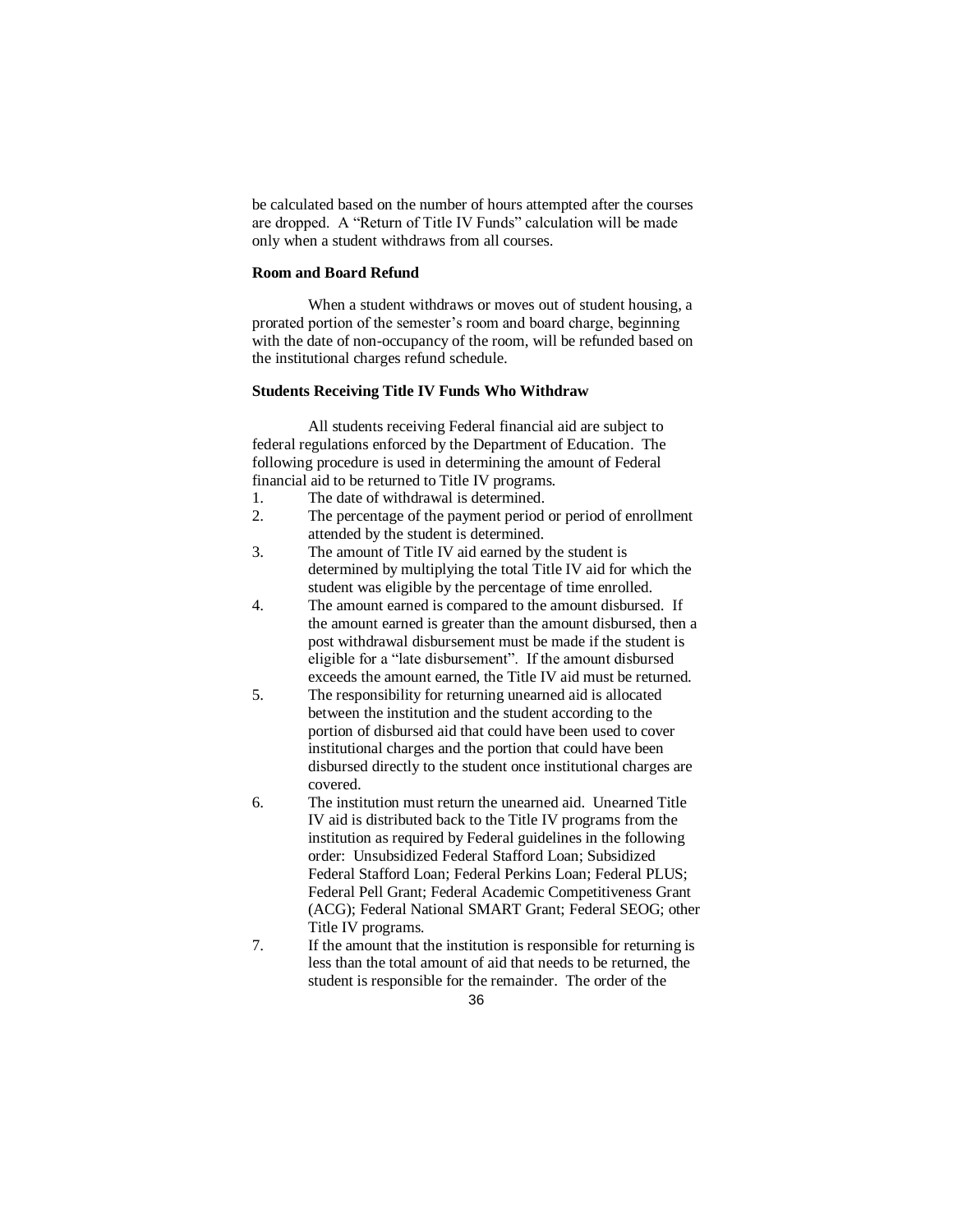return of funds by the student is as follows: Unsubsidized Federal Stafford Loan; Subsidized Federal Stafford Loan; Federal Perkins Loan; Federal PLUS; Federal Pell Grant x 50%; Federal ACG, Federal National SMART Grant, FSEOG, and other Title IV programs (x 50% for grant funds).

#### **Dropped Courses**

Dropped courses are calculated on the same refund schedule as withdrawals. If a course dropped before the end of the refund period causes you to become less than a full-time student, all institutional aid and Federal financial aid will be calculated based upon the number of hours remaining after courses are dropped.

#### **Refund Appeals**

A student, who has unusual, exceptional, and/or extenuating circumstances involved in their withdrawal from college, may appeal the refund determination in writing within thirty (30) days from the date of withdrawal. A committee composed of the President of the College, Vice-president of Student Affairs, Vice-president for Finance and Administration, a member of the faculty, and a member of the student body will consider the appeal.

In no case will money be refunded to a student while that student owes money to the college.

# **FINANCIAL AID**

The financial aid program provides need-based assistance to students who would be unable to pursue their education without such help. Grants, loans, and work-study employments are available singly or in various combinations to meet the difference between what the student and family could reasonably be expected to provide and the expected cost of attending. Non-need based aid is available to students who meet specific criteria as listed below.

# **FINANCIAL ASSISTANCE AVAILABLE**

### I**nstitutional Aid Programs**

All Institutional Aid is available to full-time day students that meet the requirements of the specific scholarship program. Every student at MMC must be admitted to the college and is required to file a Free Application for Federal Student Aid (FAFSA) before any aid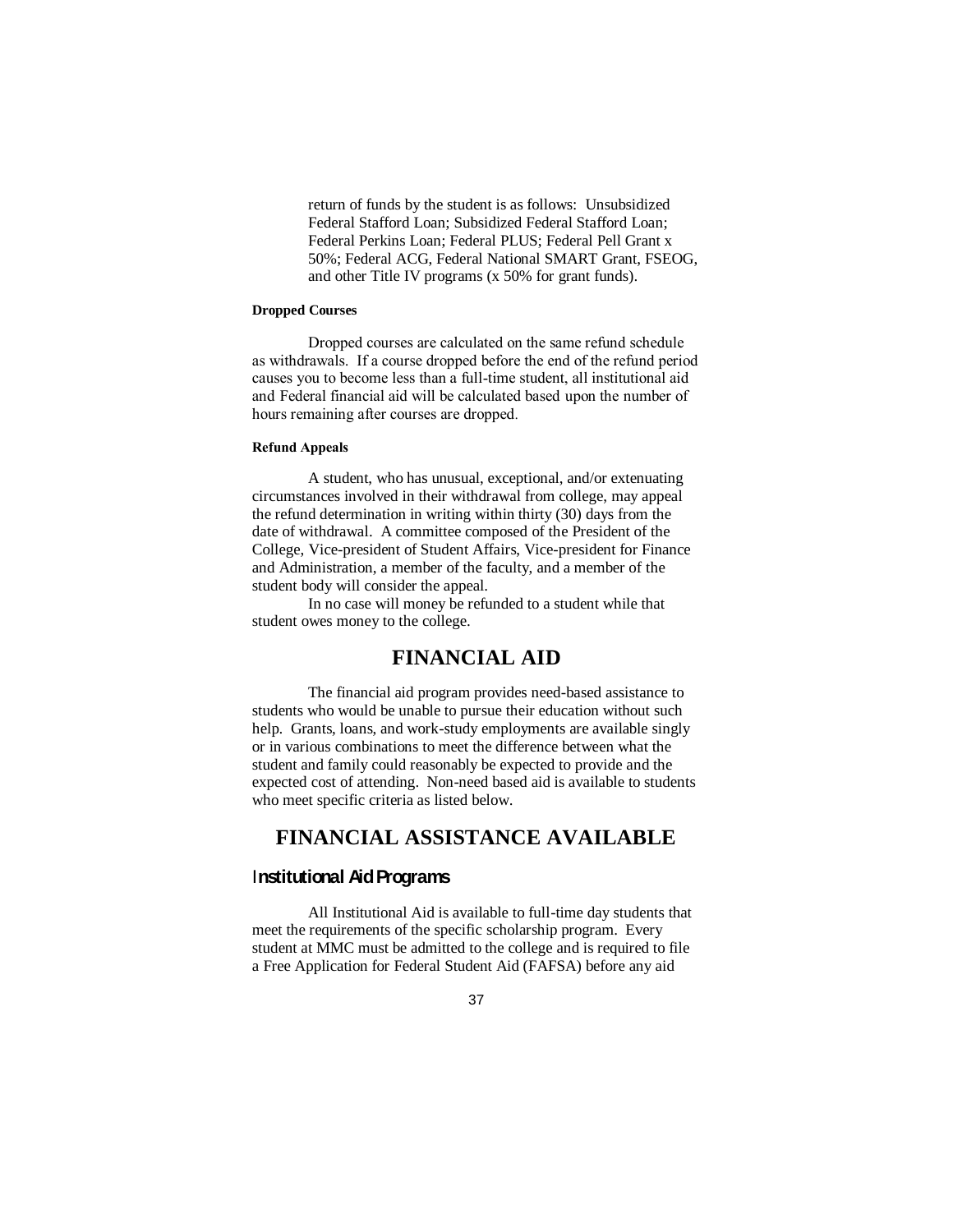will be distributed. Institutional funds may be affected by the receipt of need based funds. The amount of each scholarship listed below is for a full academic year.

- Academic scholarships are awarded to students whose high school transcripts meet the following criteria. The student has the following high school class rankings: ranks in the top 10% of his/her graduating class receives a \$2,500 scholarship, ranks in the top 20% of his/her graduating class receives a \$1,500 scholarship. The student has the following high school GPA's: 3.5-3.799 receives a scholarship of \$500, 3.8- 4.0 (or higher) receives a scholarship of \$1,000. In addition, students who have an ACT score of 22 receive a \$400 scholarship with another \$200 added for each point above a 22. These scholarships can be combined; however, the total award cannot exceed half tuition for the school year. Valedictorians and salutatorians receive a scholarship for half of their tuition. All academic scholarships are renewable annually if requirements are met. A first time student must have a minimum GPA of 2.75 by the end of their first and second academic year. For each subsequent academic year a student must maintain a minimum 3.0 GPA.
- The Barton Scholars Award and the Ben Alford CCL Scholarship are both competitive scholarship programs. Each program will provide two full scholarships (tuition, dorm room and board) to the students who win the competition. The Awards are based on Grades/Test Scores, Essays/Writing Samples, Leadership Experience, Recommendations, and Campus Interviews during the competition days. These awards may be renewed.
- The Giles County Scholarship gives all full-time day student residents of Giles County, Tennessee, a \$1,000 Scholarship.
- Students who are members of the United Methodist Church and started at MMC prior to fall of 2015 and did not receive the United Methodist Ministerial Grant or the Ben Alford Scholarship: The Methodist Scholarship award will be \$1,000 a year for commuters and \$2,000 a year for resident students. For students whose home church is a UM Church Partner with MMC the award will be \$1,500 a year for commuters and \$3,000 a year for resident students. (Dollars for scholars matching \$1,000 is included.)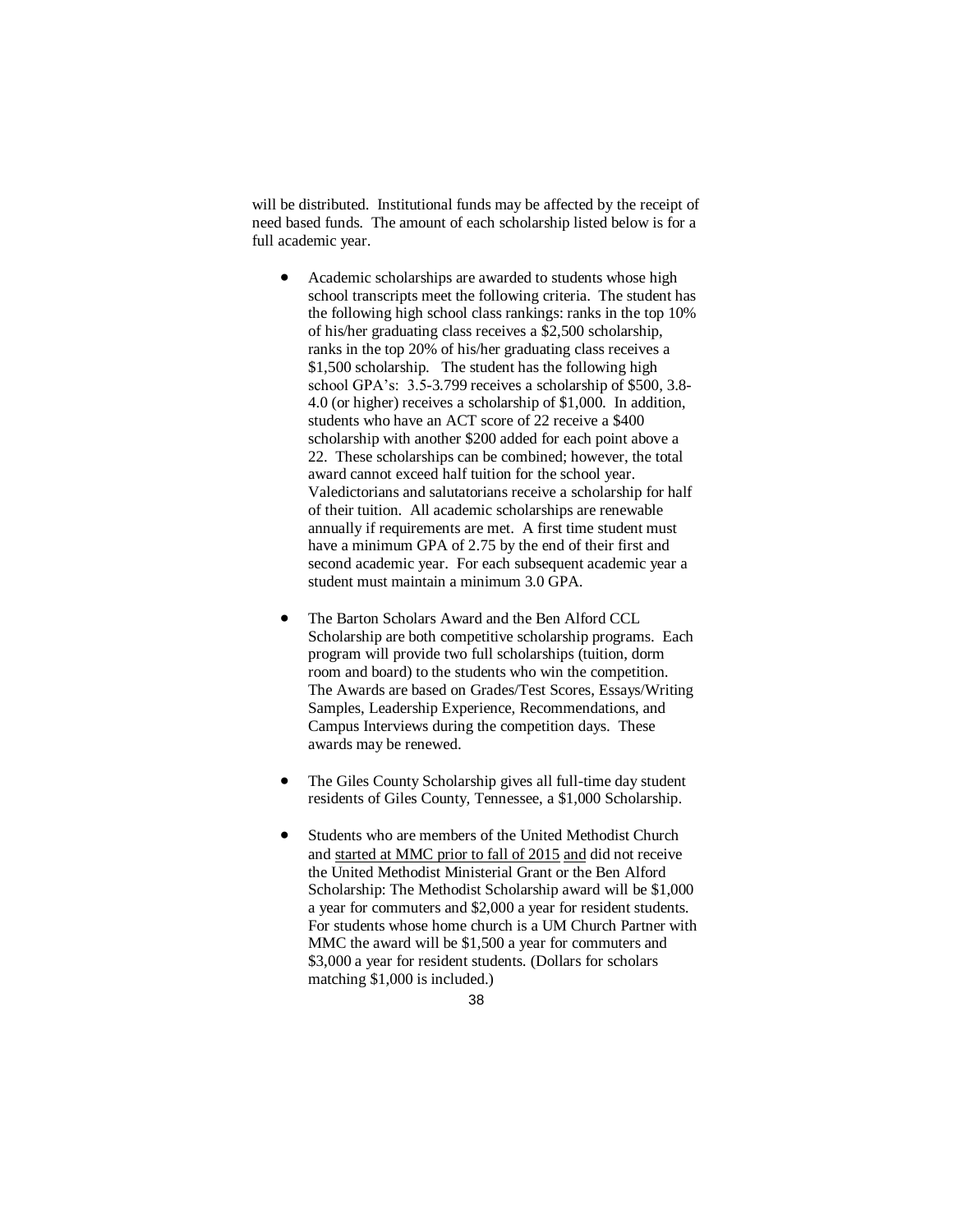Students who are members of the United Methodist Church and started at MMC the fall of 2015 or later and did not receive the United Methodist Ministerial Grant or the Ben Alford Scholarship: The Methodist Scholarship award will be \$4,000 per year (\$1,000 of this will be go toward the Dollars for Scholars Program if the recipient chooses to be involved in that program-see UM Higher Education Foundation website). Other MMC monies are available. Students whose home church is a fully funded UM Church Partner with MMC shall receive an extra \$2,000 which means \$6,000 per year.

- United Methodist Church Ministers that are assigned by their District Office and their dependents are awarded half tuition scholarships. UMC Ministers must be majoring in one of the Church Vocation disciplines to be eligible.
- Art, Music, and Drama Scholarships are awarded to students who demonstrate talent and an interest in continuing their activity at MMC. Portfolios must be presented to the Art Department, and auditions are required for Drama and Music Scholarships.
- Athletic Scholarships are awarded to student athletes who demonstrate ability in baseball, basketball, bowling, cheerleading, golf, soccer, softball, tennis or volleyball.
- Institutional workships are available to residential students. Students typically work on campus about nine (9) hours per week and earn \$1,500 toward college costs.
- The Methodist Loan is available to members of the United Methodist Church, who are U. S. Citizens and who maintain a "C" or better average. A student at MMC may borrow a maximum of \$5,000 per calendar year at 4% interest (5% if attending a non-Methodist related institution). For more information contact: Office of Loans and Scholarships, GBHEM, The United Methodist Church, PO Box 340007, Nashville, TN 37203-0007 (www.gbhem.org)

## **Federal and State Aid Programs**

 All Federal and State Aid are available to qualifying students whom meet the requirements of the federal or state program. Every student at MMC must be admitted to the college and is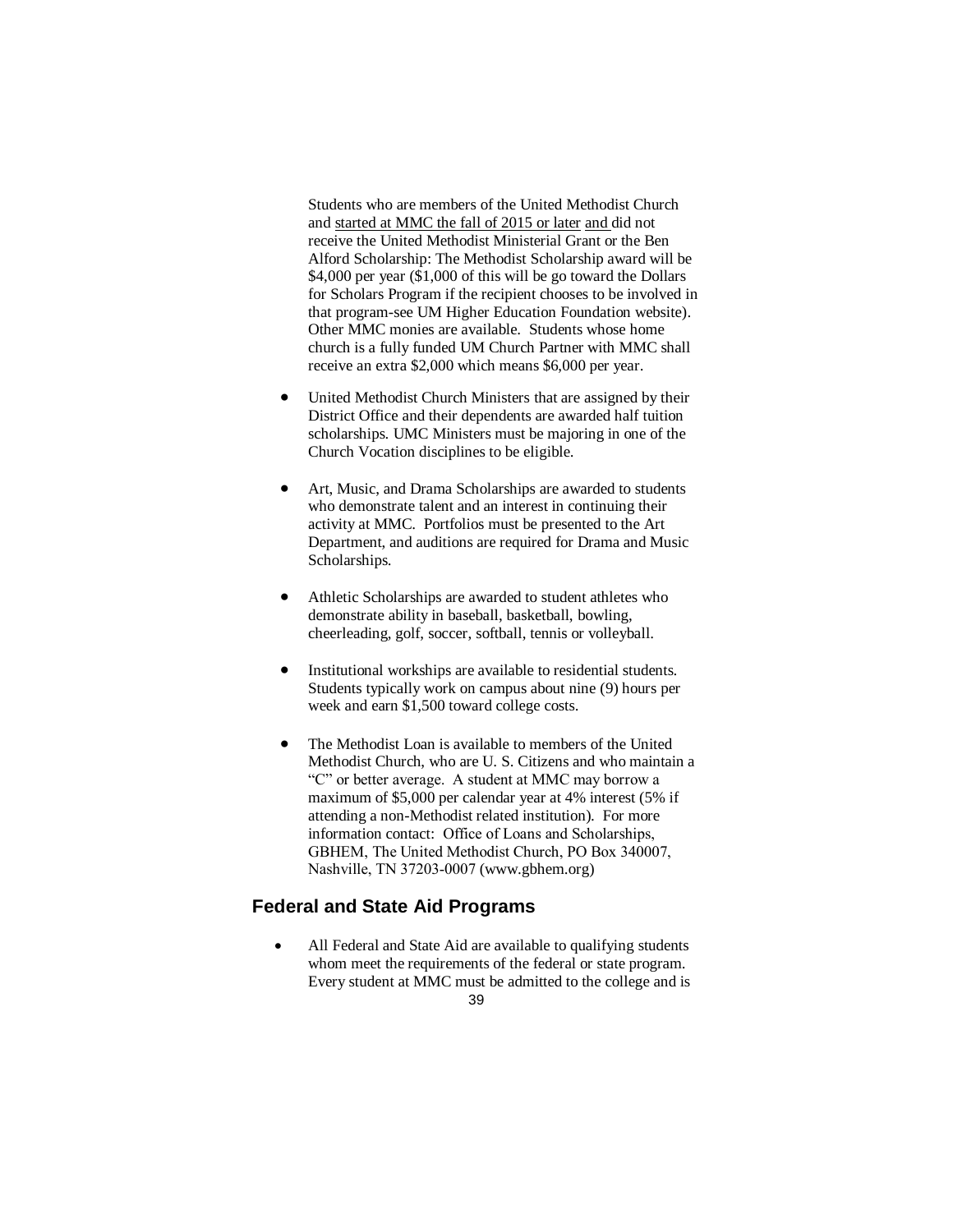required to file a Free Application for Federal Student Aid (FAFSA) before any aid will be distributed. The amount of each scholarship will vary and the amount awarded is for a full academic year.

- The Federal Pell Grant is a direct grant from the federal government to the student. Awards can range from \$626 to \$5,775 depending on the student's need.
- The Federal Supplemental Educational Opportunity Grant (FSEOG) is a federal grant awarded by MMC. The award amount varies with need.
- The Federal College Work Study Program is awarded based on financial need and priority of application. Students typically work on campus approximately nine (9) hours per week and earn \$1,500 a year toward college costs.
- Veteran's Benefits are also available to all qualifying students at Martin Methodist College.
- Vocational Rehabilitation Grants are available to all qualifying students who have a disability.
- The Tennessee Student Assistance Award (TSAA) is a grant funded by the state of Tennessee. The award amount depends on need and Tennessee State Funding. The FAFSA and the date it is successfully processed determine eligibility.
- Tennessee Promise: MMC is an eligible Tennessee Promise institution. The Tennessee Promise will cover up to all tuition and mandatory fees at a public two-year institution or Tennessee College of Applied Technology (TCAT). However students who attend a four-year public or private institution will receive a benefit equivalent to the amount the student would have received at the public two-year postsecondary institution.

T.C.A. 49-4-708©(6) states the amount of the award at eligible four-year public or private institutions shall be the average cost of tuition and mandatory fees at the public twoyear institution less all other gift aid (Pell Grant, TSAA, and TELS). MMC's Promise Plus grant will add \$3,800 per year of additional funding making each student's financial package at least \$7,600 per year. In addition, Martin Methodist will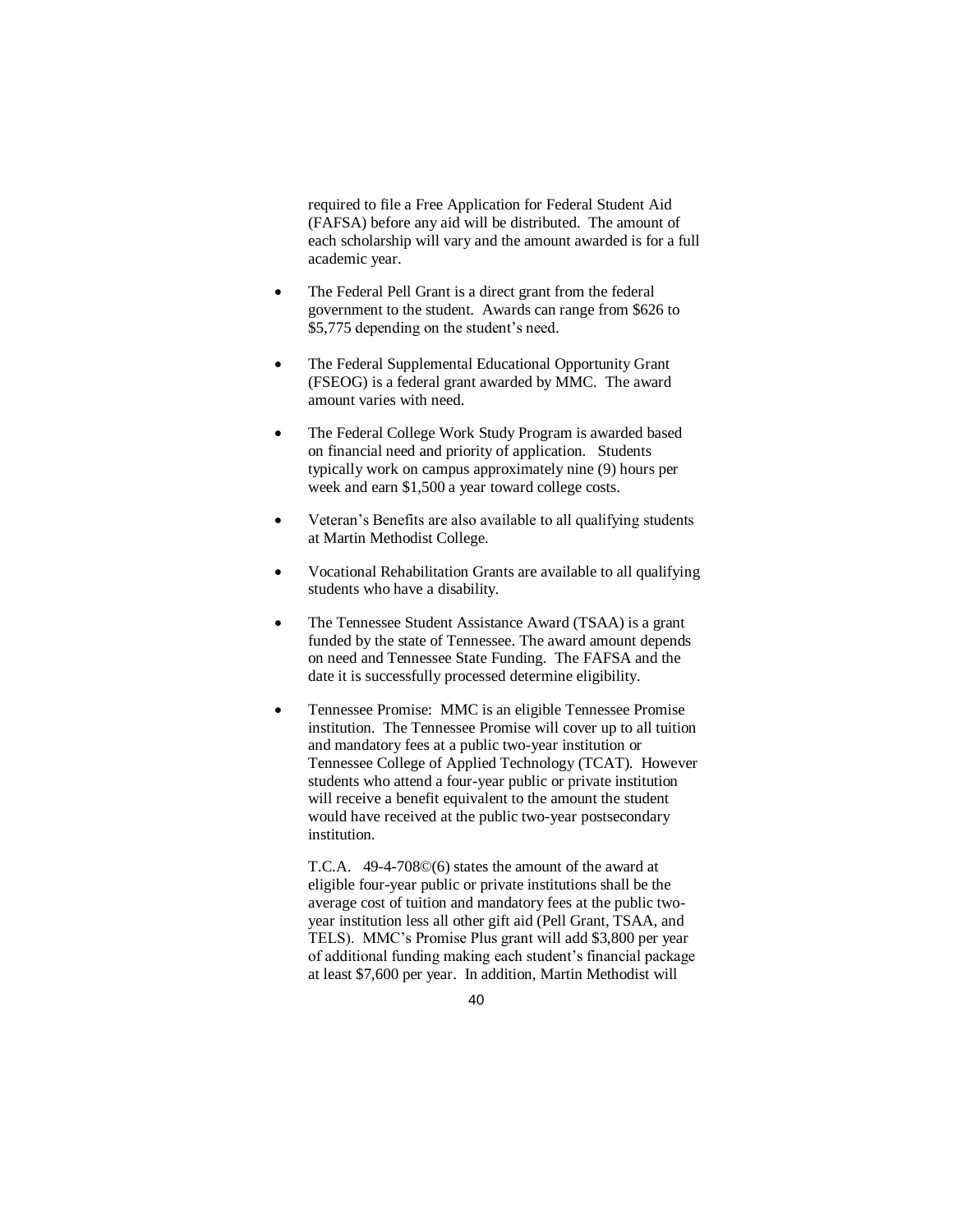continue to offer that matching grant for two more years should the recipient decide to continue on to a bachelor's degree.

- Tennessee Lottery Scholarships (TELS) are awarded to graduates of qualified Tennessee high schools who enroll in a Tennessee college in a timely manner after graduation. To qualify, a minimum score of 21 on the ACT or a 980 on the SAT or a high school 3.0 unweighted GPA is required and a FAFSA must be filed by the required cut-off date. Students must meet the following requirements:
	- Entering freshman must have a minimum of a 21 ACT (980 SAT), exclusive of the essay and optional subject area battery tests OR
	- Overall weighted\* minimum 3.0 grade point average (GPA)
	- Home School graduates minimum 21 ACT (980 SAT), exclusive of the essay and optional subject area battery tests
	- GED applicants minimum 525 and 21 ACT (980) SAT), exclusive of the essay and optional subject area battery tests
	- If a student ceases to be eligible for HOPE, except for GAMS and HOPE Access Grant, the student may regain HOPE, one-time only.
	- ACT/SAT exams must be taken prior to the first day of college enrollment

For students who first received the HOPE Scholarship prior to fall 2009: Award amount  $-$  Up to \$4,000 for four years institutions or a two-year eligible postsecondary institution that offers on-campus housing. Up to \$2,000 for two-year eligible postsecondary institutions.

For students who first received the Hope Scholarship in fall 2009 and thereafter: Award amount – Up to \$6,000 per year at a eligible four-year postsecondary institution or a two-year eligible postsecondary institution that offers on campus housing. Up to \$3,000 per year at an eligible two-year postsecondary institution. The award is divided equally between fall, spring and summer semesters. Awards to parttime enrolled students are prorated.

\* Weighted grade point average (GPA) means a GPA on a 4.0 scale calculated with additional internal quality points awarded for advanced placement, honors or other similar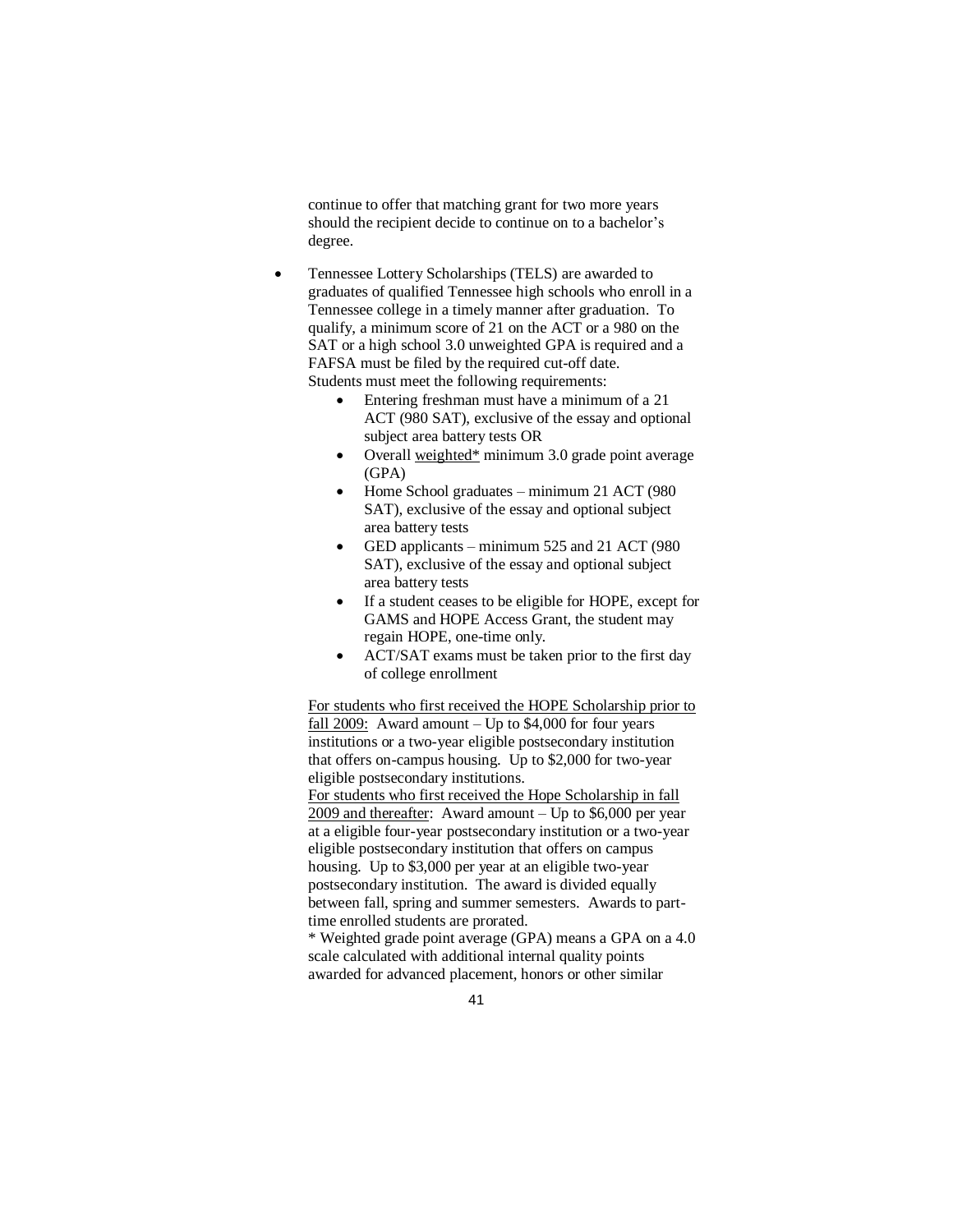courses according to the Uniform Grading Policy adopted the State Board of Education.

#### **Award Amounts For The Tennessee HOPE Scholarship**

For Entering freshmen beginning with fall 2015 and thereafter:

**Four-Year Institutions and two year institutions with oncampus housing:** Up to  $$1750$  per full-time enrollment semester as a freshman and sophomore; then up to \$2,250 per full-time semester as a junior and a senior

**Two-Year Institutions:** Up to \$1,500 per enrollment semester as a freshman and sophomore

- *Award amounts are available for summer enrollment*
- *Class status is determined by the postsecondary institution*

For students who first received HOPE in fall 2009 through summer 2015:

**Four-Year Institutions and two-year institutions with on-campus housing:** Up to \$2,000 per full-time enrollment semester; including summer

**Two-Year Institutions:** Up to \$1,000 per full-time enrollment semester; including summer

#### **Tennessee HOPE Scholarship Renewal Criteria:**

For students who first received the HOPE Scholarship prior to fall 2009

- The student must have a minimum 2.75 cumulative GPA at the end of the semester in which the student attempted 24 and 48 semester hours.
- The student must have a minimum 3.0 cumulative GPA at the end of the semester in which the student attempted 72, 96 semester hours, and any subsequent multiple of 24 attempted semester hours thereafter.
- If the student does not have a minimum 3.0 cumulative GPA at the end of the semester in which the student attempted 72, 96 semester hours, and any subsequent multiple of 24 attempted semester hours thereafter, then the student must: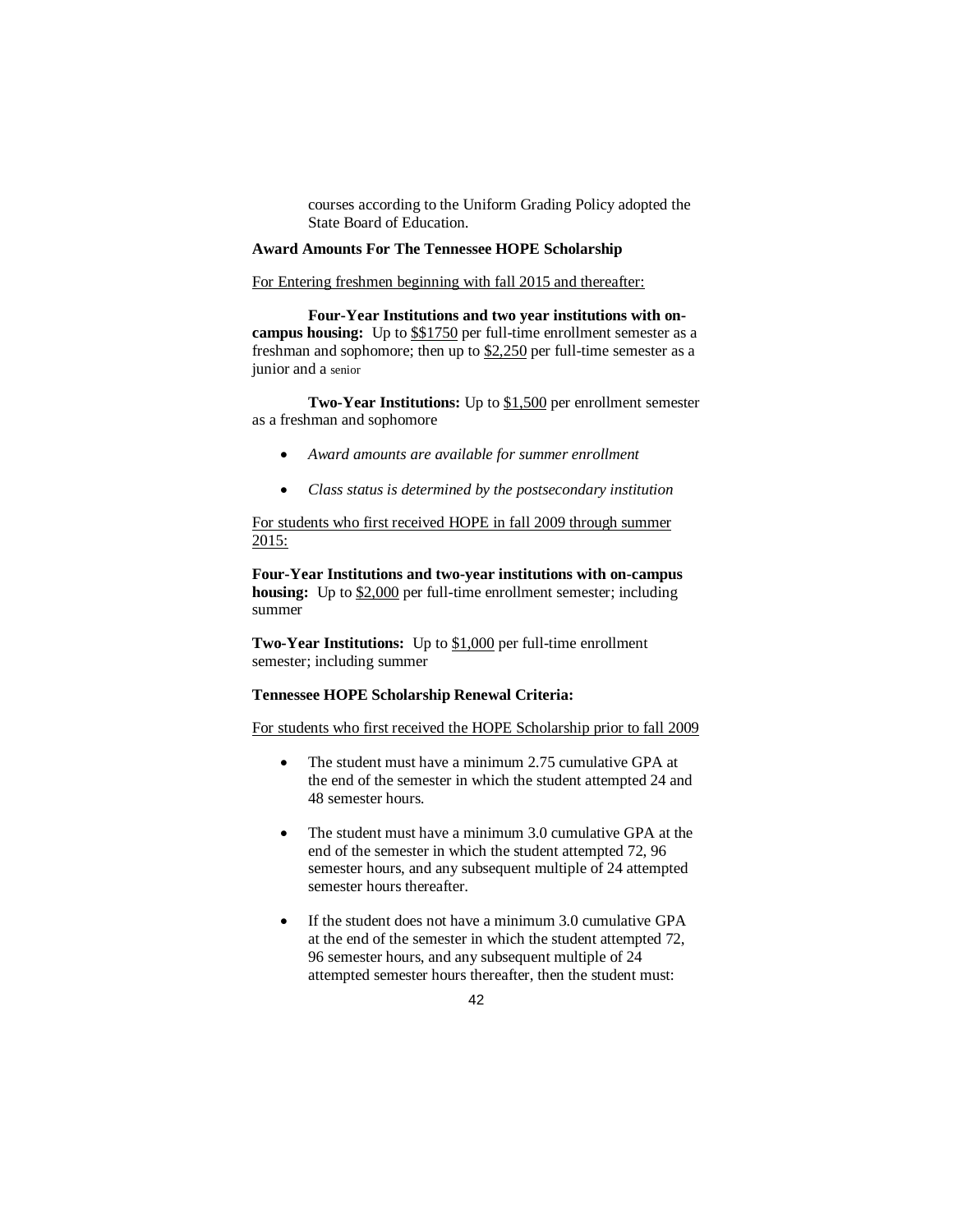- $\circ$  Have a minimum 2.75 2.99 cumulative GPA and have a semester grade point average of at least 3.0 at the end of the semester in which the student attempted 72 and 96 semester hours. The student's continued eligibility will be determined on a semester-by-semester basis and must maintain fulltime enrollment.
- If a student ceases to be academically eligible for the HOPE Scholarship, the student may regain the award one-time only. The award may be re-established once the student meets any of the above criteria and maintains continuous enrollment and satisfactory academic progress at an eligible postsecondary institution without the HOPE Scholarship.
- Must be continuously enrolled at an eligible postsecondary institution in the fall and spring semesters and maintain satisfactory academic progress.

#### For students who first received the HOPE Scholarship in fall 2009 and thereafter

- The student must have a minimum 2.75 cumulative GPA at the end of the semester in which the student attempted 24 and 48 semester hours.
- The student must have a minimum 3.0 cumulative GPA at the end of the semester in which the student attempted 72 and 96 semester hours.
	- o If the student's program of study is greater than 120 semester hours in length (not to exceed 136 semester hours or the number of semester hours required to earn the degree), the student must have a minimum 3.0 at the end of the semester in which the student attempted 120 semester hours.
- If the student does not have a minimum 3.0 cumulative GPA at the end of the semester in which the student attempted 72 and 96 semester hours, then the student must:
	- $\circ$  Have a minimum 2.75 2.99 cumulative GPA and have a semester GPA of at least 3.0 at the end of the semester in which the student attempted 72 and 96 semester hours. The student's continued eligibility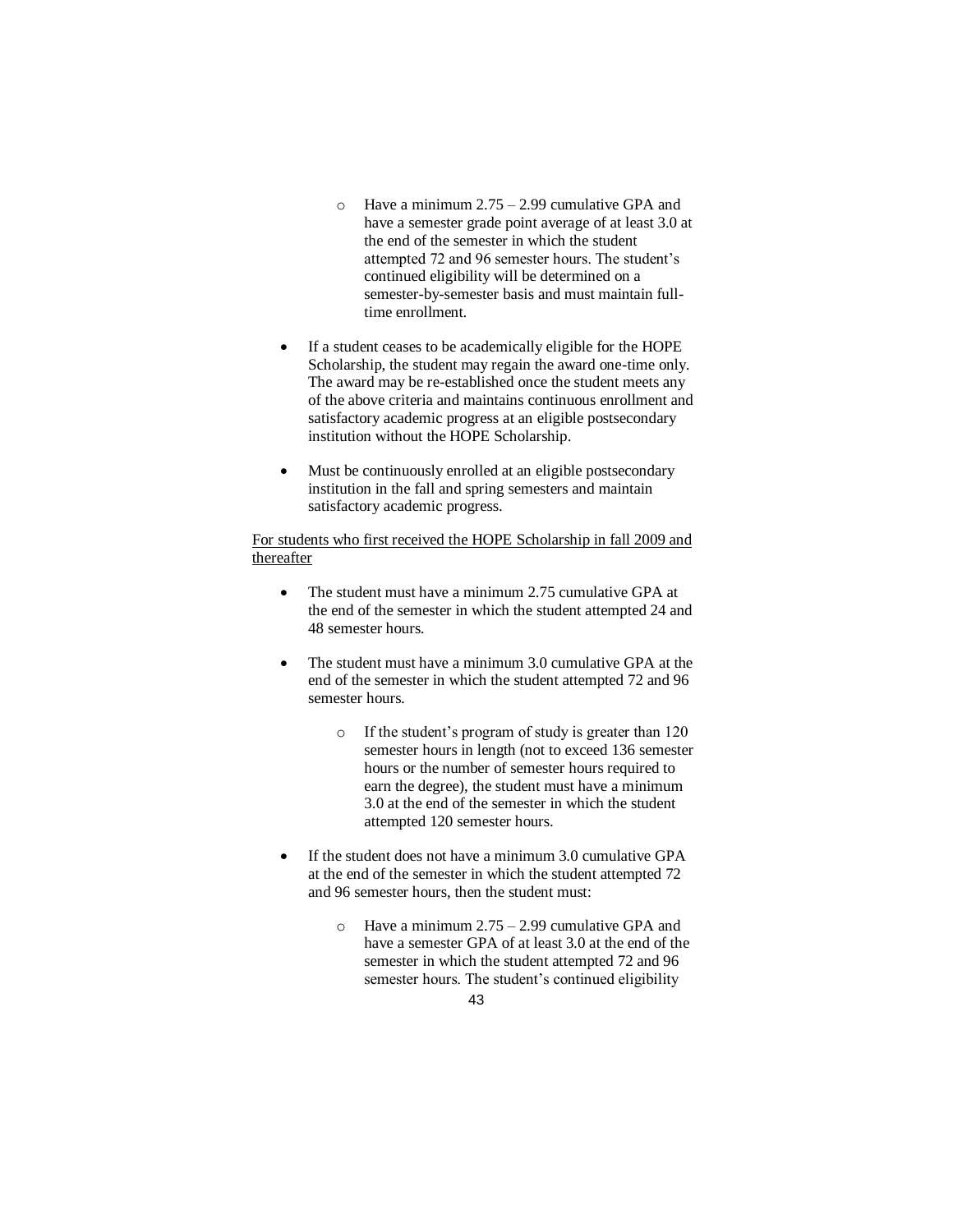will be determined on a semester-by-semester basis and must maintain full-time enrollment.

- If a student ceases to be academically eligible for the HOPE Scholarship, the student may regain the award one-time only. The award may be re-established once the student meets any of the above criteria and maintains continuous enrollment and satisfactory academic progress at an eligible postsecondary institution without the HOPE Scholarship.
- Must be continuously enrolled at an eligible postsecondary institution in the fall and spring semesters and maintain satisfactory academic progress

#### **Tennessee HOPE Scholarship Termination Criteria:**

For students who first received the HOPE Scholarship prior to fall 2009

All attempted hours after high school graduation, including remedial and developmental studies courses, are included in the total attempted semester hours.

A student may receive the HOPE Scholarship until the first of the following terminating events:

- The student has earned a baccalaureate degree; **or**
- Five  $(5)$  years have passed from the date of the student's initial enrollment at any postsecondary institution

**Medical Disability** - A student with a documented medical condition as certified by a licensed physician and can only enroll part-time may appeal to TSAC for an extension to the five (5) year limit as long as the student continues to meet all applicable academic and nonacademic requirements for the HOPE Scholarship and ten (10) years have not passed since the student's initial enrollment at a postsecondary institution.

For students who first received the HOPE Scholarship in fall 2009 and thereafter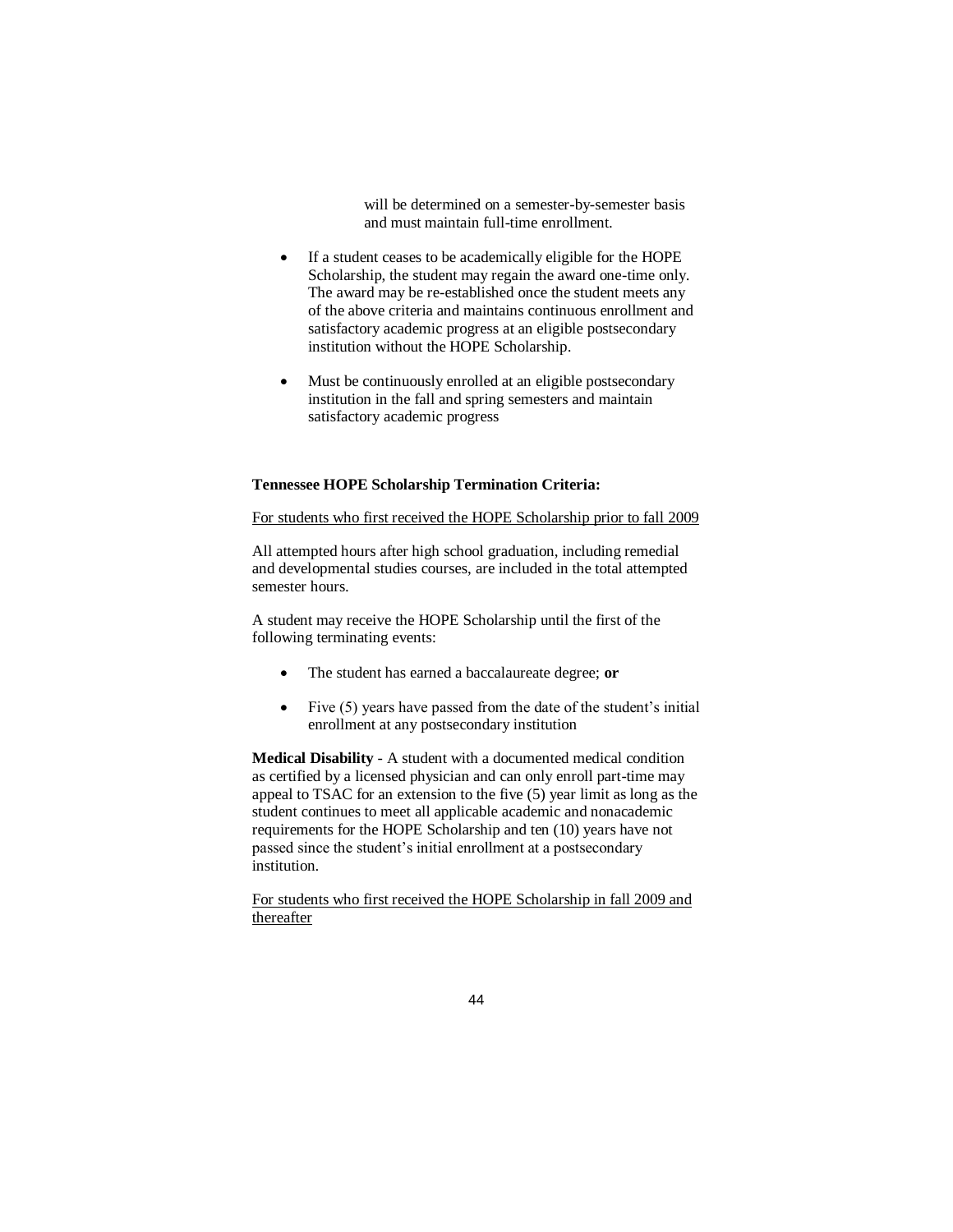All attempted hours after high school graduation, including remedial and developmental studies courses are included in the total attempted semester hours.

A student may receive the HOPE Scholarship until the first of the following terminating events:

- Student has earned a baccalaureate degree; **or**
- Five (5) years have passed from the date of initial enrollment at any postsecondary institution; **or**
- Student has attempted 120 semester hours.

A student who is enrolled in a program of study that exceeds 120 semester hours in length may receive the HOPE Scholarship until the first of the following terminating events:

- Student has earned a baccalaureate degree; **or**
- Five (5) years have passed from the date of initial enrollment at any postsecondary institution; **or**
- Student has attempted at any postsecondary institution the lesser of the number of semester hours required to earn the baccalaureate degree or a total of 136 semester hours.

**Medical Disability** - A student with a documented medical condition and certified by a licensed physician and can only enroll part-time may appeal to TSAC for an extension to the five (5) year limit as long as the student continues to meet all applicable academic and nonacademic requirements for the HOPE Scholarship and ten (10) years have not passed since the student's initial enrollment at a postsecondary institution.

#### **Tennessee HOPE Scholarship—Non-traditional Component**

The non-traditional student must be a Tennessee resident, complete the Free Application for Federal Student Aid (FAFSA) and be enrolled at an eligible postsecondary institution. In addition, the student must:

- Be age 25 or older, as:
	- o An entering freshman in an eligible postsecondary institution; or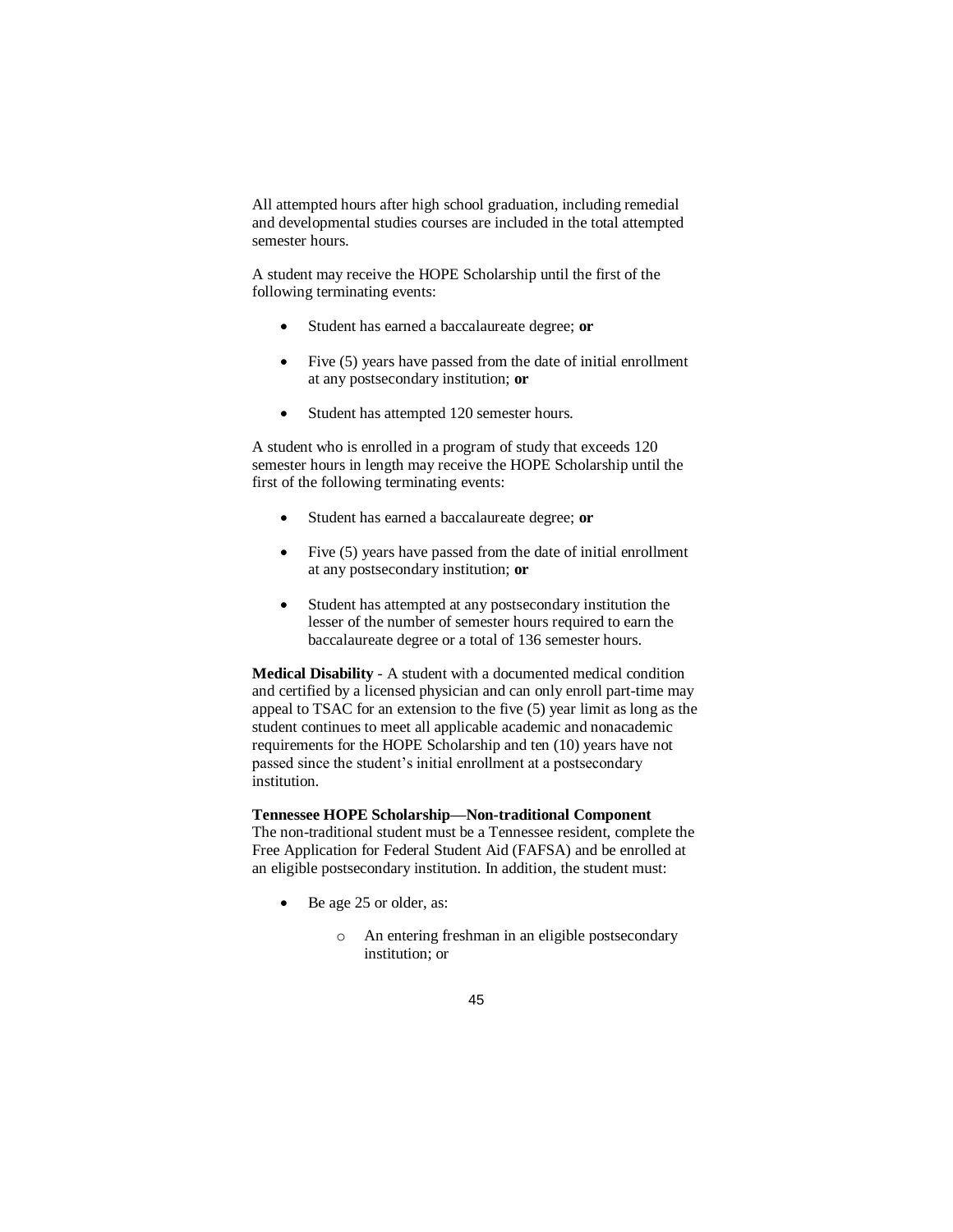- o Have not been enrolled for at least two (2) years after last attending any postsecondary institution and is now enrolled at an eligible postsecondary institution
- Must have parents' or independent student's and spouse's adjusted gross income of \$36,000 or less on IRS tax form
- Be continuously enrolled at an eligible postsecondary institution in the fall and spring semesters and maintain satisfactory academic progress
- Have a minimum cumulative GPA of 2.75 after 12 attempted semester hours or required GPA at subsequent benchmark. (Attempted hours and college grades prior to re-enrollment at an eligible postsecondary institution after at least a two year break in enrollment are not considered.)

To continue receiving the HOPE Scholarship, the non-traditional student shall meet the HOPE Scholarship Renewal Criteria mentioned above.

For students who first received the HOPE Scholarship for nontraditional students prior to fall 2009

The non-traditional student shall continue receiving the HOPE Scholarship until the first of the following terminating events:

- Student has earned a baccalaureate degree; **or**
- Five (5) years have passed from the date of initial enrollment at any postsecondary institution **OR** the sum of five (5) years while receiving the HOPE Scholarship and the HOPE Scholarship for non-traditional students

A student with a documented medical condition and certified by a licensed physician and can only enroll part-time may appeal to TSAC for an extension to the five (5) year limit as long as the student continues to meet all applicable academic and nonacademic requirements for the HOPE Scholarship and ten (10) years have not passed since the student's initial enrollment at a postsecondary institution.

For students who first received the HOPE Scholarship for nontraditional students in fall 2009 and thereafter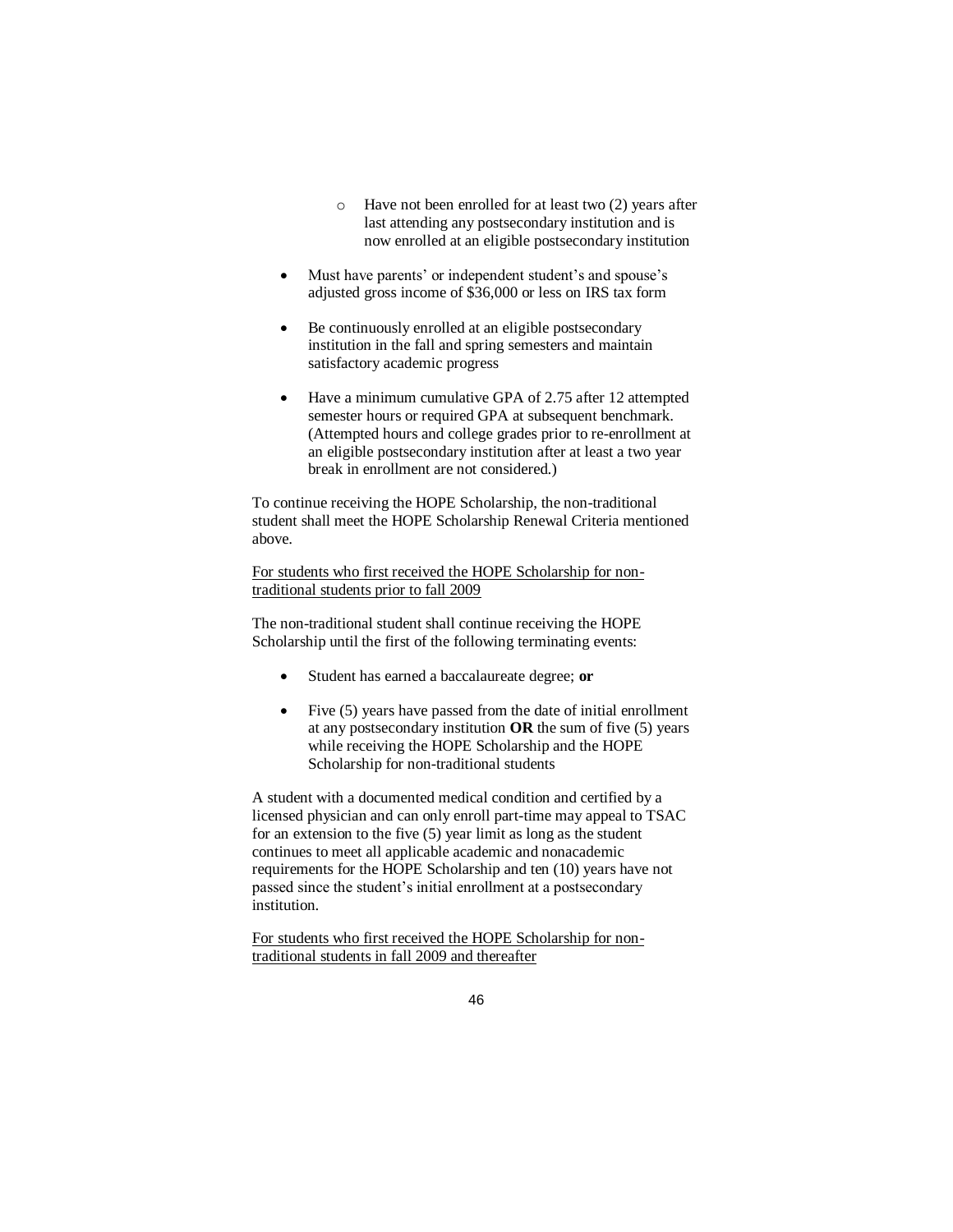The non-traditional student shall continue receiving the HOPE Scholarship until the first of the following terminating events:

- Student has earned a baccalaureate degree; **or**
- Five (5) years have passed from the date of initial enrollment at any postsecondary institution as a non-traditional student **OR** the sum of five (5) years while receiving the HOPE Scholarship and the HOPE Scholarship for non-traditional students; **or**
- Student has attempted 120 semester hours while receiving the HOPE Scholarship and the HOPE Scholarship for nontraditional students

A student who is enrolled in a program of study that exceeds 120 semester hours in length may receive the HOPE Scholarship for nontraditional students until the first of the following terminating events:

- Student has earned a baccalaureate degree; **or**
- Five (5) years have passed from the date of initial enrollment at any postsecondary institution **OR** the sum of five (5) years while receiving the HOPE Scholarship and the HOPE Scholarship for non-traditional students; **or**
- Student has attempted at any postsecondary institution the lesser of the number of semester hours required to earn the baccalaureate degree or a total of 136 semester hours.

A student with a documented medical condition and certified by a licensed physician and can only enroll part-time may appeal to TSAC for an extension to the five (5) year limit as long as the student continues to meet all applicable academic and nonacademic requirements for the HOPE Scholarship and ten (10) years have not passed since the student's initial enrollment at a postsecondary institution.

A non-traditional student shall not be eligible for the Aspire Award or the General Assembly Merit Scholarship.

#### **Transfer Students**

TELS recipients may transfer without a break in enrollment from one eligible postsecondary institution to another eligible postsecondary institution and remain eligible. Students must transfer the TELS award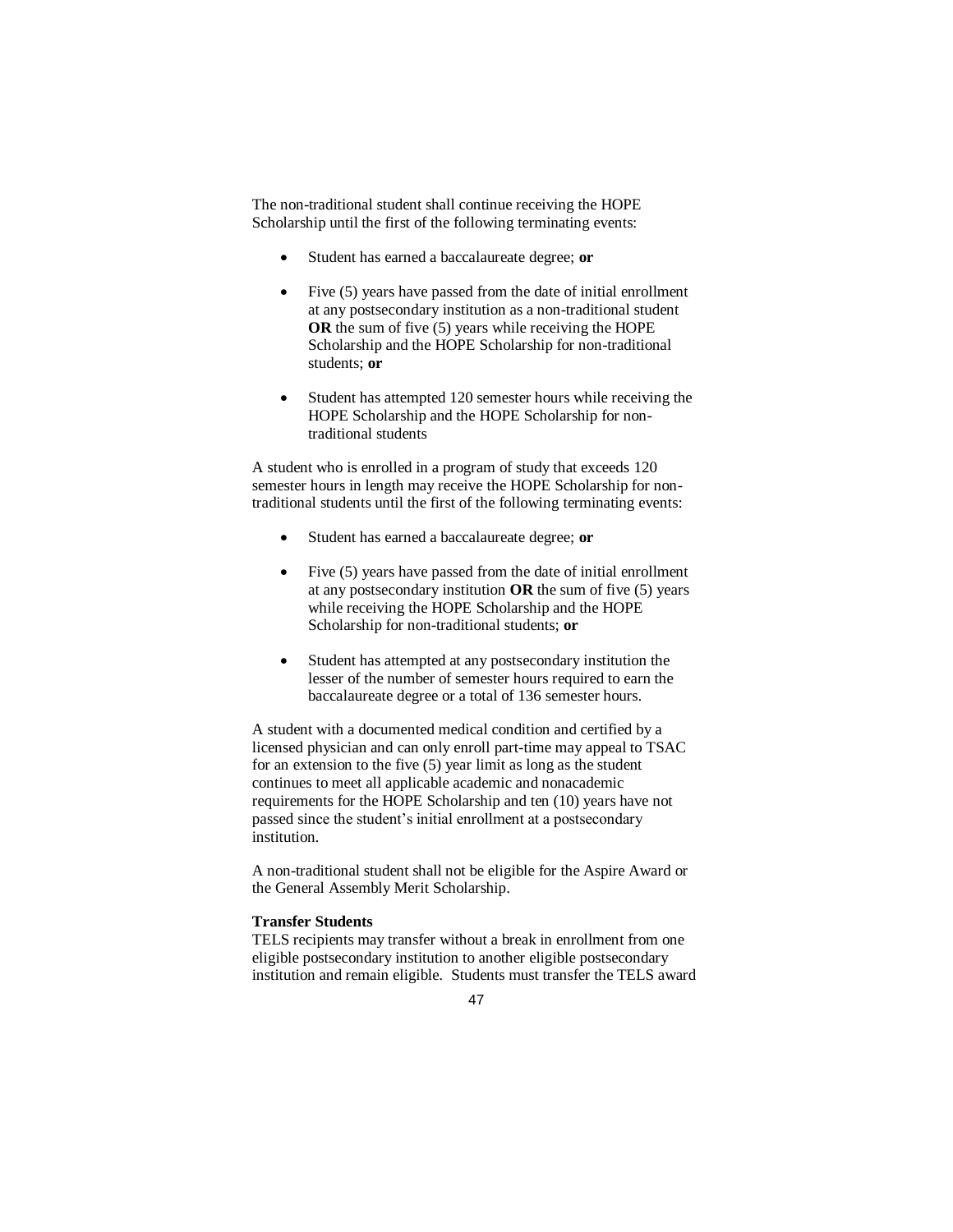through th[e Student Financial Aid Portal](https://clipslink.guarantorsolutions.com/StudentSignon/Default.aspx) prior to the transfer dates indicated below by institution type. A transfer request will not be accepted by a phone call from the student.

A student who is otherwise eligible for TELS but instead enrolls in an out-of-state regionally accredited postsecondary institution without the award either immediately following high school graduation or up to 16 months immediately following high school graduation may, without a break in enrollment, later transfer to an eligible Tennessee postsecondary institution and receive the TELS.

**Transfer Students:** Any transfer student is eligible for a Victoria Martin Scholarship up to \$5,000 for the year.

At the point of enrollment at the out-of-state institution, the student must maintain continuous enrollment and meet retention requirements that all other HOPE Scholarship recipients must meet in order to remain eligible. At the out-of-state institution, all requisite eligibility requirements must be met while attaining the appropriate cumulative GPA at the appropriate benchmark.

Transfer dates for two-year and four-year institutions are as follows:

- Fall Semester September 1
- Spring/Summer Semester February 1

The Tennessee Teaching Scholars Program provides financial assistance for outstanding college juniors and seniors who are accepted into the teaching program at their institutions. There are requirements tied to teaching in Tennessee for these awards. A Student applies directly to the Tennessee Student Assistance Corporation (www.tn.gov/collegepays/) for these highly competitive awards.

The Federal Direct Loan - Subsidized or Unsubsidized Loan is available to all students. Under this program a maximum of \$3,500 per year for the first year, \$4,500 for the sophomore year, and \$5,500 for the junior and senior years may be borrowed. A student must be enrolled with a minimum half-time attendance to qualify for loans. Detailed guidelines for the loan will be reviewed with each student as part of the formal application process that requires the completion of a promissory note and a loan entrance interview checklist.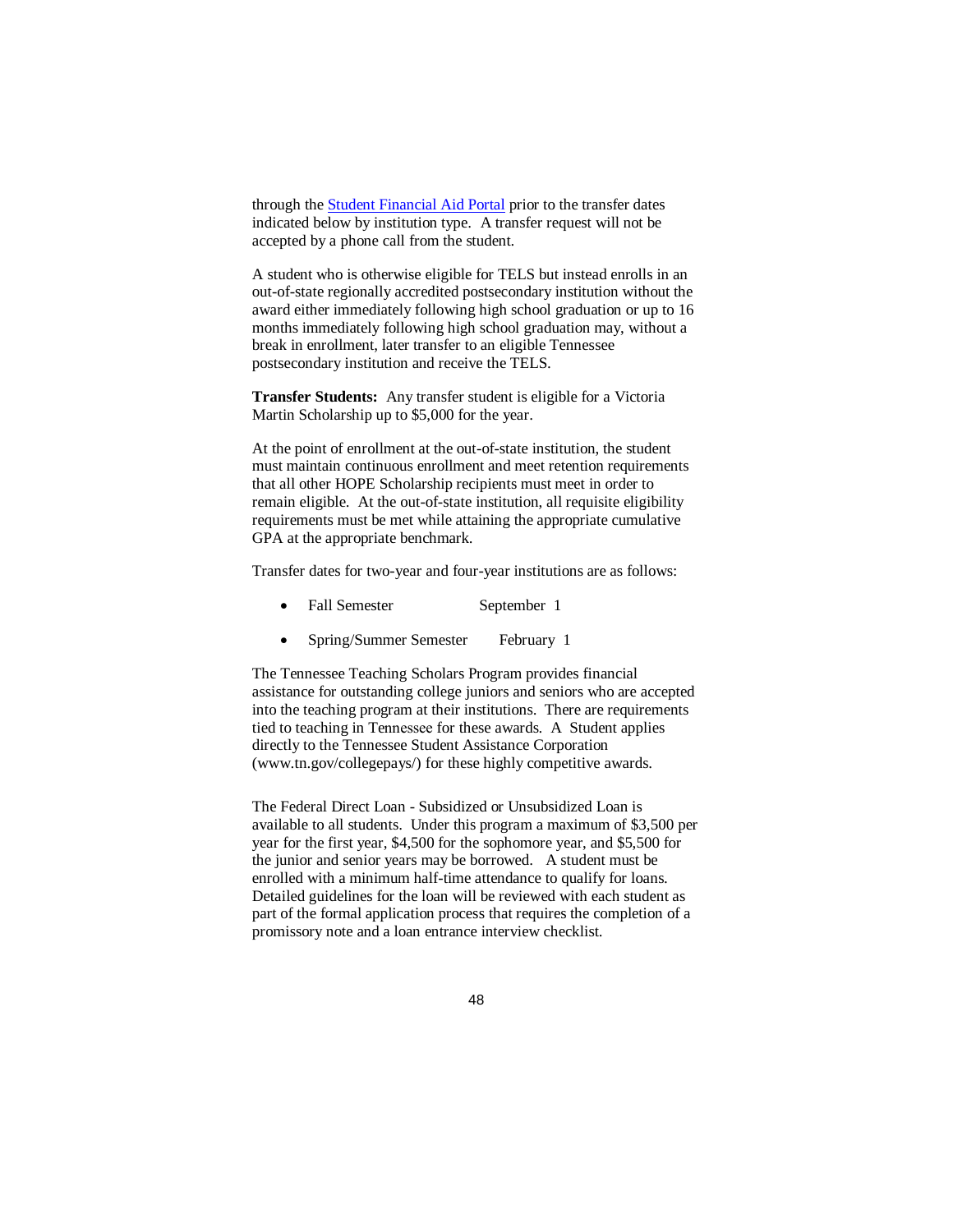The Federal Direct Parent PLUS Loan is a loan to the parents of an enrolled student and requires an additional application and promissory note. Parents may borrow up to the difference in their student's financial aid and the cost of education.

# **HOW TO APPLY FOR FINANCIAL AID**

1. Students are required to be enrolled or accepted for enrollment by Martin Methodist College before final consideration may be given to their request for financial assistance. Students must be seeking a degree in order to receive aid.

2. The Free Application for Federal Student Aid (FAFSA) must be filed to reflect the most current financial information of the family. This form is used to apply for a Federal Pell Grant, a Tennessee Student Assistance Award (Tennessee residents only), the Tennessee Lottery Grant and every other type of aid - federal, state, and institutional.

# **ATHLETIC SCHOLARSHIP POLICY**

Standards for eligibility are set forth by the National Association of Intercollegiate Athletics (NAIA) and MMC. Each Coach is responsible for giving the individual athletic scholarship amount annually to the Director of Financial Aid.

A full athletic scholarship covers Tuition, Room and Board on campus, and possibly books if approved by both the Athletic Director and the Director of Financial Aid. Student Athletes are not allowed to charge books to their coach's operating budget. Aid from federal (Pell) and Tennessee State grants can be used to cover the Comprehensive Fee, Housing Deposit, Lab Fees and books. There are not any institutional scholarships or discounts for ANY students (including athletes) during the summer semester (May-August).

No student will be awarded a combination of federal, state, private and institutional grants and scholarships that will result in the student having a credit balance (refund). The Athletic scholarship may be reduced so the student will not be over awarded. NO STUDENT shall be awarded MORE than their Cost of Attendance when ALL aid is added together including loans. Pell grants are NOT refunded to students.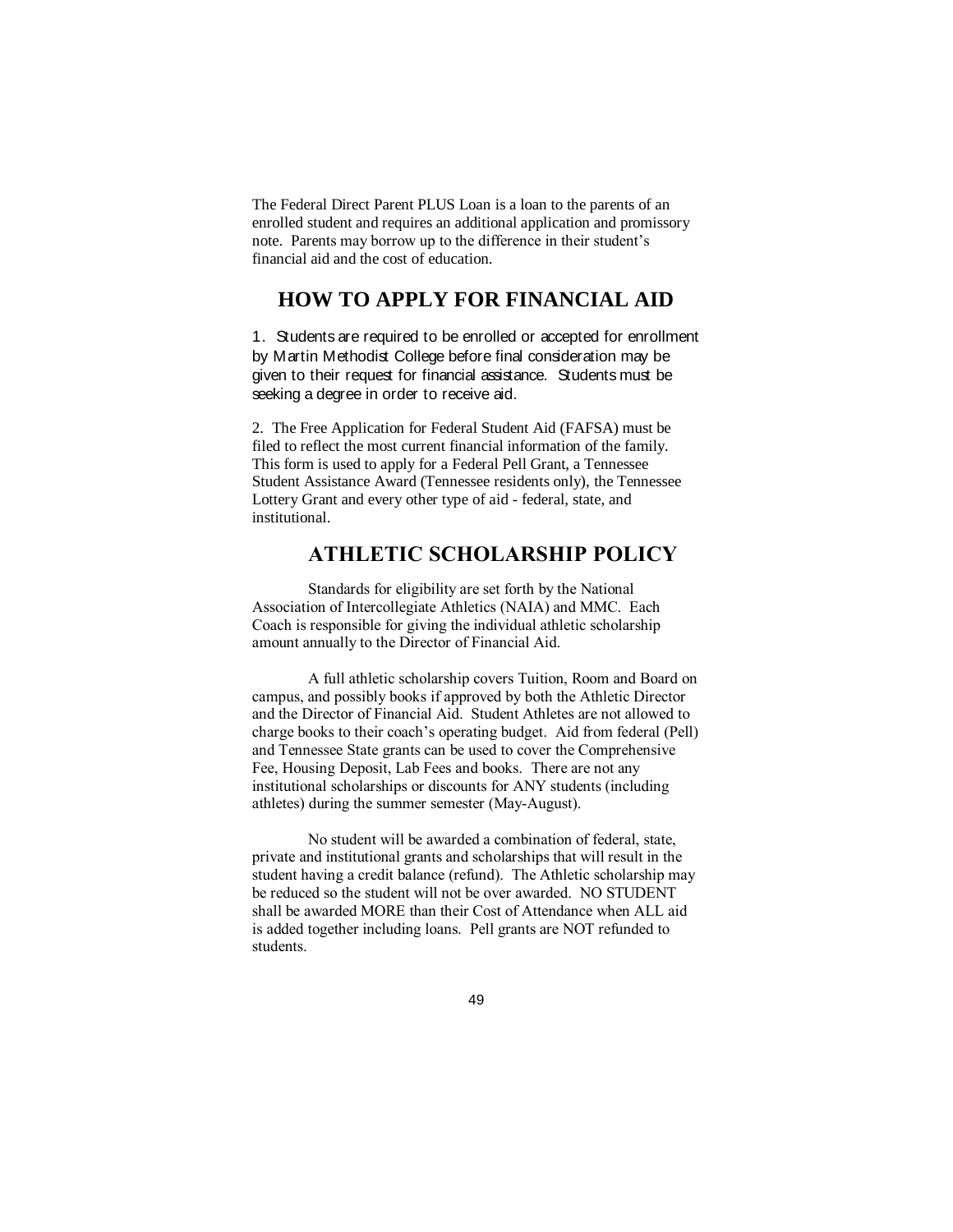Athletic Scholarships will not cover International Student Insurance, International Student Tax, International Student Fees, Housing Deposit, Comprehensive and Lab Fees and fines incurred by students who break campus rules and regulations.

# **FINANCIAL AID REGULATIONS**

## **Satisfactory Academic Progress**

To obtain federal and state financial aid funds the grade point average must be at the proper level for retention in the college and satisfactory academic progress must be made. Students are required to meet the satisfactory academic progress and retention standards outlined in the section titled, Academic Information, of this Student Handbook in order to remain eligible to receive Title IV financial aid funds. Students may appeal their aid package as well as the termination of aid for lack of satisfactory progress by preparing a written appeal for the Admissions and Financial Aid Appeals Committee. The committee will meet within ten days and return to the student its decision, which will also be in writing. The student may, at his or her request, attend the meeting of the committee to present the appeal personally.

#### **Federal Income Tax Scholarship Information**

Scholarship funds paid for room and board, or in excess of tuition and books, are subject to federal income taxes. Consult your tax advisor for details. Consult your tax advisor, also, to determine if Hope Scholarship or Lifelong learning tax credits may apply.

### **Loan Deferment Terms**

Under certain circumstances, students have a right to defer (postpone) repayment of Federal Stafford and/or Direct Loans. Students whose loans were obtained after July 1, 1993, may defer payments for the following conditions:

- Enrolled at least half-time at an eligible institution.
- Engaged in a full-time course of study in a graduate fellowship program.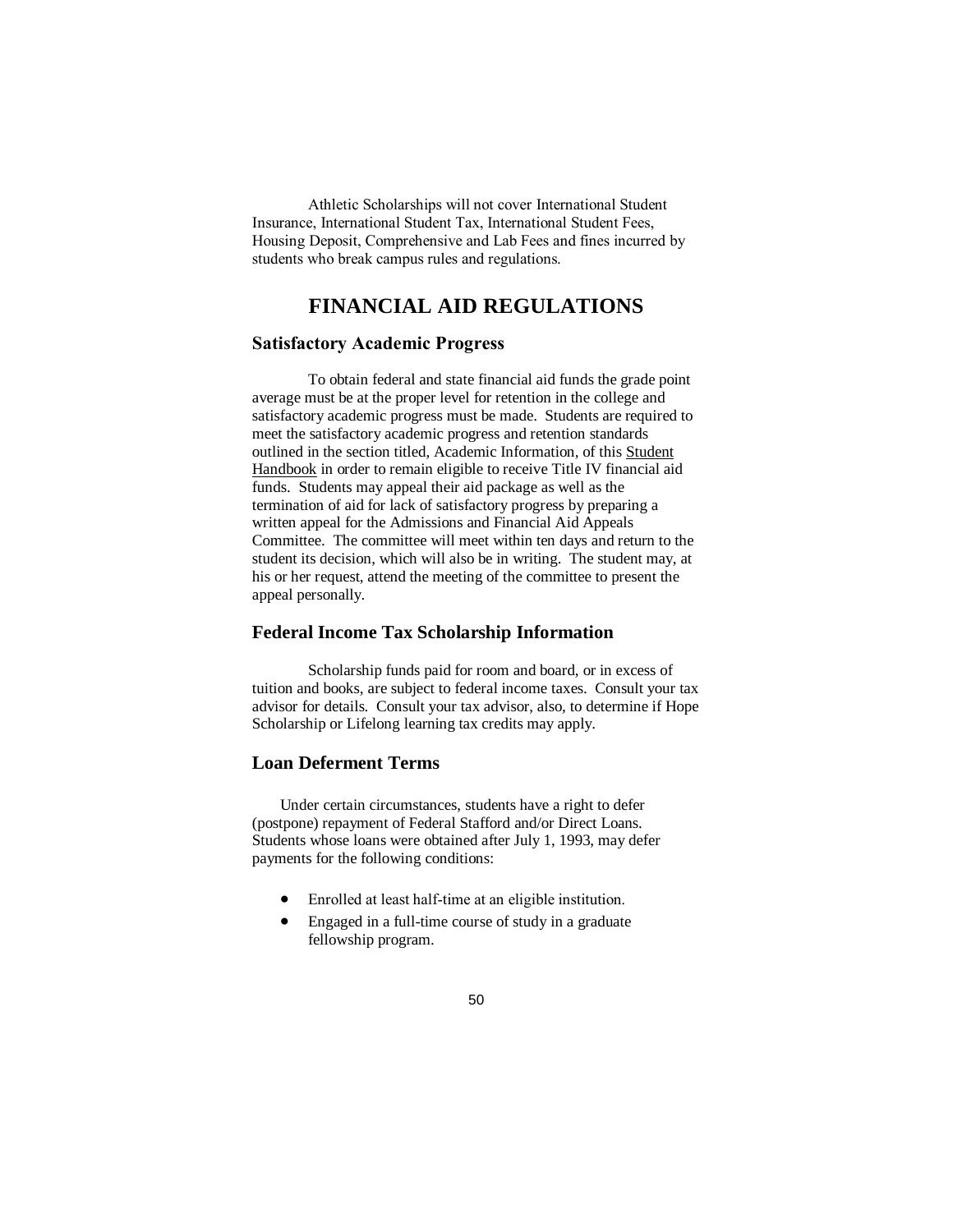- Engaged in a full-time rehabilitation training program for individuals with disabilities (if the program is approved by the Department of Education)
- Conscientiously seeking, but unable to find, full-time employment (for up to three years)
- Experiencing an economic hardship as determined by federal law (for up to three years)

Each "Federal Direct Loan Master Promissory Note Instructions and Notices" carries all details for student loans including grace period, interest rates, deferment, forbearance, and consequences of default. Students are required to sign that they have read and understand the guidelines for student loans prior to loan certification.

## **On-Line Direct Loan Entrance, Exit, and Master Promissory Note Procedures**

MMC is directing all students and parents to complete these loan forms on-line. On the MMC website there is a "Financial Aid Forms" bullet under the Financial Aid Heading. This opens a list of forms and the links to complete the on-line forms for Direct Loan Entrance, Direct Loan Master Promissory Note (MPN), Parent Plus Loan MPN, and the Direct Loan Exit. These forms are required by the U.S. Department of Education.

#### **Notification of Federal Loan Disbursement Policy**

Martin Methodist College hereby notifies students who have accepted Federal Direct Loans as part of their financial aid award package (or whose parents are receiving Federal Plus Loans) that loan disbursements will arrive at the college in the form of an Electronic Funds Transfer (EFT) with a roster of all loans in the transfer. The loan amounts, by federal regulation, must be released by the lenders in equal installments to cover the periods of enrollment of the academic term. If eligible, the loan disbursements will be disbursed to the college after census day. Loan proceeds will be credited to the student's account within 3 days of receipt and any excess refunded to the borrower within 14 days after the college's receipt of the funds if a credit balance is generated and a request to hold a credit balance is not on file in the business office. (see Excess Funds in the Refunds section on page 30) Under rules dictated by the federal government the college is not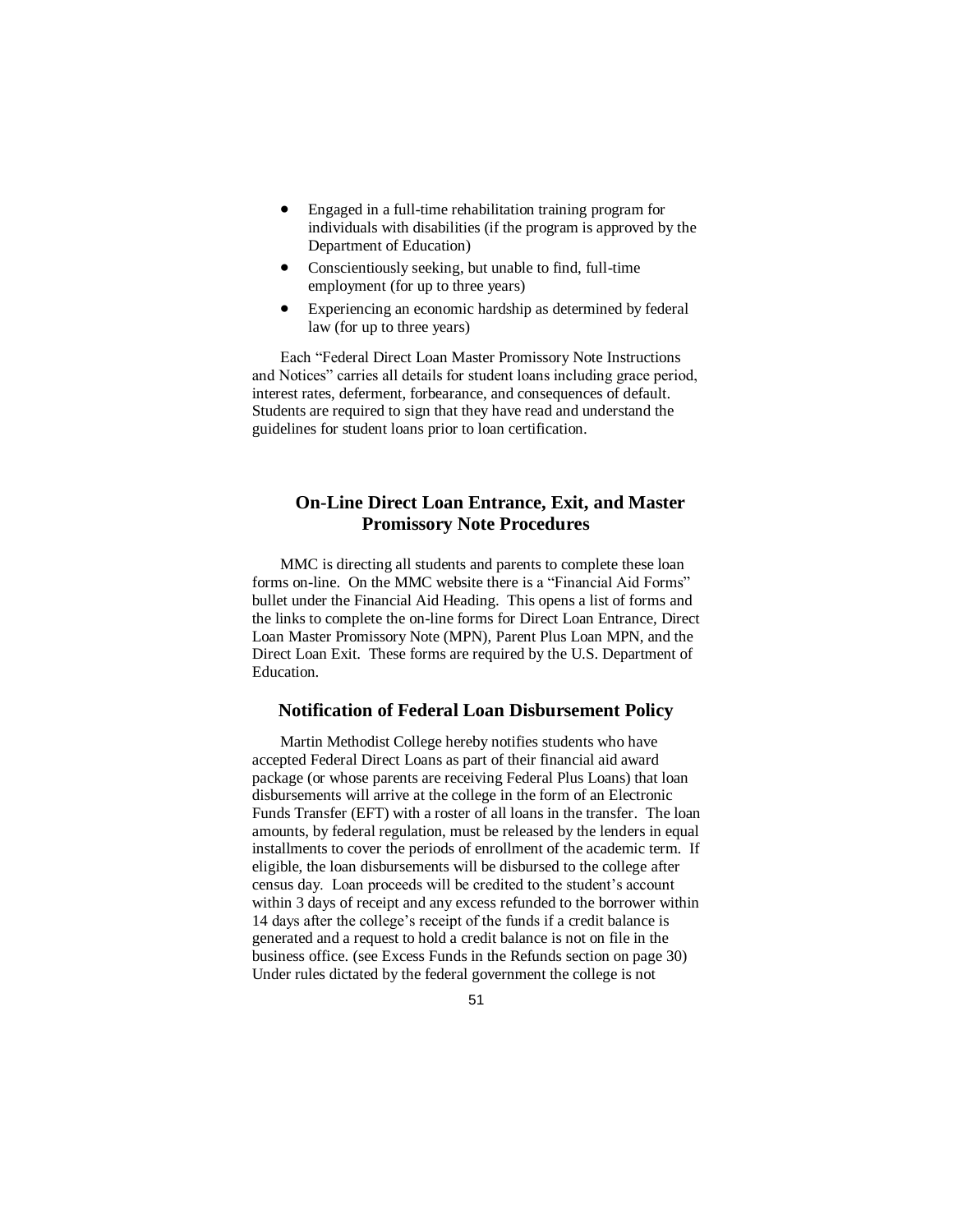allowed to release the first loan disbursement to a first-year, first time undergraduate until thirty days after the first class day of the semester or module have elapsed.

## **COHORT Default Rate**

The 3 year COHORT default rate was 21.7 % for 2011 and the draft rate for 2012 is 15.0%.

## **Institutional Review Panel**

To participate in the Tennessee Educational Lottery Scholarship program the college must have a TELS Institutional Review Panel.

The purpose of the panel is to hear appeals from students who for justifiable reasons did not comply with the continuous fulltime enrollment rule that is the TELS requirement. Possible appeals will result from medical and personal problems experienced by the student such as illness, death of a family member, religious requirements, employment requirements, etc.

The IRP is composed of one member of the faculty, one member of the staff and one student. The IRP will consider appeals and student requests for leaves of absence.

Procedures for the IRP:

1. Decisions must be made and communicated in writing to the student within 14 days of appeal.

2. The reason for the appeal by the student must be documented and maintained by the IRP. The IRP decision must be maintained on file for four years or until the student graduates whichever comes first.

3. The student who files an appeal will be notified that the IRP decision may be appealed to the TELS Award Appeals Panel at the following address:

> Tennessee Student Assistance Corporation c/o TELS Award Appeals Panel 404 James Robertson Parkway, Suite 1950 Nashville, TN 27243

The appeal to the TELS Award Appeal Panel must be made within 45 days of the IRP decision. The TELS Panel will mail a decision to the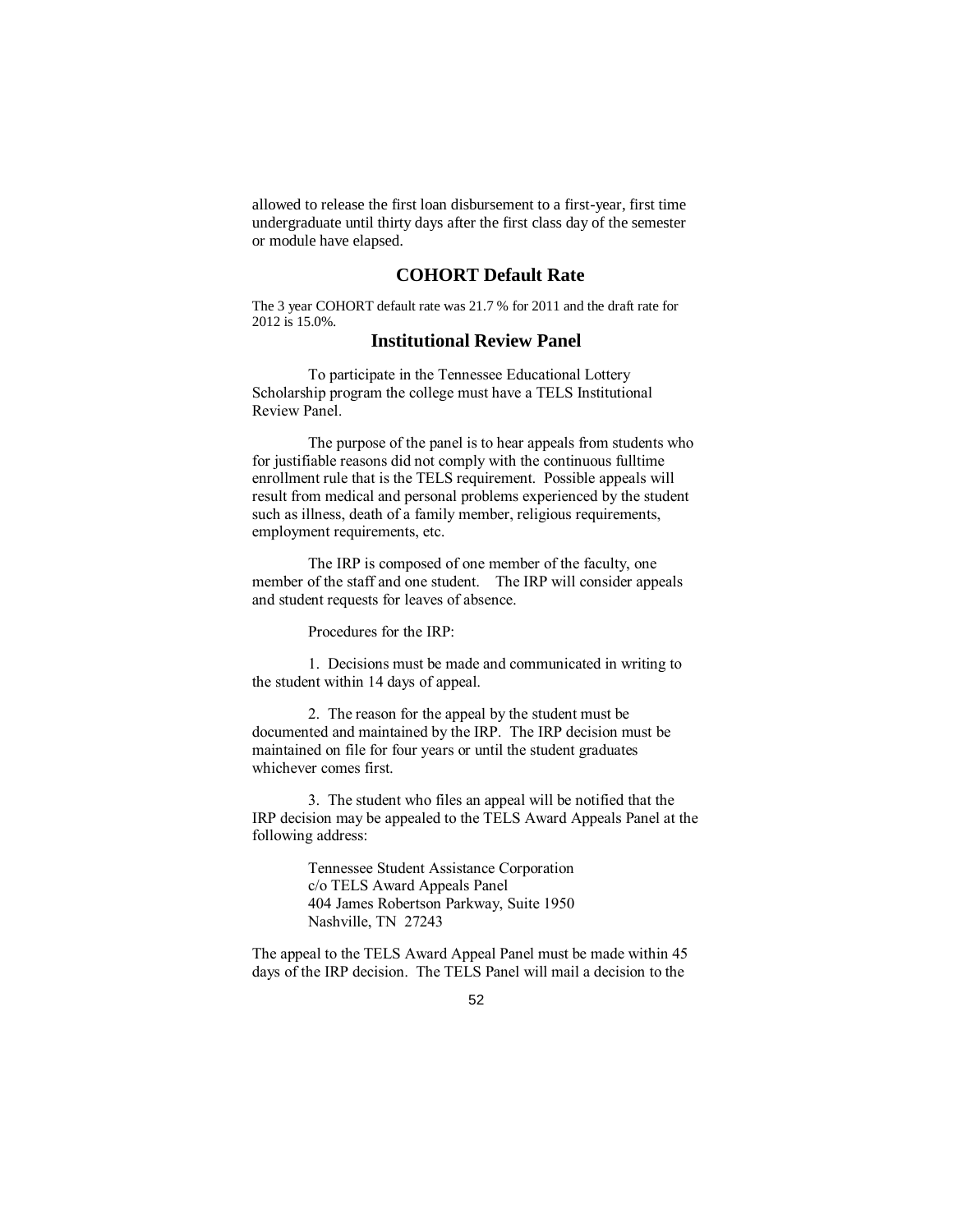student within 14 days of receiving the appeal. The decision of the TELS Award Appeal Panel is the final administrative appeal.

## **Official College Census Day (for Lottery Scholarships)**

To administer the Tennessee Educational Lottery Scholarship (TELS) the college must declare an official census day.

A census day is the date:

before which classes dropped do not count toward the 24 hours attempted rule for calculating a continuing student's eligibility for the lottery scholarship and

after which any class dropped will be counted as hours attempted (and for which no quality points will be assigned thereby making it imperative that the student perform well on other classes in order to attain a grade point average that will enable them to continue to receive the TELS).

It has been determined that the 15<sup>th</sup> class day be the official census date. Holidays and weekend days will not count as they are not class days.

# **V. STUDENT ORGANIZATIONS AND ACTIVITIES**

The college has a well-rounded array of organizations and activities. Recreation and intercollegiate athletics, clubs, cultural events, social activities, student publications, honor societies, and student government are available for student participation. A listing of these opportunities follows.

#### **ATHLETICS**

**Individual Recreational Activities**: All enrolled students are urged to make use of the Christian Life Center facilities which include a Nautilus room, Cardio room, jogging track, racquetball courts, basketball/volleyball courts, and the Aquatic Center.

**Intercollegiates**: The college fields teams in the following sports: men's baseball, women's softball, men's and women's basketball, men's and women's bowling, men's and women's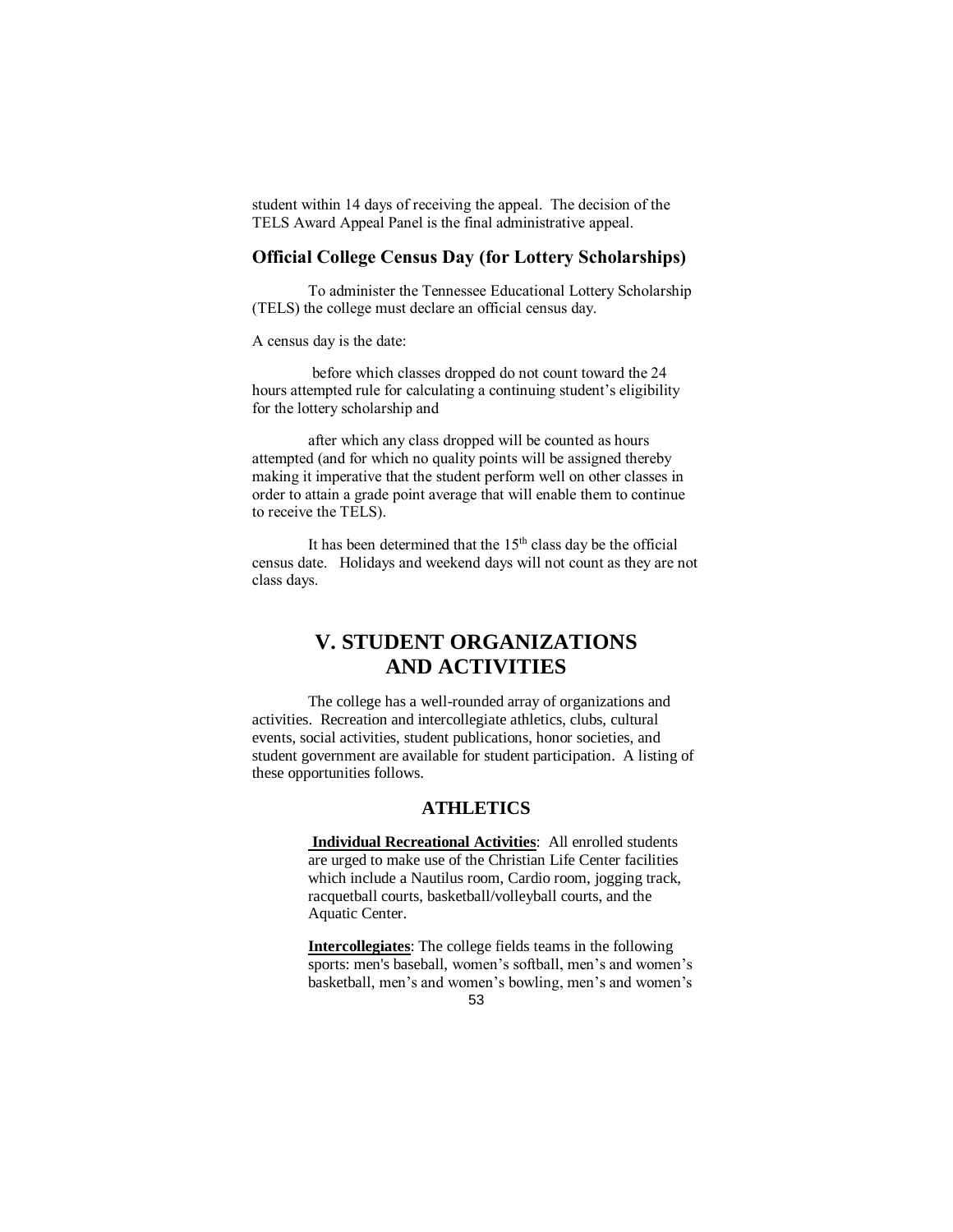golf, men's and women's soccer, women's volleyball, men's and women's tennis, men's and women's shooting team and co-ed cheerleading.

**Intramural Sports**: The college offers opportunities for all students to participate in intramurals sports throughout the year including water polo, racquetball, volleyball, flag football, basketball, ultimate frisbee, powder puff flag football, dodge ball, soccer and softball.

**Champions of Character Program**: This program will create an environment in which every NAIA student-athlete, coach, administrator, official and spectator is committed to the true spirit of competition through respect, integrity, responsibility, sportsmanship and servant leadership. The intent of this program is for all NAIA student-athletes and coaches to exhibit exemplary character and sportsmanship both in all athletic competitions and outside of the sports setting. MMC's first commitment in this program is to teach, enforce and monitor strong character skills with both our students and staff. Our second commitment is to deliver these strong character skills to the youth leagues, middle schools and high schools of Giles and surrounding counties. MMC's goal is to become a leading institution in the nation, known for its strong character skills and efforts to produce these skills.

**Sports Medicine**: the MMC Sports Medicine Department supports all intercollegiate athletic teams. The Sports Medicine Department is equipped with up-to-date medical equipment to care for emergencies.

#### **Campus Clubs/Organizations**

For additional information about the campus organizations listed below or to learn how to start an organization contact the Student Organizations Director listed in the phone directory in the back of this handbook.

> Art Club: strives to promote the knowledge of art and participation in related activities.

**Biology Club:** is to educate students of various aspects of science and promote awareness of the medical field, by organizing events that involve both traditional as well as scientific activities.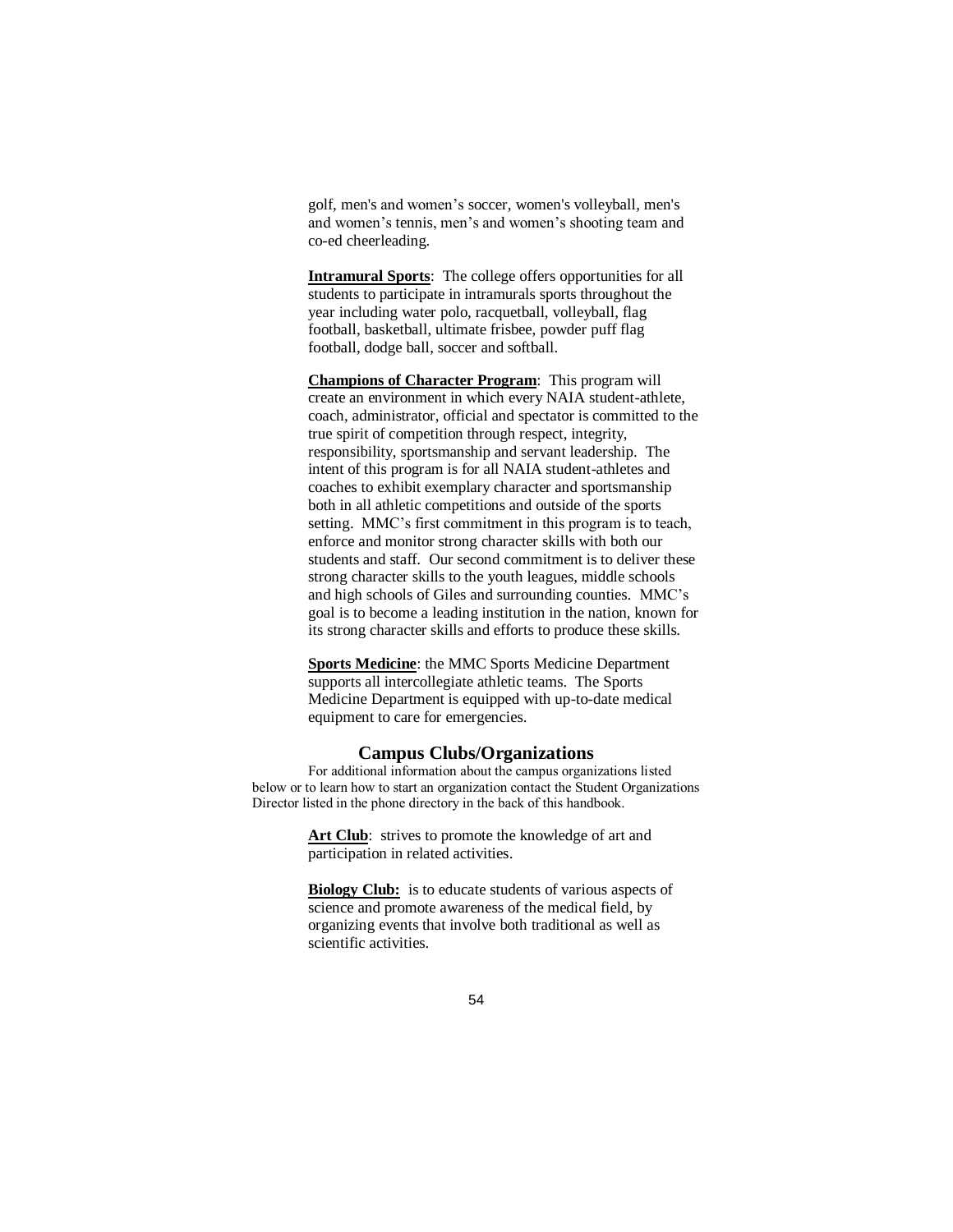**Commuter Club:** addresses the unique needs of commuting students, and promotes their involvement in all aspects of campus life.

**Dramatics Club**: open to any student interested in drama. Members of this club act in, stage, and help direct the college's fall and spring plays.

**Equality Alliance**: through understanding and awareness this group hopes to prevent discrimination and promote unity between all sexual orientations and gender identities.

**Fellowship of Christian Athletes:** is an interdenominational ministry open to all but targets coaches, athletes, and students utilizing them to influence others for Christ. The meeting schedule fluctuates with the athletic calendar.

**Film Society:** sponsors and helps lead programs in the "Power of Film" series for Martin Moments credit, and informal discussions of various films and film genres.

**International Club**: promotes interest in the different cultures of the world.

**La Conexion:** is a joint ministry of Religious Life at MMC and the Tennessee Conference Hispanic/Latino Academy. La Conexion meets weekly for prayer, bible study, and fellowship.

**Martin Serves!**: seeks to engage the Martin Methodist community in acts of community service and civic engagement in order to encourage service as a lifelong activity among student, faculty, and staff. To learn more about opportunities to serve stop by the Center for Church Leadership, call 931-424-7363 or e-mail [martinserves@martinmethodist.edu.](mailto:martinserves@martinmethodist.edu)

Math Club: promotes the interest of mathematics, to aid students with an interest in mathematics, and to promote interaction among math students.

**Outdoor Enthusiasts:** organizes outdoor activities as hiking, bicycling, and camping trips along with encouraging students to appreciate the great outdoors.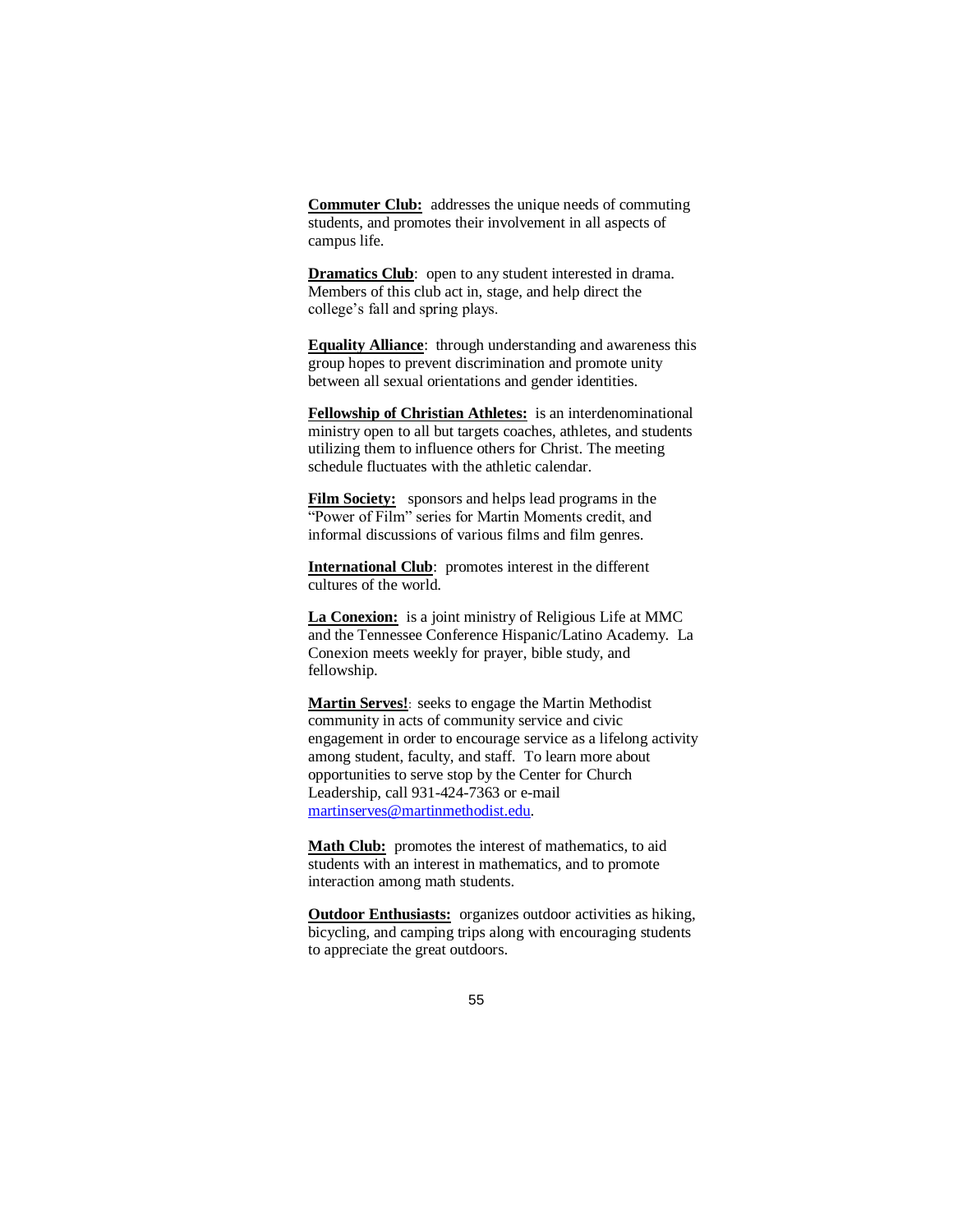**Physical Education Club:** promotes health and wellness through a variety of activities and programs. The club is designed for students in the Physical Education Program.

**Pre-Law Society:** seeks to promote interest and awareness of contemporary legal topics by hosting speaker panels, lectures, and discussions.

**RedHawk Republicans**: promotes voter awareness at the collegiate, local/state level, supports ideals and principles of the Republican Party, and provides services to the community.

**Relay for Life:** promotes cancer education and awareness, and sponsors fundraising/team recruiting events culminating in the annual Giles Co. Relay for Life held in Pulaski in June.

**Residence Hall Council:** is an advocate for residents' concerns, provides opportunities for students to meet and socialize, and supports and plans events within/between the residential community and the campus as a whole.

**Rotaract:** a college-level Rotary sponsored service club whose members are true "partners in service" and key members of the family of Rotary.

**Running Club:** gives members the opportunity to build selfconfidence, experience fellowship and enhance personal wellbeing through running and walking

**STEA**: the Student Teacher Education Association is the preprofessional club for prospective teachers.

**Student Christian Association (SCA)**: is a faith community nurturing Christian disciples through worship, fellowship and spiritual reflection. The annual fall retreat includes worship, fellowship, Sabbath, and fun. Weekly meetings include guests /speakers from on/off campus.

**Student Media:** provides news/information to the campus community. It is the independent voice of the student body.

**Student Nursing Organization (SNO):** represents student nurses, the nursing profession, and the Division of Nursing as an integral part of MMC campus life.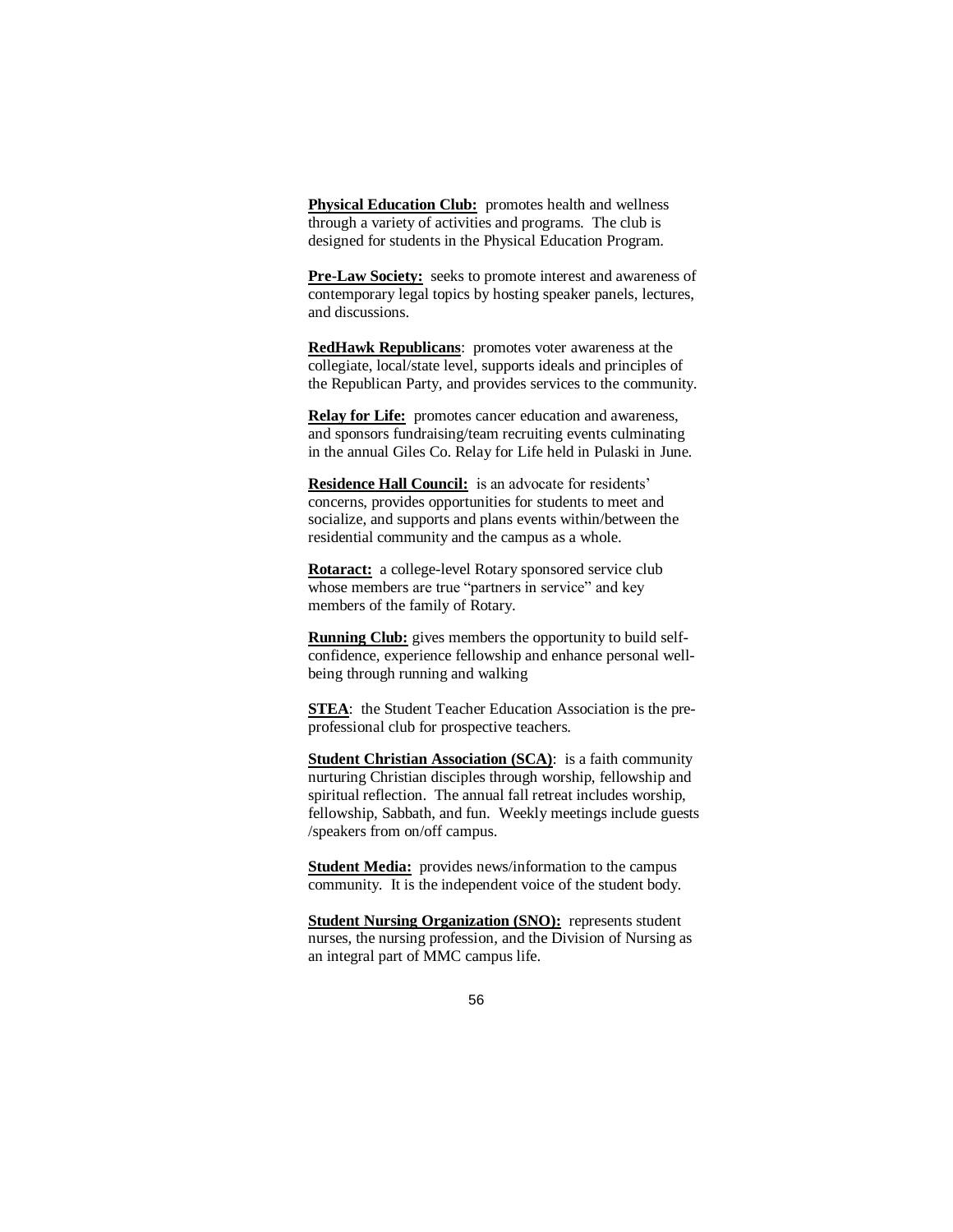**Sustainability Club:** works to help MMC achieve a fully sustainable campus.

**The Call:** identifies, recruits, and trains future church leaders. Provides training in ministry setting leadership for lay and ordained church leaders.

**The College Democrats**: promotes voter awareness at the collegiate, local/state level, supports ideals and principles of the Democratic Party, and provides services to the community.

**Thomas Martin Society:** the mission of this society is to facilitate effective fulfillment of the admissions process through Campus Tours, Preview Days and Scholarship events.

**Veterans Club:** provides on and off campus benefit knowledge to veterans, active military, and their families.

#### **CULTURAL EVENTS**

Each year the College sponsors the Della Clayton Lee Fine Arts Series consisting of concerts and performances by professional artists.

#### **HONORARY SOCIETIES**

**Gamma Beta Phi Society**: This Society is a non-secret, honor, service-to-education organization for students in colleges and universities. Membership in the society is open to students who meet the following standards:

- (1) Rank in the top 20 percent of the class academically;
- (2) Have worthy character;
- (3) Creditable achievement;
- (4) Commendable attitude.

The purpose of the society shall be the achievement of educational ideals, the encouragement of scholastic effort, and the rewarding of academic merit among college students.

**Kappa Delta PI**: An international honor society in Education that promotes the development and dissemination of worthy educational ideas and practices, enhances continuous growth and leadership, and fosters inquiry and reflection on significant educational issues. Membership is open to education students who have attained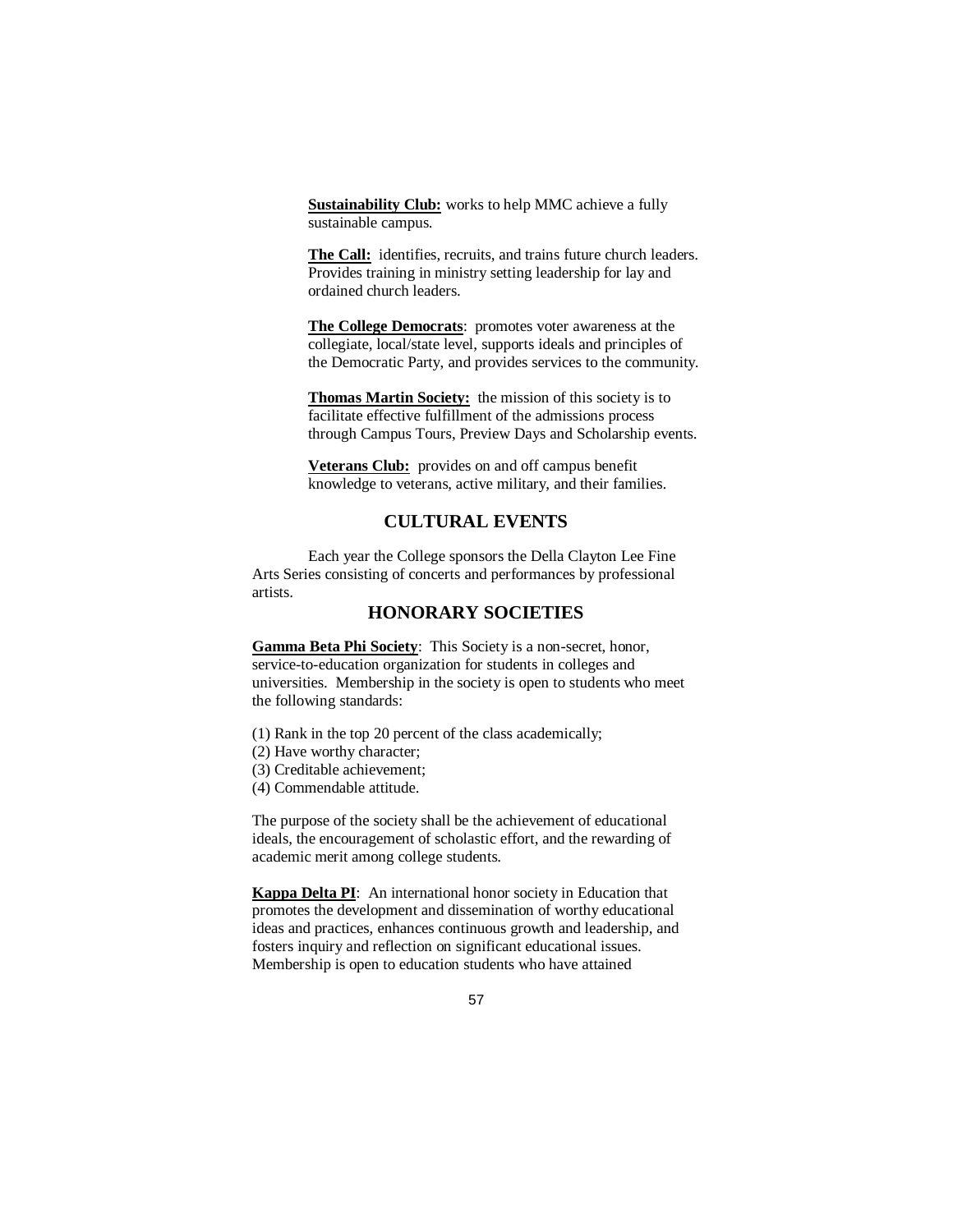sophomore standing, completed or enrolled in at lease 12 semester hours of education courses, and possess a minimum GPA of 3.0.

**Omicron Delta Kappa:** This international leadership honor society recognizes achievement in scholarship, athletics, campus/community service, social and religious activities, campus government, journalism, speech/mass media, and the creative and performing arts.

**Pi Gamma Mu**: An international honor society in Social Science that promotes academic excellence and interdisciplinary communication. Prospective members must be in the upper 35% of their class, have at least a B average and complete a minimum of 20 credit hours in Social Science classes.

**Sigma Beta Delta**: An international honor society in business, management and administration that recognizes students who have attained superior records in any of the business majors.

**Sigma Tau Delta**: An international honor society in English. Prospective members must maintain a 3.0 in English courses, completed a minimum of two classes over the freshman level and be in the upper 35% of their class after three semesters in college.

**Alpha PSI Omega:** A National Theatre honor society. This group aids to stimulate interest in theatre activities and to secure all the advantages and mutual helpfulness provided by a large national honor society.

## **MUSICAL GROUPS**

Music is important at Martin Methodist College. The College choirs contribute to the college community and the entire Middle Tennessee area. The Concert Choir presents 10-15 performances each year. The Chamber Choir is a small, auditioned ensemble that presents several concerts throughout the school year. The Praise and Worship Team provides contemporary Christian music during Chapel Services and performs in local area churches.

#### **STUDENT PUBLICATIONS**

**MARTINAIRE**: is the yearbook which records life at the college. Participation by any student interested in writing, photography, layout, proofing, or typing is encouraged.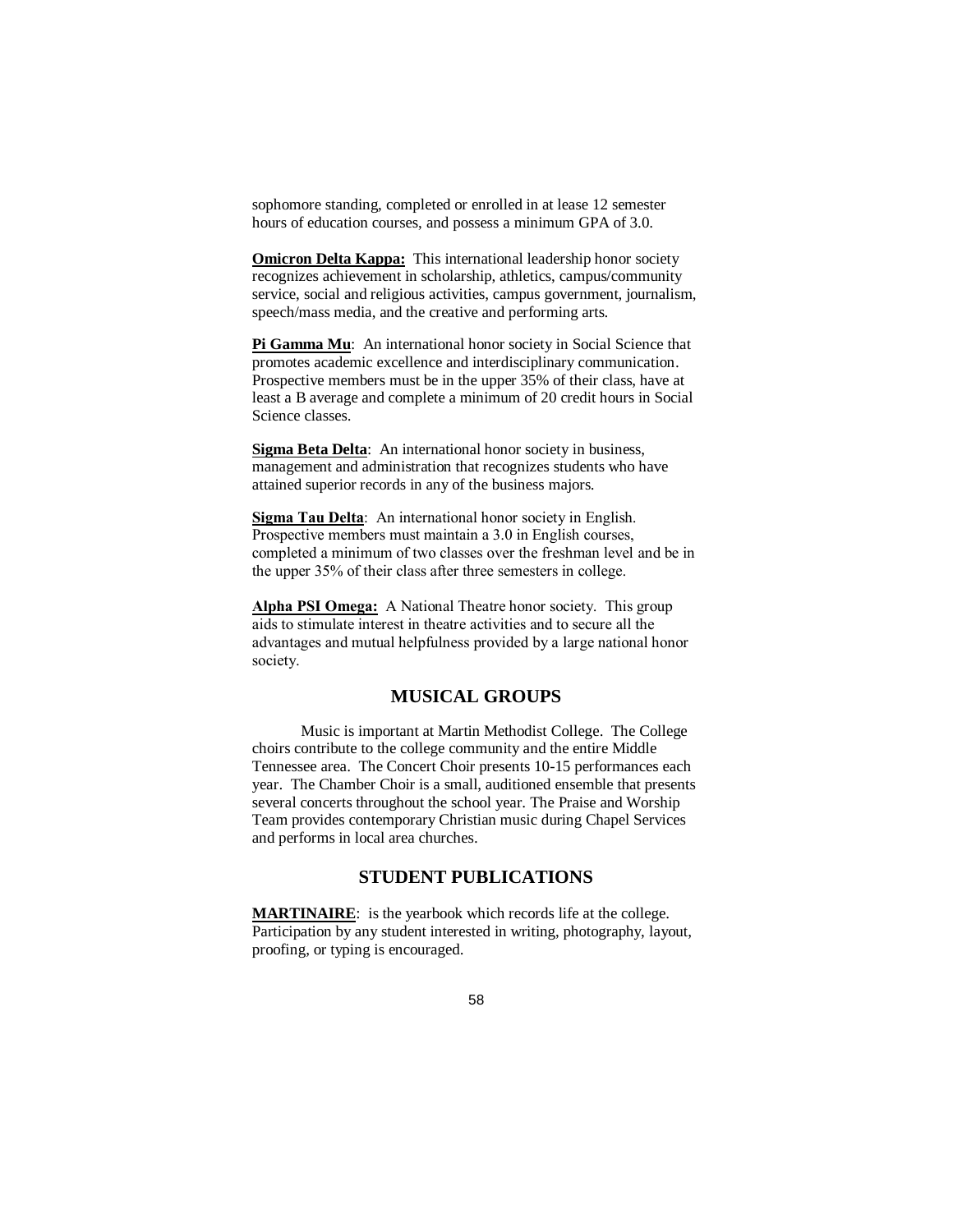**STATEMENT OF PUBLICATIONS:** Student publications are the interpretative records of the people and events that constitute the college community. They are governed by the established canons of responsible journalism such as the avoidance of libel, indecency, and attacks on personal integrity. Publications will not publish pictures or descriptions of violations of the student code. The purpose of student publication is to provide opportunities for students to gain skills in practical journalism. The Advisor appoints editors of the student publications. An editor who ignores the standards of responsible journalism or who fails to fulfill the duties of the office will be removed.

#### **SOCIAL AND CULTURAL EVENTS**

Each year a well-rounded array of campus events is scheduled. Some of these events are Martin traditions that have been staged over the span of many years. Some of the activities that have become college traditions are explained as follows:

> **Martin Pride Days**: each fall there are three evenings of activities welcoming the students back to campus. Water slides, sand volleyball, live music and other fun events get the year off to a great start.

**Fall Festival**: a cookout for all students and employees is held in the fall of each year on the campus green.

**Winter Formal:** this is a formal dance that is held off campus for all MMC students.

**Boo-Out**: this is a Halloween party for Head Start children from Giles County. All students at Martin Methodist College may be involved by working in carnival booths and activities.

**Homecoming**: usually held in February, there is a full week of student activities along with an alumni reception, cultural events, and basketball games with the crowning of the queen and king taking place at the halftime of the men's game.

**Fall and Spring Plays**: the Drama students present two dramatic productions each year.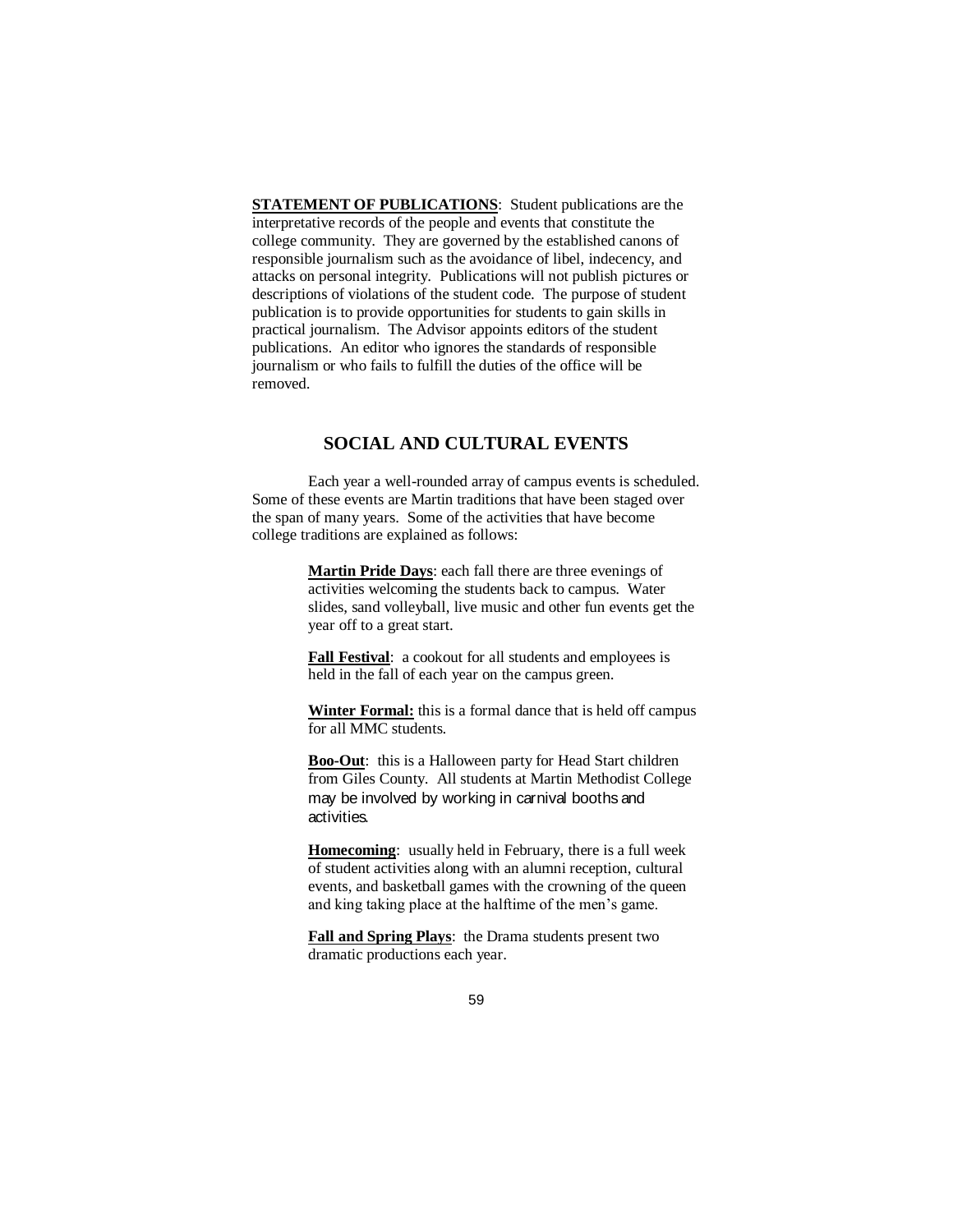**Christmas Musicals**: each year there is a Christmas concert by the MMC choirs.

**Visit with Santa**: this traditional event involves Martin Methodist students as they provide Christmas gifts for community children in need.

**Christmas Service**: this is an evening worship service for MMC to come together and celebrate Christmas before departing for Christmas break.

**Exam Breakfasts**: held each semester at the onset of the final exam period. The late night (10 p.m.) meal is served to the students by the college administration.

**Campus Movie Theater**: the college operates a first run movie theater.

**Baccalaureate:** a worship service to celebrate the Holy at work in the lives of the graduates and the MMC community.

## **GOVERNANCE ORGANIZATIONS**

Student governance on the Martin Methodist College campus is conducted through the Student Government Association, (an explanation of the powers and duties of this organization is spelled out in the SGA Constitution). The Honor Council is composed of student, faculty and staff whose duty it is to hear academic infractions. There are two representatives of SGA present at all sessions of Traffic Court. The Disciplinary Committee is composed of students, faculty, and staff whose duty it is to hear disciplinary infractions. Each student is given a copy of the Honor Code Booklet at matriculation. New students have an honor code signing ceremony as part of orientation week activities.

# **CONSTITUTION OF THE STUDENT GOVERNMENT ASSOCIATION OF MARTIN METHODIST COLLEGE**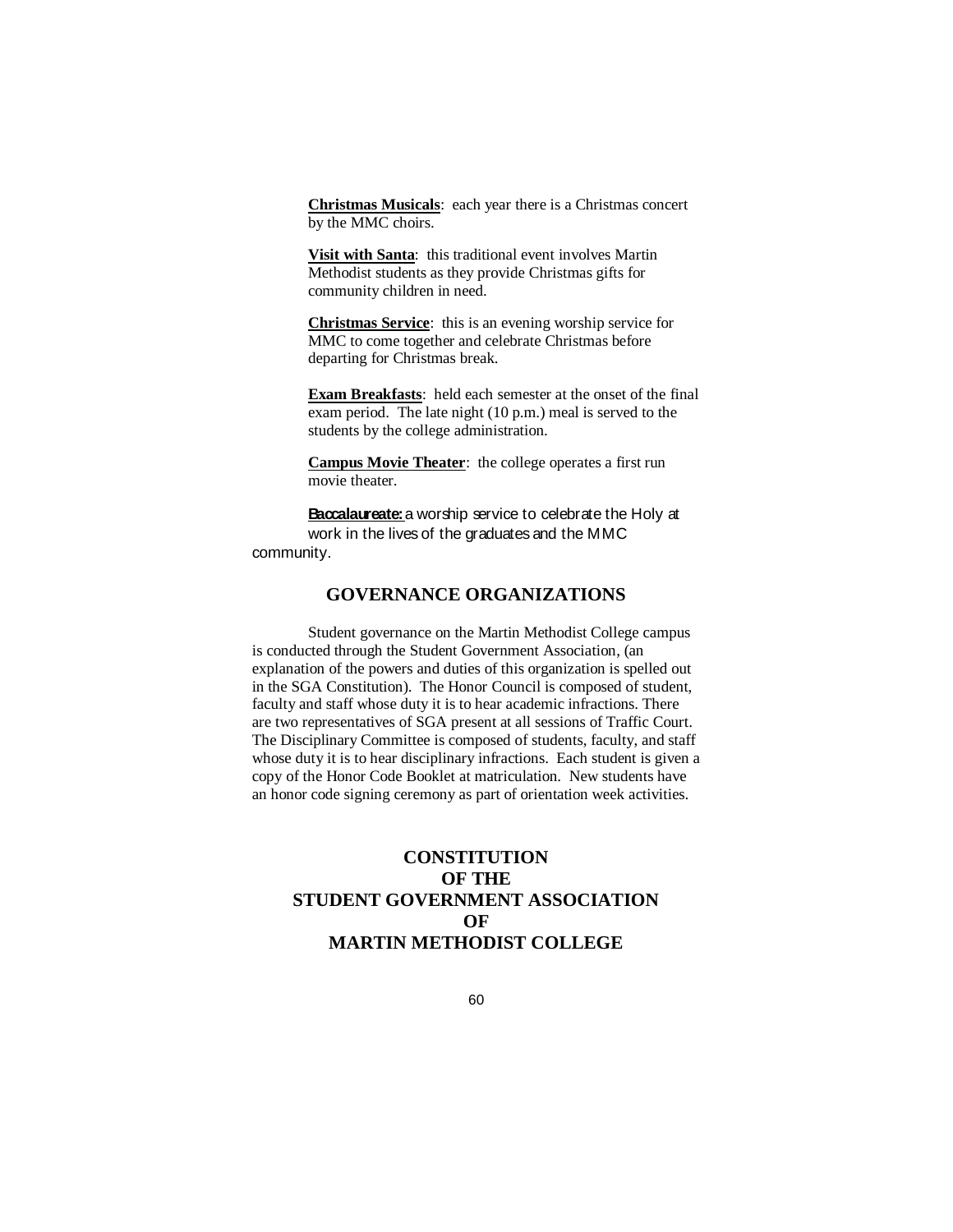## **PREAMBLE**

We, the students of Martin Methodist College, acting under the authority granted us by the Administrative Staff of Martin Methodist College, do hereby establish this Constitution in order to promote the ideals of self-government, to help coordinate student life on the campus, and to maintain good understanding and a close relationship between the Faculty, Administration, and the Students.

#### **ARTICLE I--NAME**

The Martin Methodist College student body shall be composed of all students of the college. The governing body shall be known as the Student Government Association.

## **ARTICLE II—PURPOSE AND MEMBERSHIP OF THE STUDENT GOVERNMENT ASSOCIATION**

The purpose of the Student Government Association shall be to promote the rights, responsibilities, and awareness of the student body in all areas of student life.

The voting membership of the Student Government Association shall be composed of:

- 1. The three executive officers of the Student Government Association who shall be elected at-large by the students.
- 2. Two representatives from each class who shall be elected at-large by their class. There shall be one class president and one senator to represent each class.

Qualifications for membership in the Student Government Association shall be:

1. Academic Guidelines for the Student Government Association:

- Each returning or new member of the Student Government Association must have above a 2.0 Grade Point Average (cumulative or current semester) to run for election for a Student Government position.
- After completing each semester of duty academics will be evaluated and at that time it will be determined if the student is in good standing, probation, or dismissed from Student Government.
	- o Good Standing is a GPA above 2.0.
	- o Probation is a GPA of 2.0-1.75.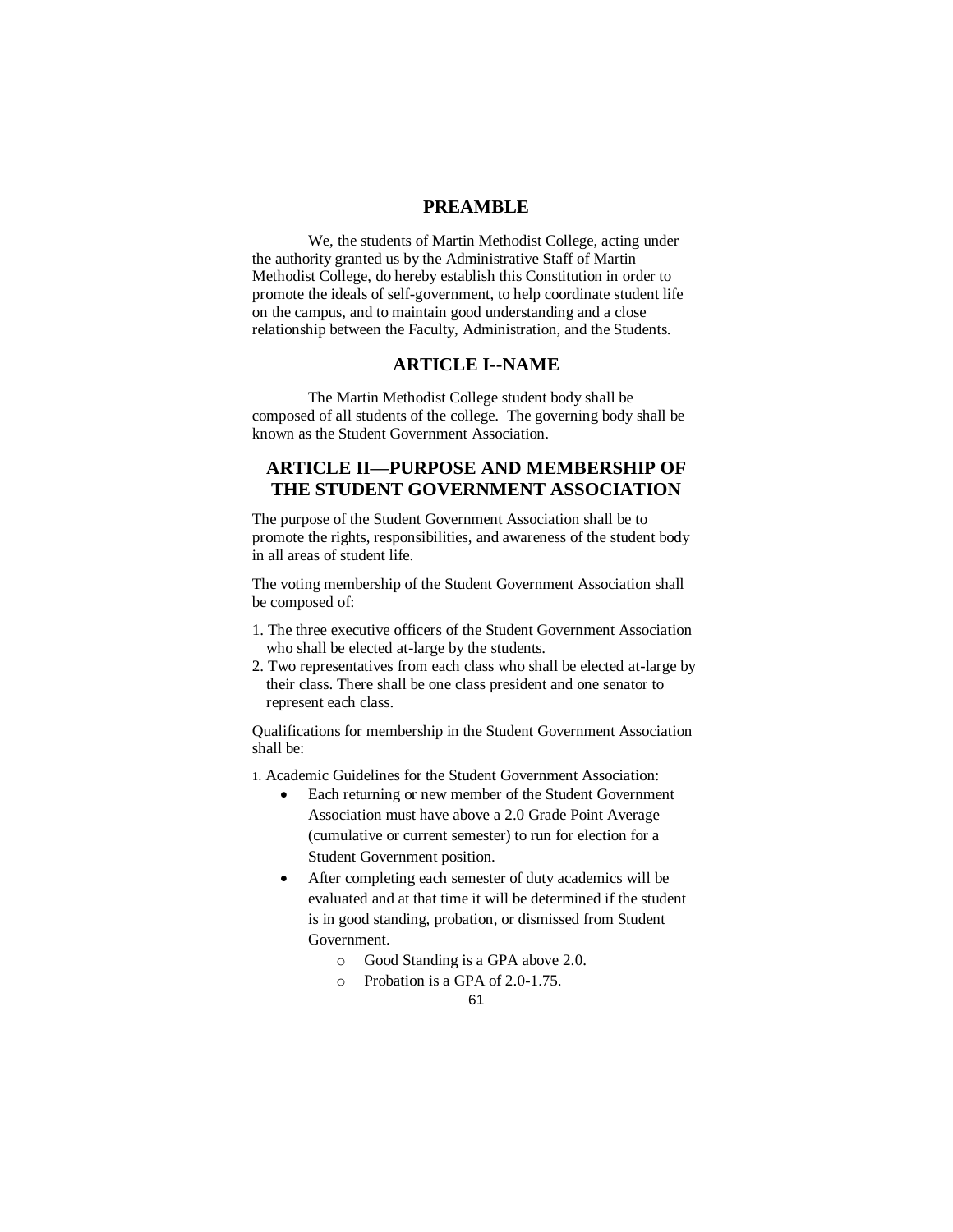- o Dismissal is a GPA of 1.74 or below.
- Grade Point Average calculation includes:
	- o Cumulative average OR semester average whichever proves to be the highest.
- Probation includes:
	- A meeting with the SGA President and SGA Advisor to discuss a plan to raise their GPA.
- Dismissal includes:
	- o Immediate dismissal from all SGA duties, the position be filled immediately.
	- o The student will officially no longer be a member of SGA.
	- o The student will be allowed to run for reelection after sitting out one semester and if reapplying with a GPA of 2.0 or higher (cumulative or current semester).
	- o This is to allow the student to reevaluate their priorities and focus on grades.
- Extenuating Circumstances:
	- o Low GPA and/or lack of objective completion may result of an extenuating circumstance on/off campus. If the student feels this is the case they should set up a meeting with the SGA Advisor. The Advisor and Vice President for Campus Life and Enrollment Management will evaluate the situation and an exception may be granted. Each situation will be handled as needed and in the best interest of the student *and* the Student Government Association.

## **ARTICLE III--EXECUTIVE COMMITTEE OF THE STUDENT GOVERNMENT ASSOCIATION**

The Executive Committee shall consist of the President, the Vice-President and Secretary and shall meet at the call of the president. Vacancies that may occur in the Executive Committee shall be filled by a Sophomore, Junior, or Senior Class President and will be appointed by the Student Body President.

# **ARTICLE IV--DUTIES OF THE EXECUTIVE COMMITTEE**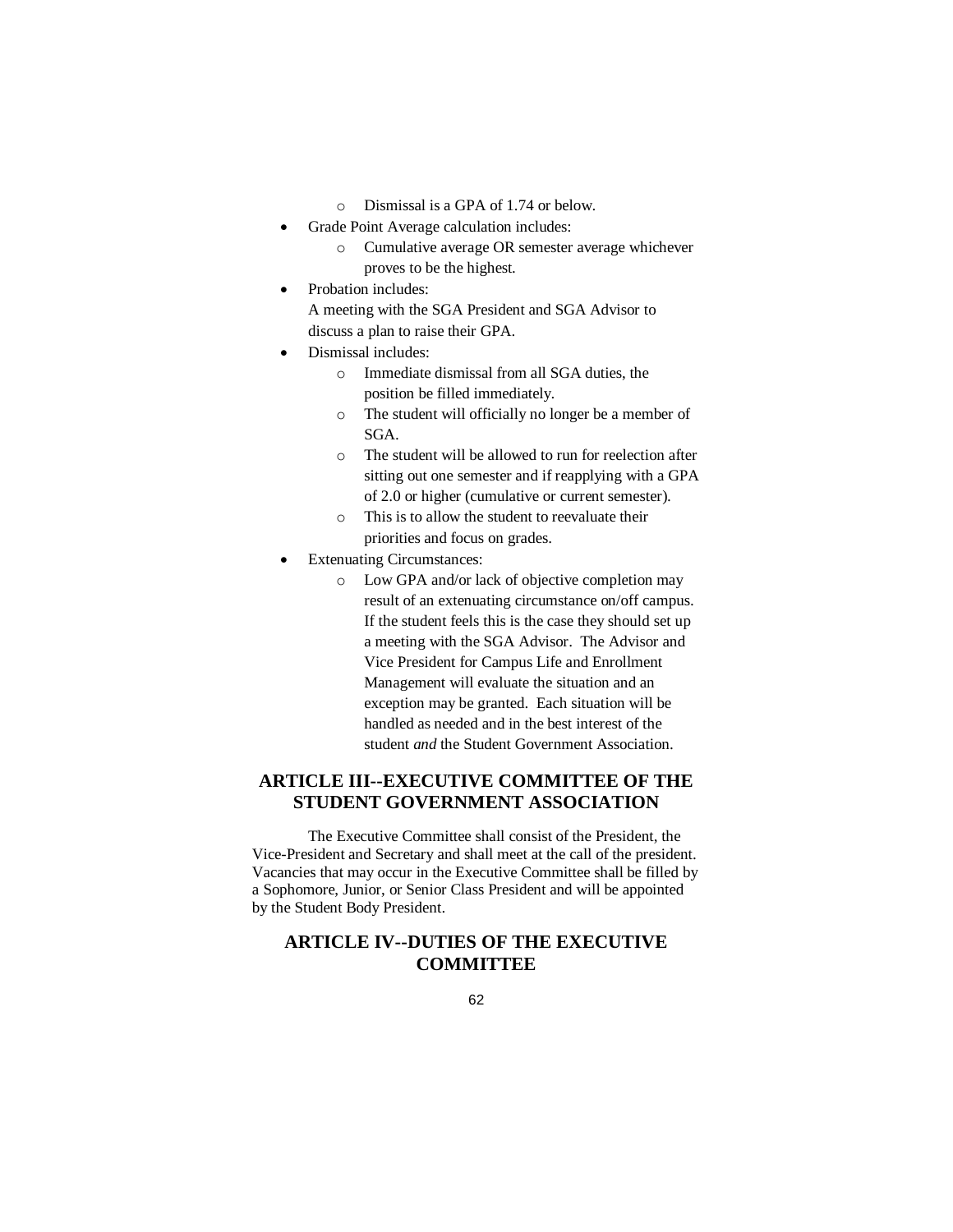The President shall:

- 1. Preside over all Student Government Association meetings;
- 2. Appoint all members of the committees of the Student Government Association and be Ex Officio of all said committees;
- 3. Present all resolutions and recommendations both passed by the Student Government Association and those that require the approval of the administrative staff, to the President of the College;
- 4. Serve as member of the Board of Trustees of Martin Methodist College;
- 5. Serve as a member of the Disciplinary Committee;
- 6. Call special meetings of the Student Government Association and any committees thereof;
- 7. Serve as a liaison between the student body, the faculty and the administrative staff.
- 8. Serve on the Honor Council.

The Vice-President shall:

- 1. Assume the duties of the President in his or her absence or his or her inability to serve;
- 2. Serve as a member of the Disciplinary Appeals Board.
- 3. Serve on the Honor Council Appeals Board.
- 4. Assume any other responsibilities designated by the student body President.

The Secretary shall:

- 1. Keep the minutes and roll at all Student Government Association meetings;
- 2. Maintain the Student Government Association files;
- 3. Handle all communication concerning the Student Government Association;
- 4. Serve on the Supreme Council.
- 5. Assume any other responsibilities designated by the student body President.

# **ARTICLE V—DUTIES OF THE MEMBERS OF STUDENT GOVERNMENT**

Class Presidents shall:

1. Bring the comments, concerns, and suggestions of their class to the attention of the Student Government Association.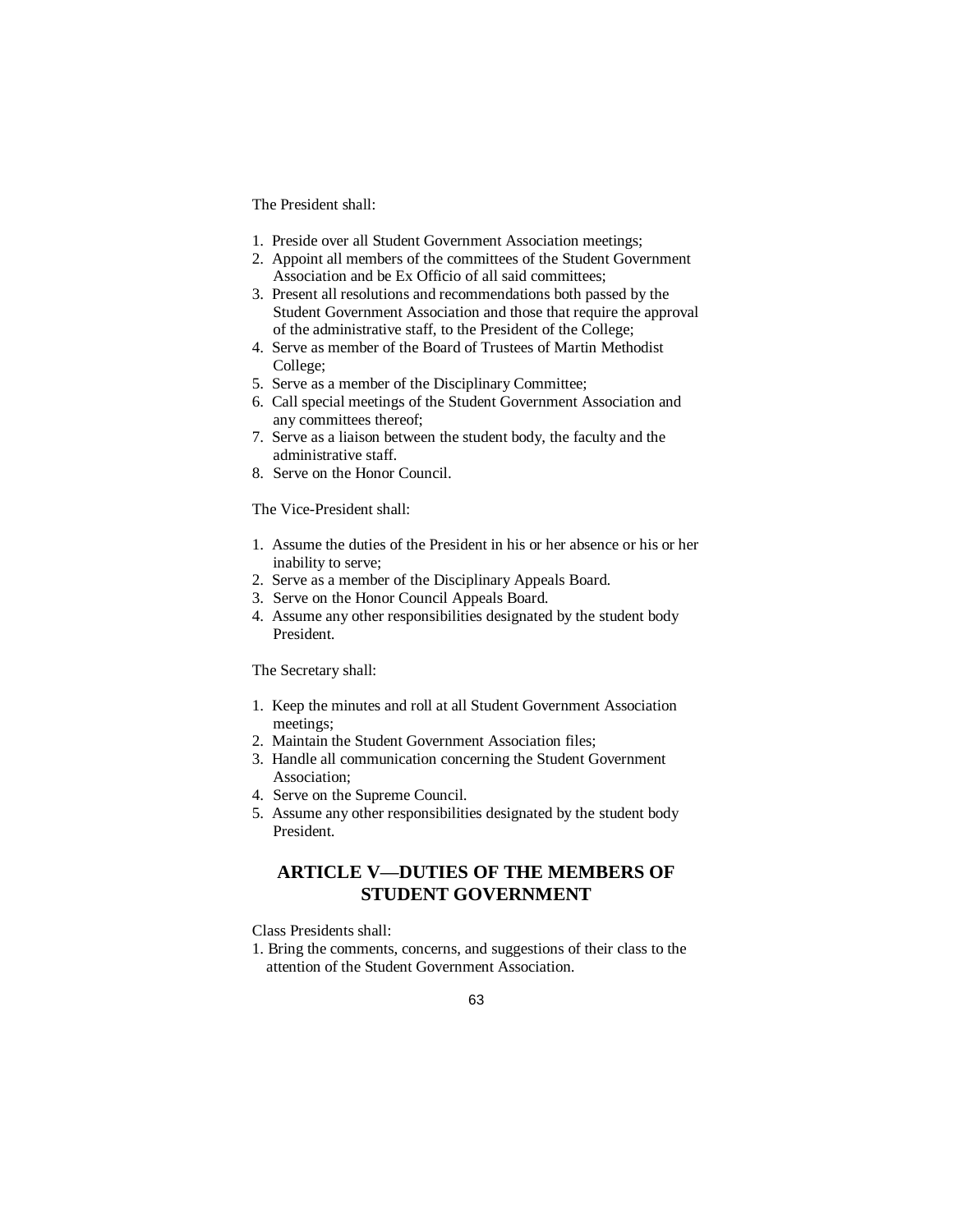- 2. Serve as chairs of any committees at the request of the Student Government Association Executive Committee.
- 3. Execute assigned objective throughout the course of the year, (excluding Freshman Class President).
- 4. Serve in the following capacity as student representatives on the Honor Council and associated appeals councils/boards: Senior: Honor Council Junior: Honor Council Appeals Board Sophomore: Honor Council Supreme Council
- 5. Serve in the following capacity as student representatives on the Disciplinary Committee and associated appeals councils/boards: Senior: Disciplinary Committee Junior: Disciplinary Appeals Board Sophomore: Disciplinary Supreme Council

#### Class Senators shall:

1. Bring the comments, concerns, and suggestions of their class to the attention of the Student Government Association.

2. Execute assigned objective throughout the course of the year, (excluding Freshman Senator).

3. Serve on any committees at the request of the Student Body President

# **ARTICLE VI--MEETINGS OF THE STUDENT GOVERNMENT ASSOCIATION**

There shall be not less than two regular scheduled meeting per month. Special or called meetings may be held at any time at the discretion of the President. All Student Government Association meetings shall be open to any student, faculty member, or member of the administrative staff.

## **ARTICLE VII--POWERS OF THE STUDENT GOVERNMENT ASSOCIATION**

The specified powers of the Student Government Association shall include making such legislation, resolutions, or recommendations, and performing any other act to promote the rights, responsibilities, and awareness of the student body, and to contribute to the social, educational, cultural, and physical welfare of the student body and the college community.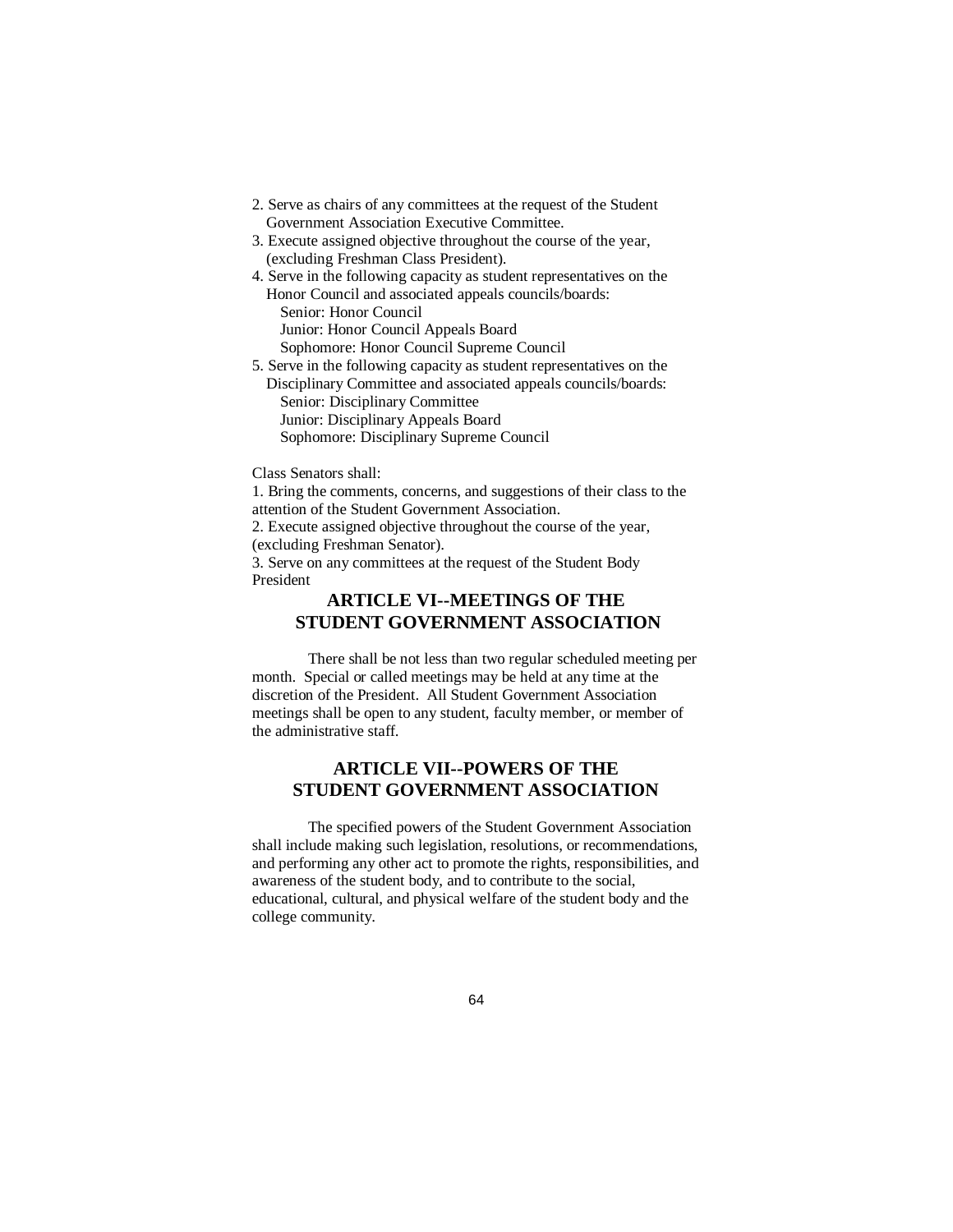#### **ARTICLE VIII--FACULTY ADVISORS**

The Vice President of Campus Life and Enrollment Management shall be a permanent advisor to the Student Government Association. Said Advisor should be present at all meetings.

# **ARTICLE IX --ELECTIONS**

The Student Government Association shall be in charge of all student campus-wide elections including Homecoming Court and Student Government Association elections.

#### **ARTICLE X--AMENDMENTS AND BY-LAWS**

Amendments to this Constitution shall be made by a twothirds vote of the Student Government Association. The amendment must be introduced in the Student Government Association one week in advance of its approval in the Student Government Association. One week's notice shall be given before any referendum to the student body. By-Laws may be adopted by a two-thirds vote of the total membership of the Student Government Association. Amendments and By-Laws shall take effect immediately unless otherwise stated, after two-thirds majority vote.

# **REQUIREMENTS FOR COLLEGE RECOGNIZED ORGANIZATIONS** *PLANNING STUDENT ORGANIZATIONS*

The following procedure must be used for groups seeking recognition as Martin Methodist College organizations:

- 1. Application for recognition of college approval should include the purpose of the club and types of proposed activities:
- 2. Constitution which should include name, purpose, meetings, officers and terms, rules of membership, and other information deemed relevant to the operation of the organization;
- 3. By-Laws of the organization:
- 4. Signature of the members (minimum of five) and advisor.

When the above information has been compiled, it should be delivered to the Vice President for Campus Life for evaluation. He/she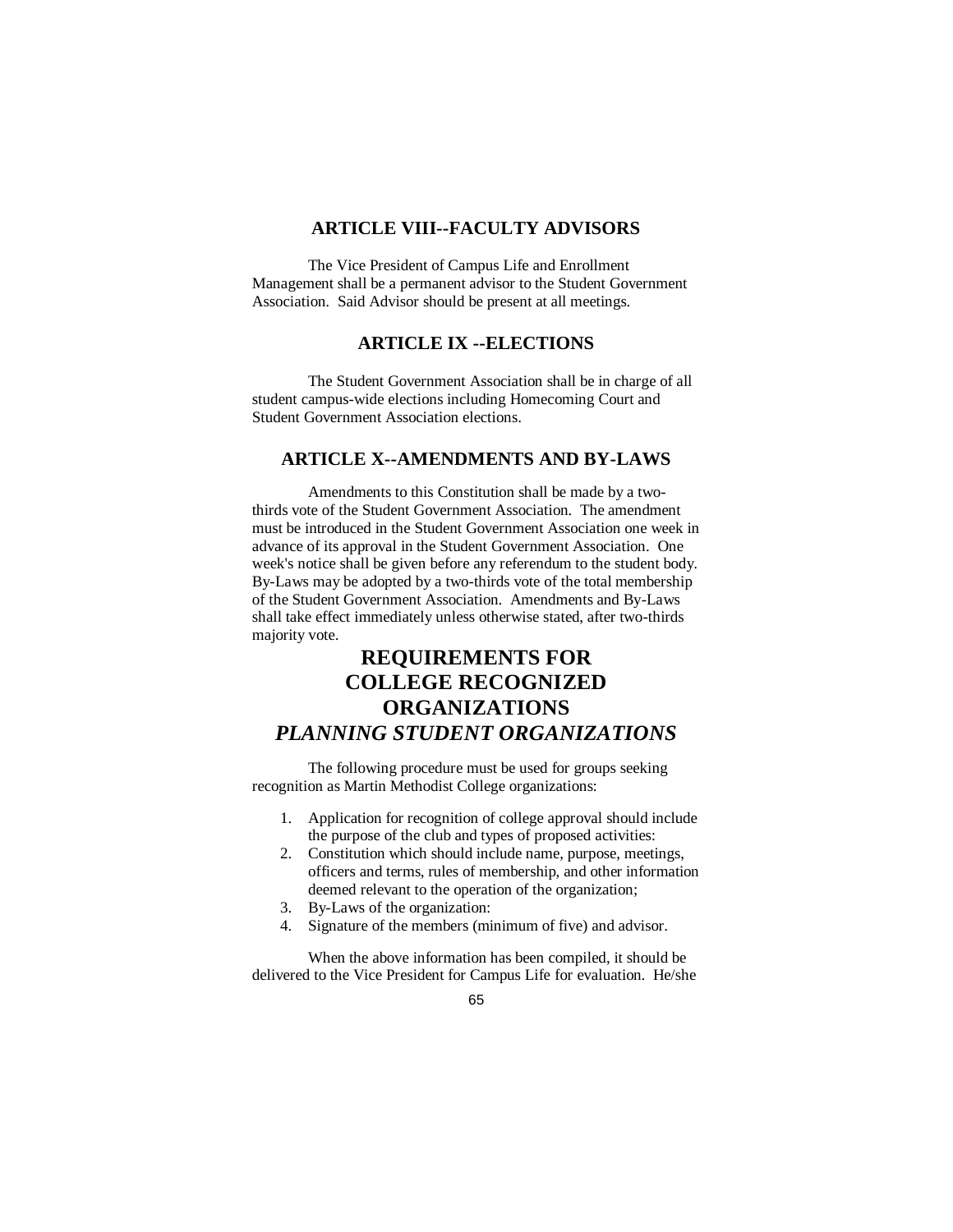may recommend that the President of the College grant full recognition to the group or he/she may reject the group's petition and specify the reasons. If a group were denied, it would have an opportunity to rectify the deficiencies and resubmit the materials for approval. The President of the College must grant final recognition.

**RULES FOR STUDENT ORGANIZATIONS**: There are four major requirements for organizations that are listed below.

1. ADVISORS

Each organization shall be free to choose its Faculty Advisor who, by accepting appointment, agrees to maintain contact with the organization so as to be familiar with its program and personnel, keeping in mind not only the objectives of the particular group but also the best interest of the college.

# 2. DISCRIMINATORY CLAUSES

No student organizations, which have any restrictive clauses with regard to race, color, creed, or national origin, will be granted college recognition.

3. HAZING

No student or organization of the college shall engage in hazing or committing an act that injures, frightens, degrades, or disgraces a person attending the college. Students and/or organizations involved in hazing shall be subject to disciplinary action.

#### 4. USE OF COLLEGE FACILITIES

Events involving the use of college facilities must be authorized by the Vice President for Campus Life or by the person in charge of the facility.

# **VI. RELIGIOUS LIFE**

The Center for Church Leadership was born out of a partnership between Martin Methodist College and the Tennessee Annual Conference. The Center is a model of how academic institutions and denominational entities can share knowledge, deepen faith, and support the work of ministry.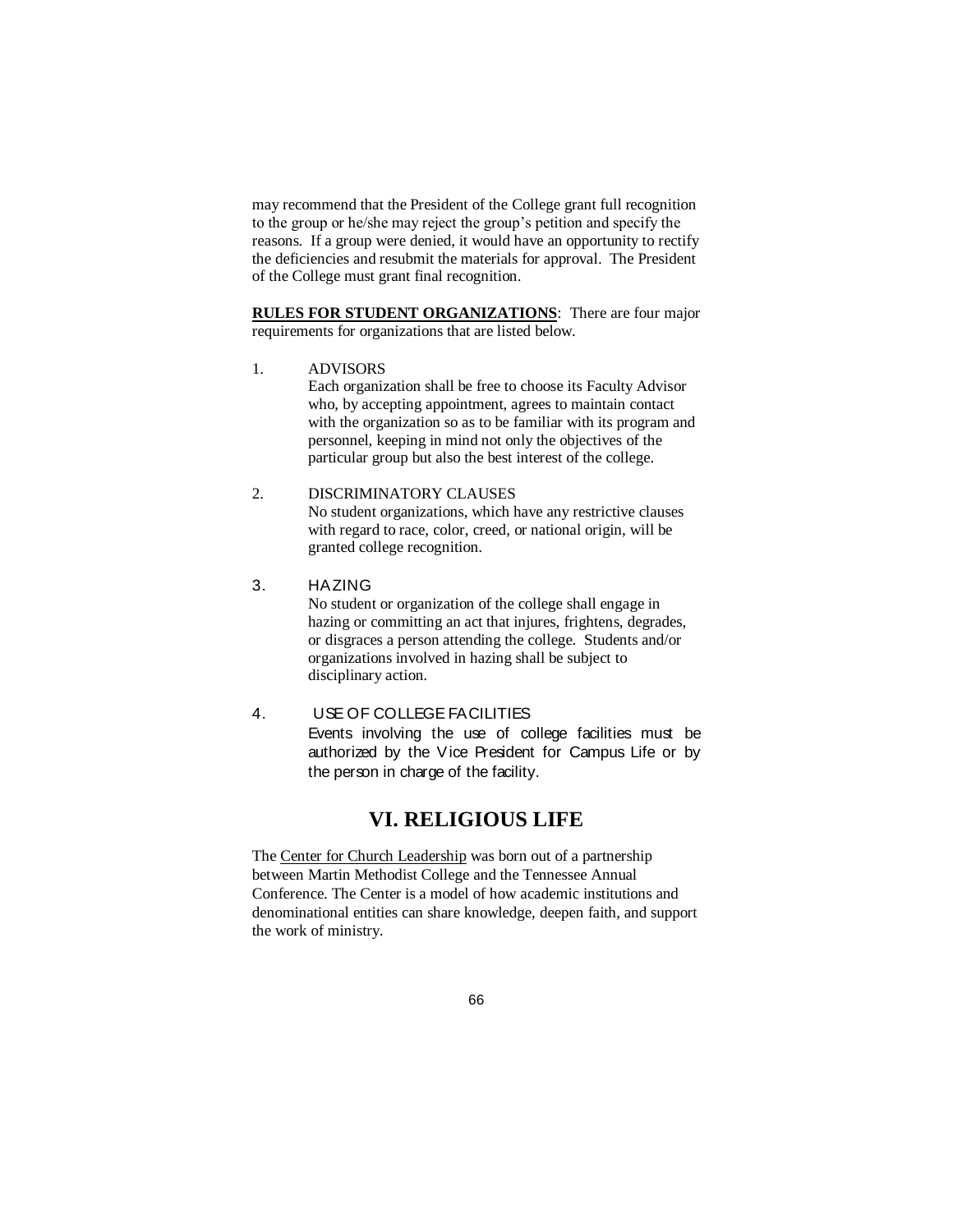The Center's mission is to identify, recruit, and train current and future church leaders, both laity and clergy. This mission is lived out through the ministries of Continuing Education, Church Relations, Religious Life, and Martin Serves!

**Religious Life**: at Martin Methodist College seeks to be a community of faith that encourages students, faculty, and staff to grow and enrich their spiritual journey through worship, education, fellowship, and service.

> **Worship**: Chapel services are held each Wednesday at 11:00 a.m. in the Gault Fine Arts Center Recital Hall or Martin Hall Auditorium unless there is a campus-wide Convocation. On the 2<sup>nd</sup> Wednesday of the month, Chapel will take place at the Church of the Messiah as we celebrate a Traditional Holy Communion Service. Additional services are held for special occasions, such as Christmas and Baccalaureate.

**Education:** This includes The Call, internships, Student Conferences, as well as Annual and General Conferences.

**Fellowship:** The CCL Student Lounge is open daily as a place for students to gather, relax, and fellowship. Fellowship is also offered in conjunction with events of the Student Christian Association (S.C.A.), Fellowship of Christian Athletes (F.C.A.), La Conexion, Accountability Groups, activities with area churches, and the Religious Life Council.

**Martin Serves!**: seeks to engage the Martin Methodist community in acts of community service and civic engagement in order to encourage service as a lifelong activity among student, faculty, and staff. To learn more about opportunities to serve stop by the Center for Church Leadership, call 931-424-7363 or e-mail [martinserves@martinmethodist.edu.](mailto:martinserves@martinmethodist.edu)

**To learn more about Religious Life and Martin Serves!, please visit [http://www.martinmethodist.edu/church](http://www.martinmethodist.edu/church-leadership/religious-life)[leadership/religious-life](http://www.martinmethodist.edu/church-leadership/religious-life) or e-mail religiouslife@martinmethodist.edu or stop by the office in the Center for Church Leadership,** located at the corner of Madison and 5<sup>th</sup> Streets.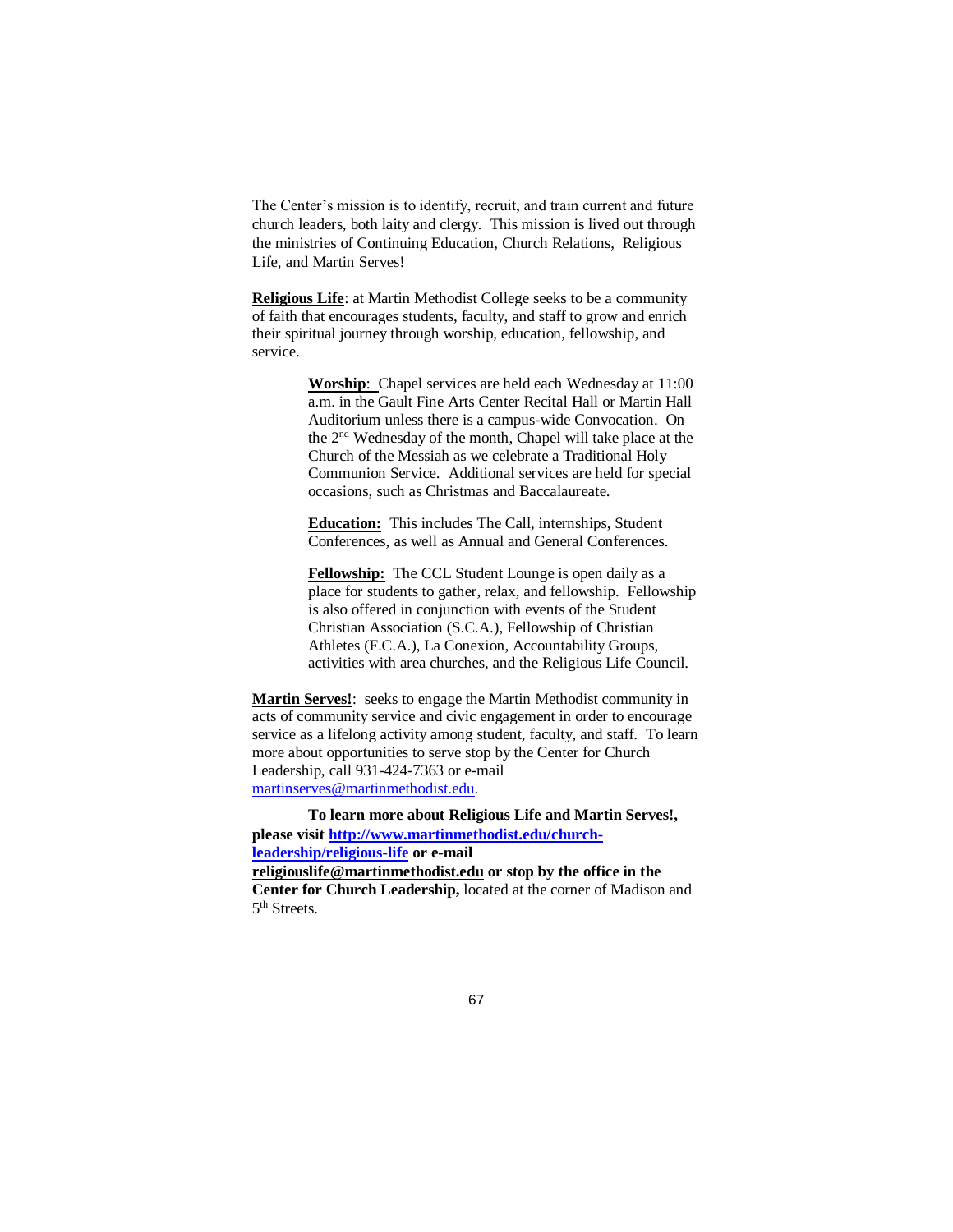# **VII. ACADEMIC HONOR CODE AND STUDENT LIFE HONOR CODE, RIGHTS, RULES, AND REGULAIONS**

# **See the Academic and Student Life Honor Code booklet for these rights, rules and regulations. This booklet is passed out to each student on summer orientation days and at registration.**

#### **DRESS CODE**

Martin Methodist College students should wear clothes appropriate to the situation. Students must be fully dressed to include shirts and shoes in order to be served in the Dining Hall or to enter all classroom and administration buildings.

# **VIII. RESIDENCE HALL INFORMATION**

The college operates Criswell Hall, Upperman Hall and two apartment housing buildings. While Criswell is an all female facility, Upperman and the apartment are Coed facilities. All single students under 21 years of age are required to live in the college housing or with their family.

Upon notification of acceptance to the college the resident student must make a room security deposit. See the Financial Information section for the current deposit amount. This is refunded by mail, provided the student does not do any damages to their housing or does not owe the college any money, when the student has graduated or indicated he/she will not be returning to Martin Methodist College.

Occupants of each room are responsible for its condition and contents. Damages to the rooms or contents will be charged to the occupants. Damages to common areas such as living areas, halls, baths, lobbies and other areas of the housing units will be charged to all residents on a prorated or by-floor basis if it cannot be determined which resident was responsible.

#### **ROOM ASSIGNMENTS**

Room and roommate preferences are granted when possible. Students who reside in a room have precedence over others in signing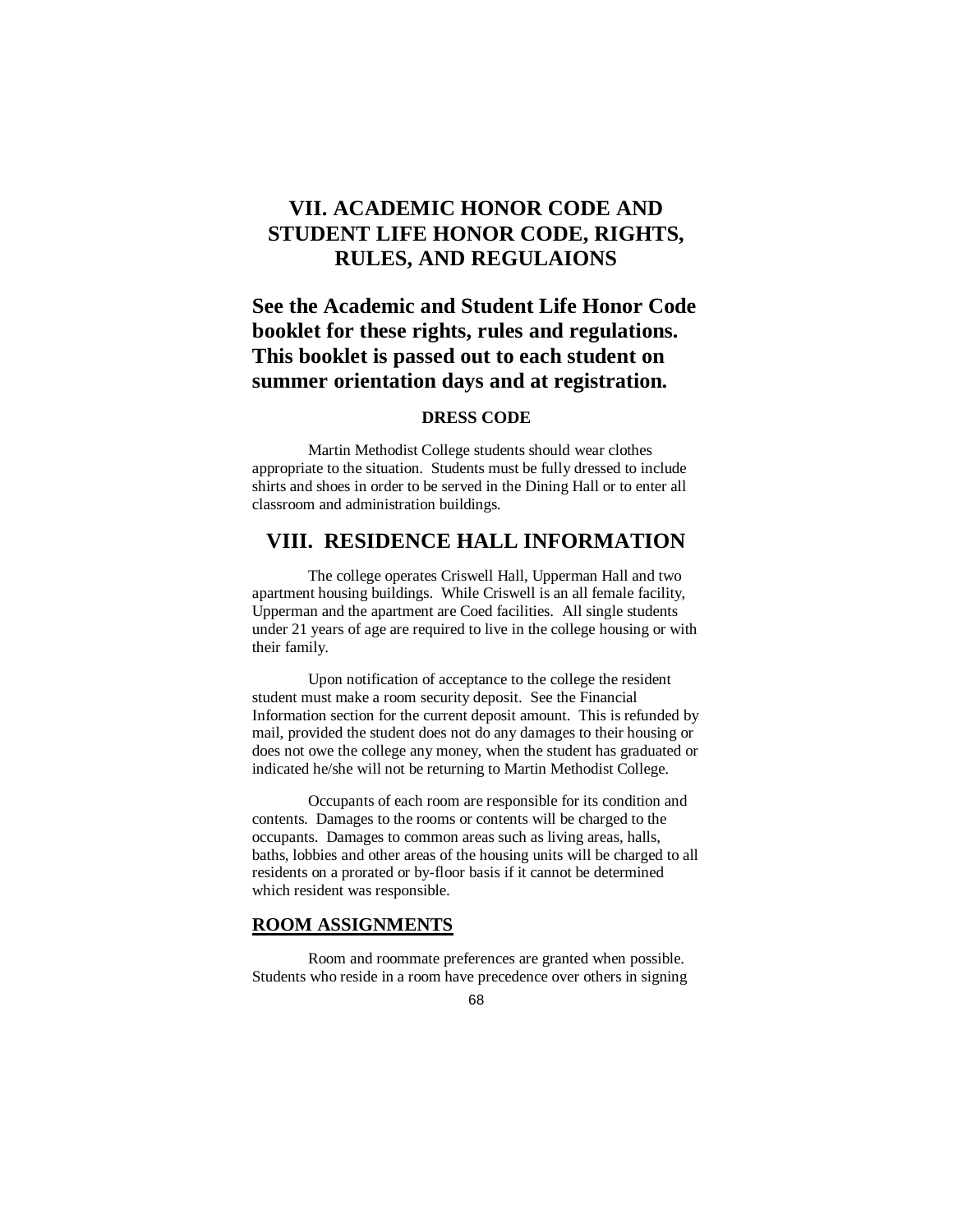up for that same room the following year. The Vice President for Campus Life assigns students who do not submit housing or roommate preferences to housing and roommate(s).

Room changes will be made only with the approval of the Vice President for Campus Life or the Director of Residential Life. Room changes will not be considered until two weeks into the semester.

See the Financial Information section for dorm and apartment charges.

Students who wish to move from the Resident Halls to the Apartments (depending on availability) will be ranked using the following criteria:

- 1. Requests must be submitted each year in writing to the Director of Residential Life by March 30<sup>th</sup>.
- 2. First priority will be given to students who have lived the longest in Criswell/Upperman (number by semesters).
- 3. First priority will be given to students with no Academic or Student Life Honor Code infractions.
- 4. For Oakwood Apartments, a student must also have a cumulative Grade Point Average of 3.3 or higher.

All students currently in the apartments must complete a request form each year by March 30<sup>th</sup> to reserve their place for the following academic year.

The College reserves the rights to exchange rooms or remove a student from campus housing when it is considered advisable or necessary.

## **SAFETY**

Students should keep their doors locked at all times when not in attendance. **THE COLLEGE IS NOT RESPONSIBLE FOR ANY LOSS OR DAMAGE TO STUDENTS' PROPERTY FOR**  ANY REASON. If loss should occur, a student should check immediately with the parent's homeowner's insurance policy to ascertain if the loss is covered. The college recommends that each student living on campus obtain some form of insurance for the items stored in their rooms.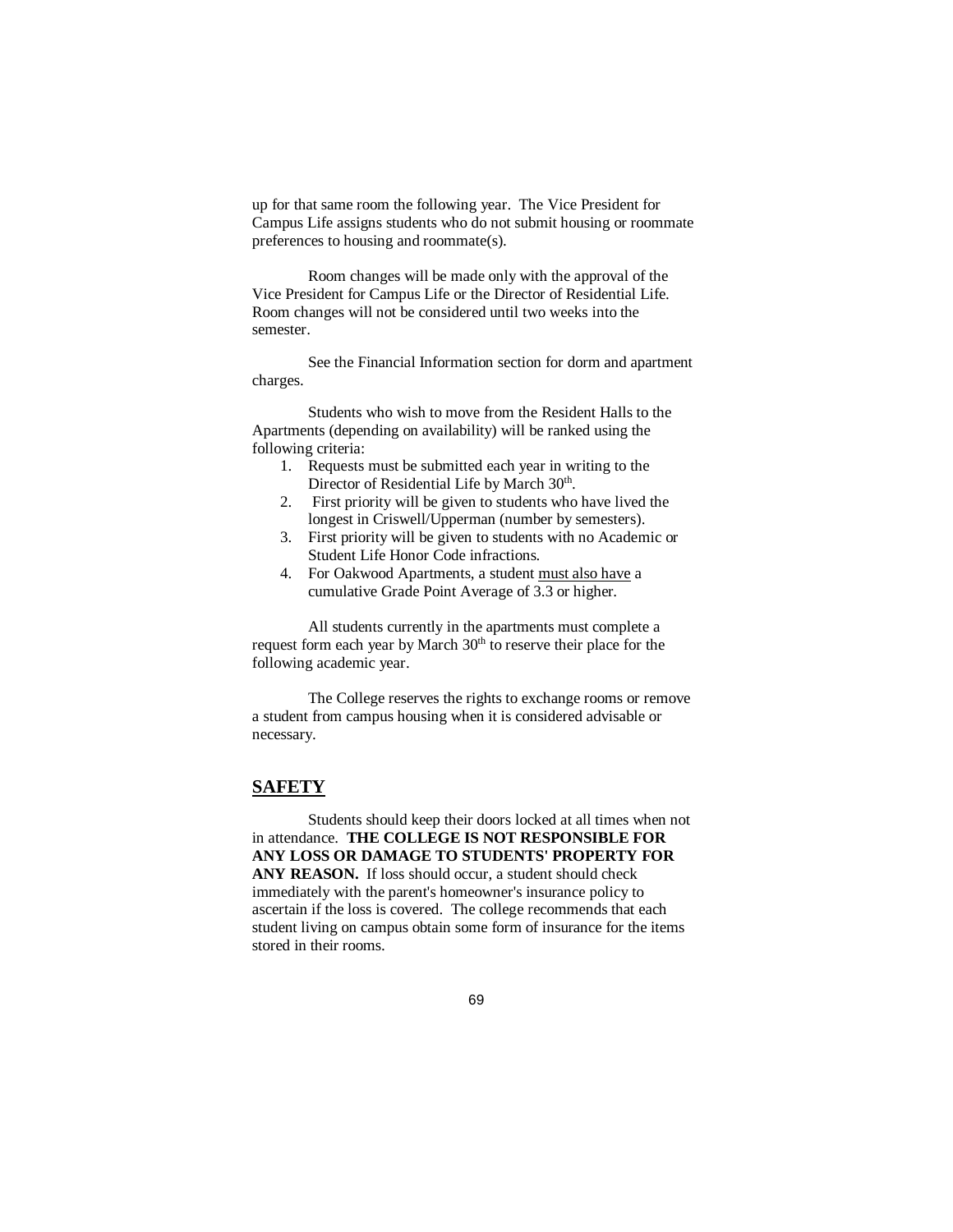The campus housing buildings are equipped with fire alarms, smoke detectors and fire extinguishers. Students are required to evacuate the building when the alarm sounds. After evacuating the Criswell and Upperman dorm students should gather at the gazebo to await instructions from the fire department or the Director of Residential Life. Apartment students should gather in the south parking lot (furthest away from the apartments) of the Christian Life Center (CLC

# **IX. CONSUMERISM**

Information of importance to students, prospective students, and families of students is contained in this handbook that is published annually and provided to all students prior to the opening of fall semester. More detailed information on faculty, college courses, and programs of study, as well as a listing of endowed scholarships can be found in the college catalogue that is provided to students at matriculation.

This section, entitled "consumerism" contains a listing and explanations of the rights to which students, our consumers, are entitled. The rights that the college strives to guarantee are:

- To a drug free campus
- To non-discrimination
- To file grievances
- To privacy of personal records
- To challenging the content of educational records
- To review the annual security report
- To be free from sexual harassment
- To review the college graduation rates
- To review the athletic gender equity, participation, financial and graduation rates
- To smoke/tobacco free campus buildings

The right to a deferment on student loans is included in the financial aid section entitled "Loan Deferment Terms".

The college has personnel available to answer questions about consumer information, financial aid information and academic information during normal operating hours 8 a.m. through 4:30 p.m. Monday – Friday. For appointments during other hours, please call to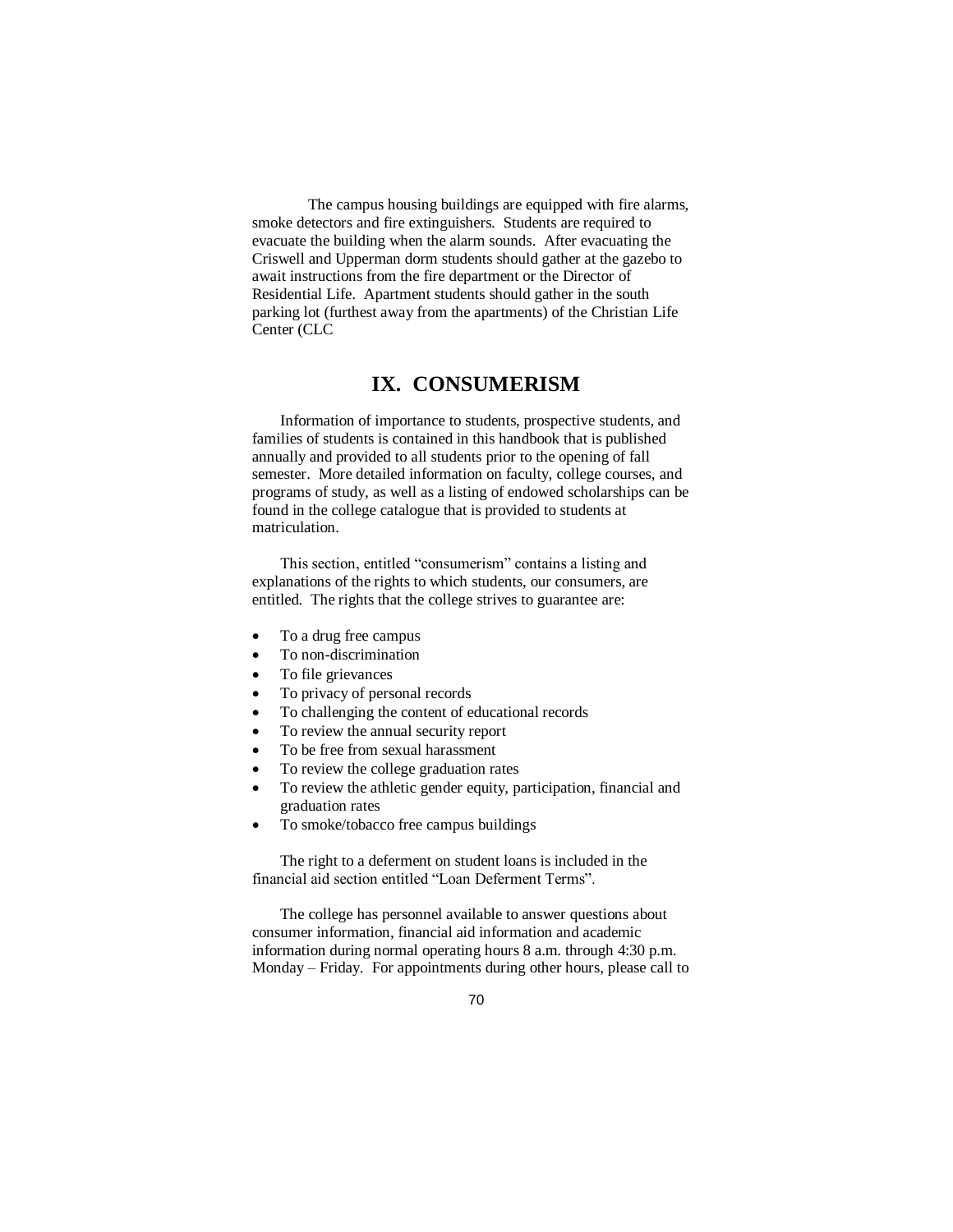schedule a time. The phone directory is located on the last page of this handbook.

## **DRUG-FREE SCHOOLS AND COMMUNITIES ACT**

Martin Methodist College has developed its drug and alcohol abuse prevention program for the safety and well being of students, employees and campus visitors.

The unlawful possession, use, or distribution of illicit drugs and alcohol by students and employees on the college property or as part of any college activity is strictly prohibited. All State or Federal laws and applicable legal sanctions including fines and jail apply. The use of illicit drugs and the abuse of alcohol are hazardous to the health and severe illness or death can result. In an effort to meet its educational responsibility to its students and employees, the college annually schedules an assembly program dedicated to drug and alcohol abuse prevention. At this required program the health risks associated with the use of illicit drugs or the abuse of alcohol will be described in detail. Information about drug and alcohol counseling, treatment or rehabilitation is available through the college counselor.

Martin Methodist College will impose disciplinary sanctions on students and employees (consistent with local, State, and Federal law) up to and including expulsion or termination of employment and referral for prosecution, for the unlawful possession, use, or distribution of illicit drugs and alcohol. Employees are required to self-report drug convictions to the Vice President for Finance and Administration.

## **EEO/TITLE IX SECTION 504 STATEMENT**

Martin Methodist College does not discriminate on the basis of race, sex, color, religion, national origin, age, handicap, or veteran status in provision of educational opportunities or employment opportunities and benefits.

MMC does not discriminate on the basis of sex or handicap in the education programs and activities that it operates, pursuant to the requirements of Title IX of the Education Amendments of 1972, Pub. L. 92-318; and Section 504 of the Rehabilitation Act of 1973, Pub. L. 93112; respectively. This policy extends to both employment and admission to the college.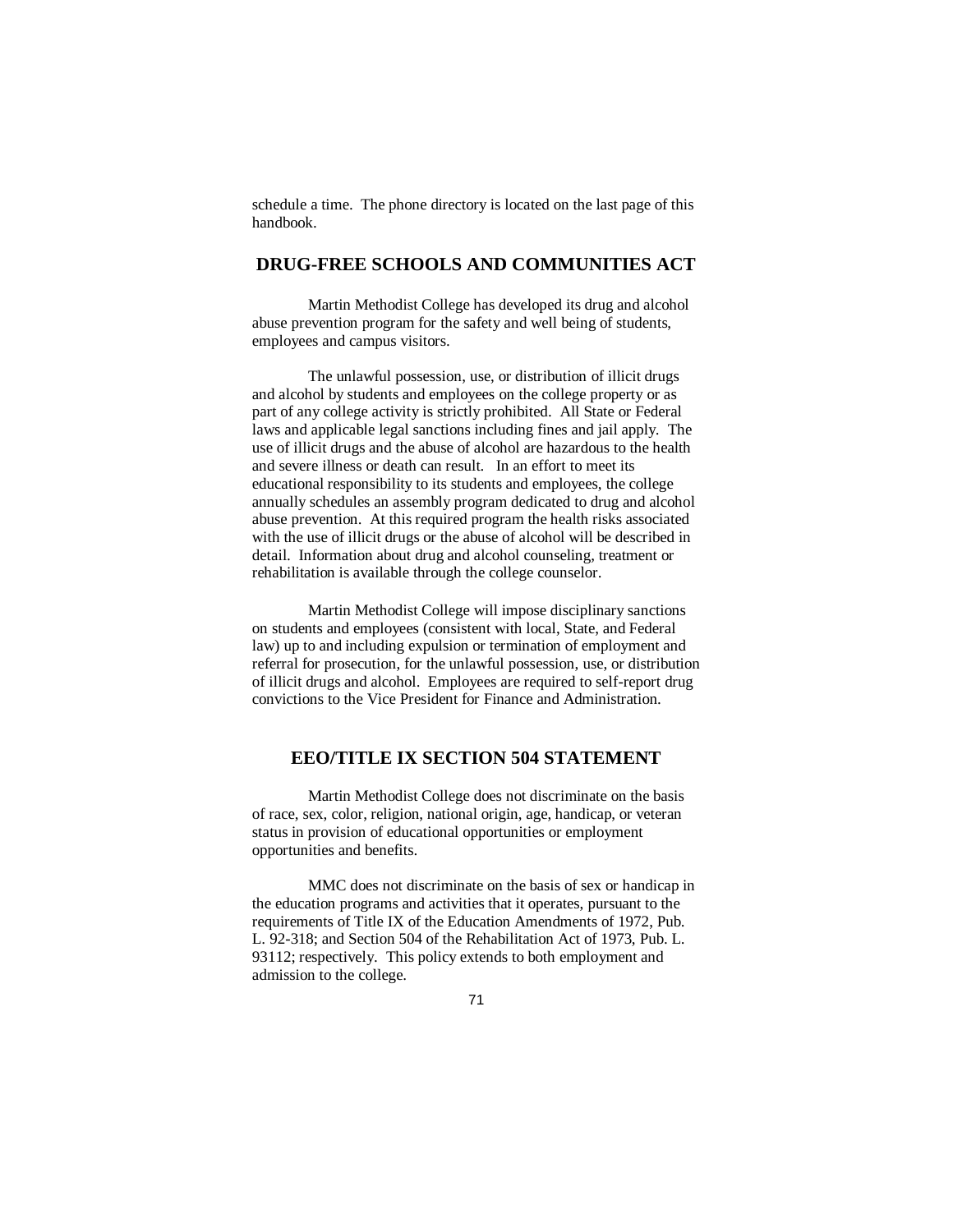Inquiries concerning Title IX and Section 504 should be directed to the Vice President for Campus Life. Charges of violation of the above policy should also be directed to the Vice President for Campus Life.

## **CONSUMER COMPLAINTS**

Martin Methodist College has established procedures for receiving and responding to complaints from students, faculty, and others and keeps records of such complaints in order to determine their frequency and nature. Martin Methodist College attempts to maintain an atmosphere that encourages students to discuss their questions and concerns with the appropriate instructors or staff members before involving others. However, should discussion not resolve a perceived problem there is an official grievance procedure. The Vice President for Campus Life is the college official responsible for assisting in this process. In certain areas there are standing committees that handle appeals e.g. Admissions and Financial Aid Appeals Committee.

#### **STUDENT GRIEVANCES**

A student grievance is any registered dissatisfaction, complaint, or injustice a person may perceive while affiliated with Martin Methodist College, either as a prospective student, currently enrolled, or recently graduated student.

MMC provides a procedure to assist faculty and students in resolving student concerns about academic integrity, policy and grades issued. The teaching faculty is responsible for issuing grades; however, students who believe a faculty member has violated their academic rights may seek recourse through the grievance procedure. This procedure also is followed if students believe they have been subjected to discrimination or harassment, their basic civil rights have been violated or their privacy has been invaded. Students can initiate grievance resolution but must attempt to resolve their grievance through the informal process first.

#### **INFORMAL PROCESS**

The student should request a conference with the instructor involved within five working days after the event occurs (or after grades are received, if this is the case). If the conference does not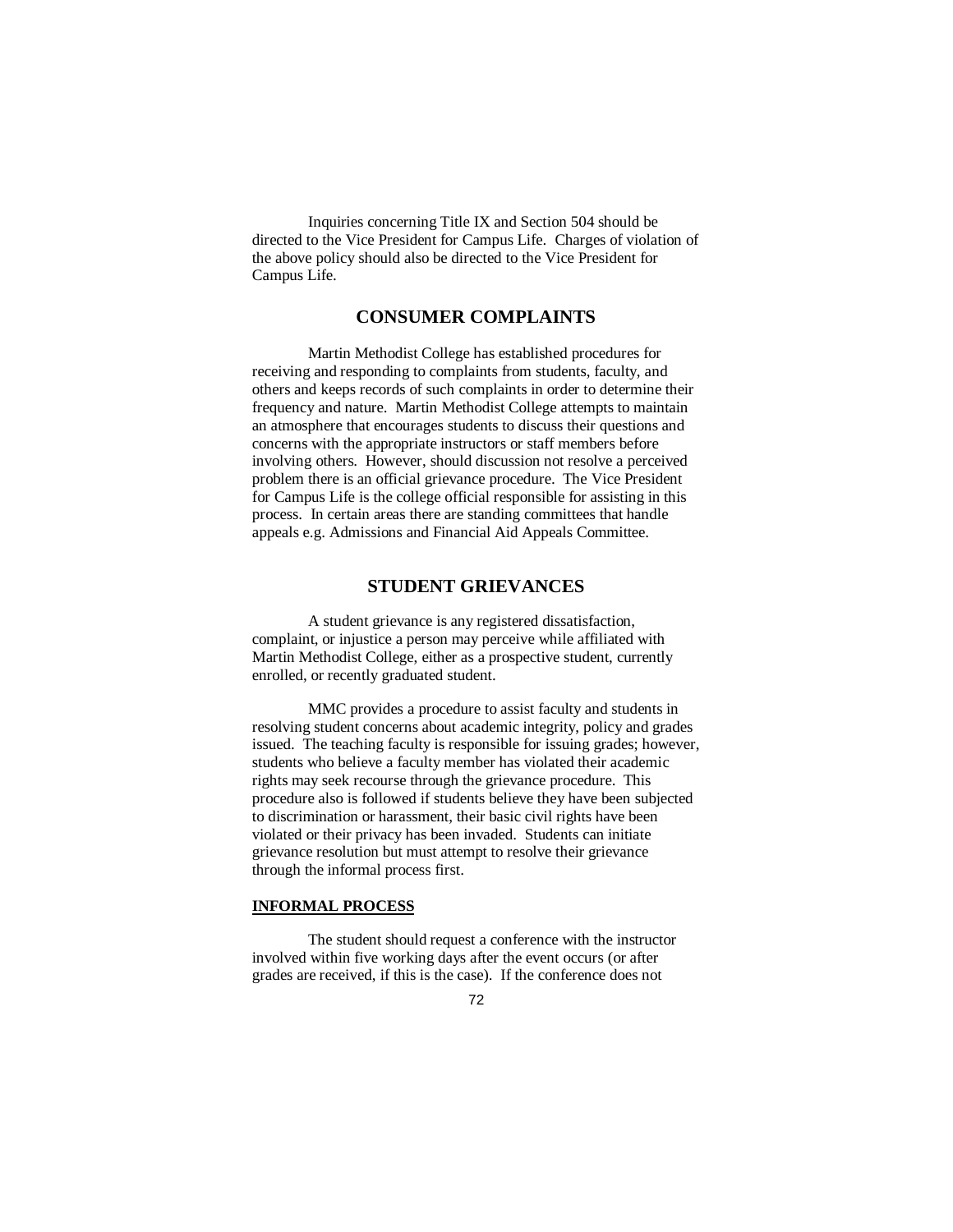resolve the dispute or problem, the student must submit a written grievance, outlining the problem to the instructor's program coordinator (these are located in the "Reference Section" in the back of the college catalogue) within five working days after meeting with the instructor. If this still does not resolve the problem, the student must submit a written grievance to the division chairperson (these are located in the "Reference Section" in the back of the college catalogue) within five working days after this meeting.

#### **FORMAL PROCESS**

A student who has completed the informal process within the specified times and is not satisfied with the results may appeal in writing to the Vice President for Academic Affairs within seven calendar days after the conference with the appropriate division chairperson. The Vice President for Academic Affairs will meet with the division chairperson to review and reach a decision regarding the grievance. This decision will be final and the student will be notified in writing within five working days.

Accurate records of all student grievances will be confidential and will be maintained by the Office of the Vice President for Campus Life. The procedure for student grievances will be consistent for all students.

Students should be aware that should they have concerns or complaints about their program or their financial aid, this institution has a complaint procedure. To the extent possible, students should seek a resolution of such matters through the institution's complaint procedure (see page 4, Grievance and Problem Resolutions) before involving others. Should the institution not be able to resolve a financial aid problem, the student may contact either the State Postsecondary Review Program office at the Tennessee Higher Education Commission at (615) 532-8276 or the federal Office of the Ombudsman at 1-202-401-4498 or toll free 1-877-557-2575 in Washington, DC.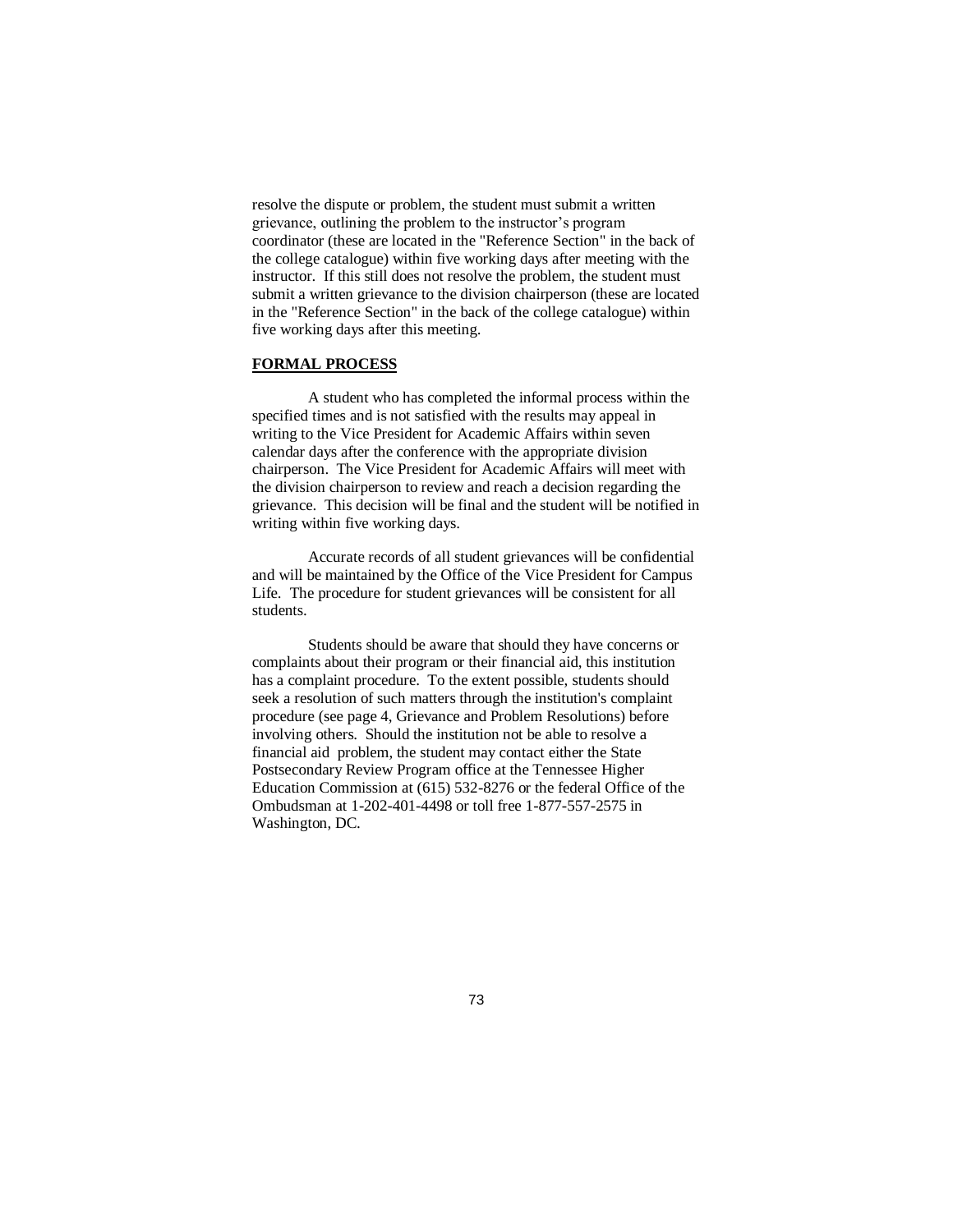# **FAMILY EDUCATIONAL RIGHTS AND PRIVACY ACT**

No part of a student's academic record will be released to anyone without written request bearing the student's personal signature, or a telegram bearing the student's name as the person making the request, or by order of a court of law. Telephone calls are not acceptable. The Registrar's Office must have the request in writing, which becomes a part the student's permanent file.

All students at Martin Methodist College are provided an opportunity to review their educational records. The term "educational records" includes those records, files, documents, and other materials that contain information directly related to the student and are maintained by Martin Methodist College. "Educational Records" do not include instructor's grade books, the records of institutional, supervisory, and administrative personnel and the administrative supportive personnel, which belong particularly to each individual and are not accessible or revealed to any other person except a substitute. In addition, the financial records of parents who have dependent students are not accessible to those same students. Furthermore, letters of recommendation written prior to January 1, 1975, are not accessible to students.

Students will be provided the opportunity for a hearing by Martin Methodist College in accordance with regulations of the Secretary of Health, Education, and Welfare, to challenge the content of the educational records, in order to insure that the records are not inaccurate, misleading, or otherwise in violation of the privacy or other rights of students. Martin Methodist College will also provide an opportunity for the correction or deletion of any such inaccurate, misleading, or otherwise inappropriate information contained in the records.

# **HOMELAND SECURITY ACT**

Martin Methodist College maintains contact with the Tennessee Office of Homeland Security and follows all guidelines issued by that office.

## **CAMPUS SECURITY INFORMATION**

MMC participates in Uniform Crime Reporting to the Tennessee Bureau of Investigation (TBI) using the TBI Tennessee Incident Based Reporting System (TIBRS). A record of crime on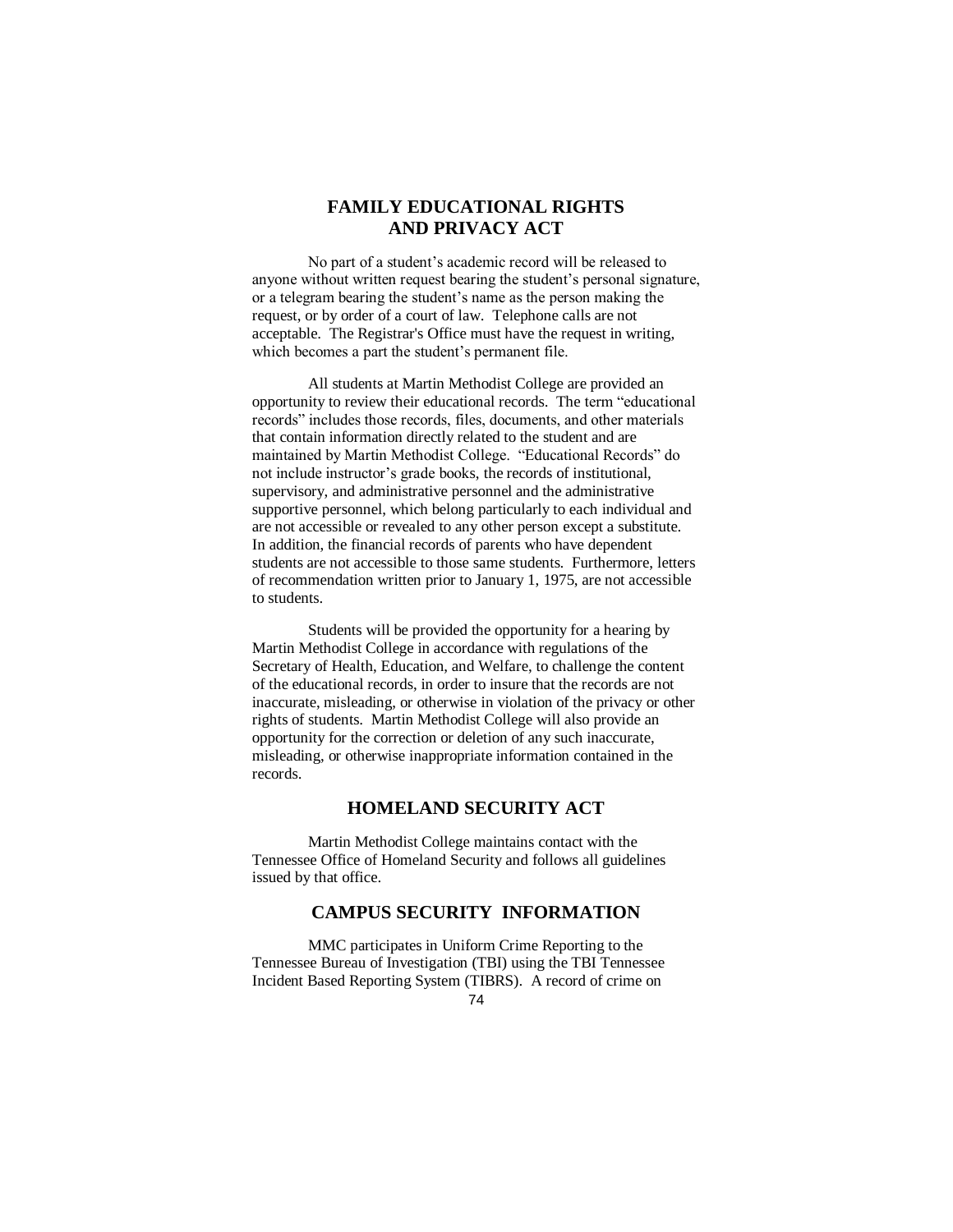campus is kept in the Campus Security Office and is available to be viewed upon request. Crime statistics for the previous four (4) years is referenced later in this section of the handbook. A copy of the statistics for MMC in the "Crime on Campus Report" published annually by the TBI is available upon request. Please contact the Campus Security Office for a copy. The phone directory is the last page in this handbook.

## A STATEMENT OF CURRENT CAMPUS POLICIES RELATING TO THE STUDENT RIGHT TO KNOW AND CAMPUS SECURITY ACT TITLE II OF PUBLIC LAW 101-542, AS AMENDED

A. Current campus policies regarding procedures and facilities for students and others to report criminal actions or other emergencies occurring on campus and policies concerning the institution's response to such reports:

Anyone becoming aware of a crime or an emergency should immediately notify the campus authority under who they are working: i.e. teacher, dorm supervisor, coach, administrator, work-study supervisor, etc. That person will notify the proper campus or local authority.

In circumstances where students are not under direct supervision they should call the 911 emergency number for police, fire department or ambulance response.

B. Current campus policies regarding security and access to campus facilities:

Campus Security checks each building on campus at closing time, monitors access to buildings, and contacts police and fire departments if necessary.

The campus is well lighted outside and a number of areas in each building remain lighted throughout the night. Campus Security is responsible for reporting any lights that are not functioning.

The Vice President for Finance and Administration monitors the issue of all keys to campus buildings and rooms. Master keys are locked in the key safe in the Business Office.

C. Campus law enforcement:

Martin Methodist College does not have its own law enforcement agency. There is a Campus Security Office located in Martin Hall.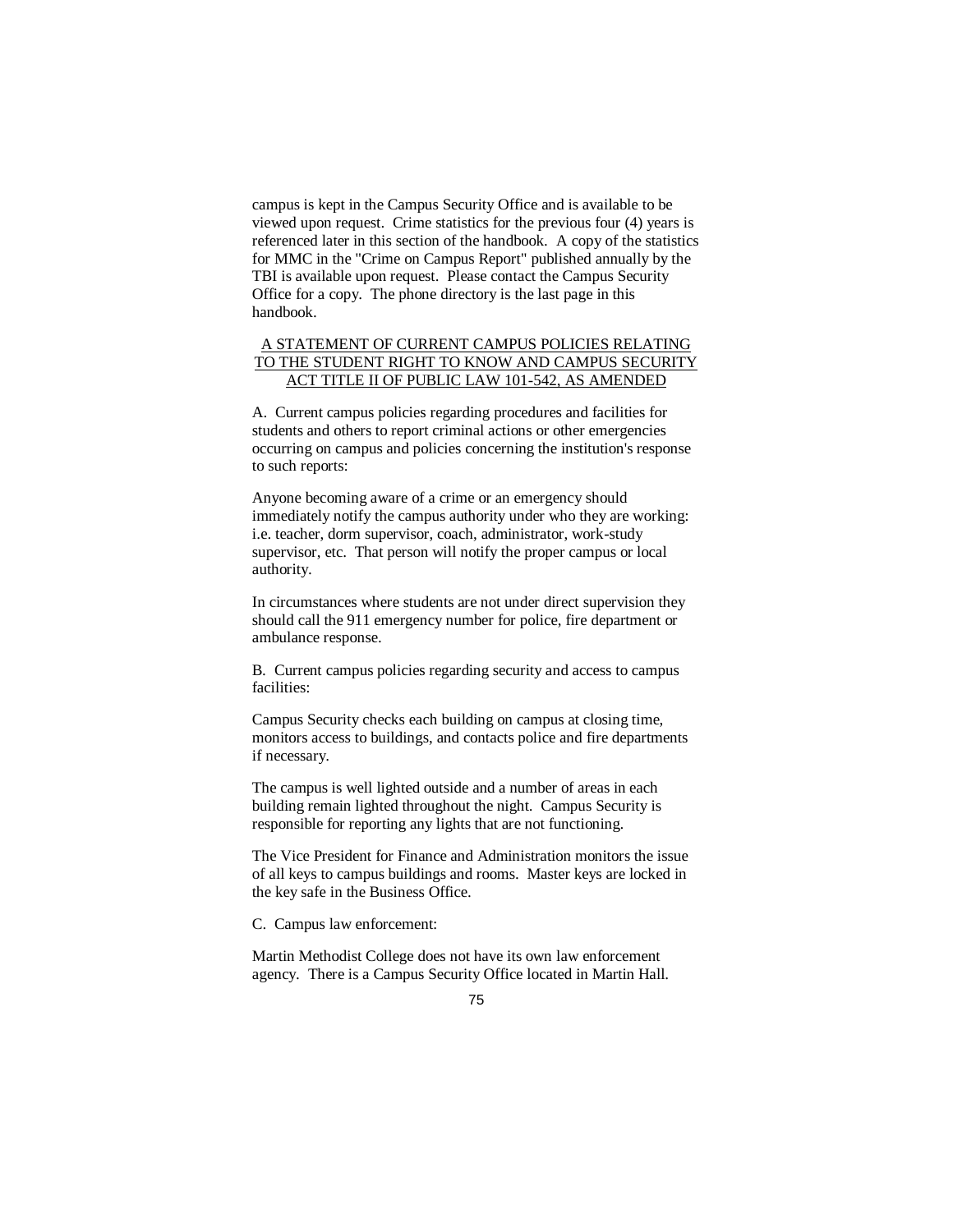The Campus Security Director, night watchmen, Resident Directors and officers of the college contact local law enforcement officers when a crime is committed or suspected.

D. Description of the type and frequency of programs designed to inform students and employees about campus security procedures:

The parents of students are written each year and advised to discuss personal security issues with their students before they leave for college.

At the beginning of each term security is discussed at required dorm meetings with resident students and at required meetings for those students who commute. In these meetings the following topics are discussed:

> safe-keeping of money and other valuables personal safety and proper locking of campus housing and vehicles

These same issues are discussed with employees of the college in executive, faculty, and staff meetings.

E. Programs designed to inform students and employees about the prevention of crimes:

Every student and every employee of the college receives a publication entitled "Campus Safety and Security Guidelines".

F. Statistics concerning the occurrence on campus for the past four years (July 1, 2011 - June 30, 2015) of the following criminal offenses reported to campus security authorities or local police agencies:

| 1. murder                     | (0) |
|-------------------------------|-----|
| 2. sex offenses (forcible)    | (0) |
| 3. sex offenses (nonforcible) | (0) |
| 4. robbery                    | (0) |
| 5. aggravated assault         | (0) |
| 6. burglary                   | (1) |
| 7. motor vehicle theft        | (0) |

G. Policy concerning off-campus student organizations:

Martin Methodist College does not sponsor any off-campus student organizations.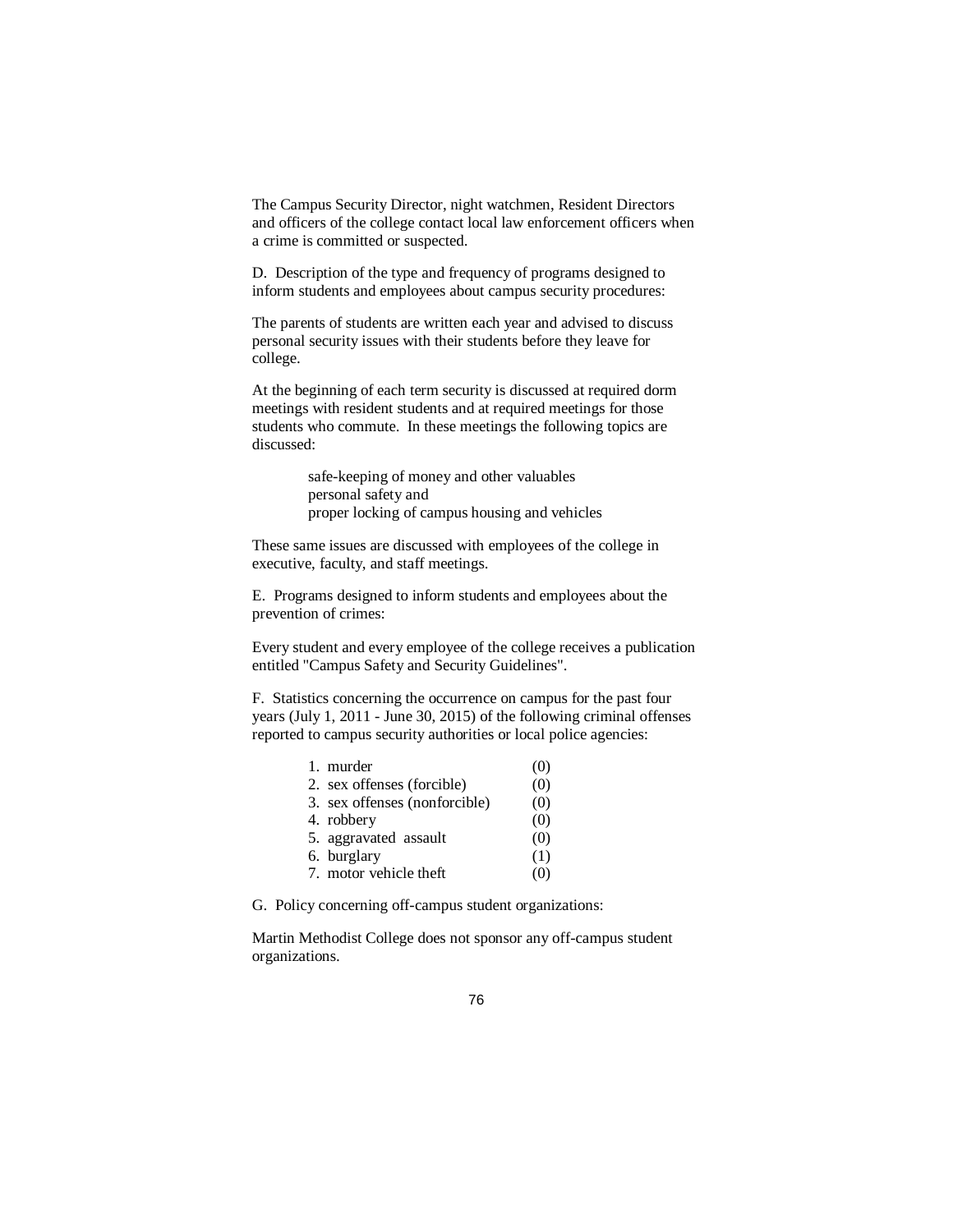H. Statistics concerning the number of arrests for the following crimes occurring on campus during the time period July 1, 20011 - June 30, 2015:

| 1. liquor law violations | (46) |
|--------------------------|------|
| 2. drug abuse violations | (6)  |
| 3. weapons possessions   | (0)  |
| 4. manslaughter          | (0)  |
| 5. arson                 | (0)  |
| 6. prejudice crimes      | (0)  |

I. Policy regarding the possession, use, and sale of alcoholic beverages, illegal drugs, firearms/weapons, arson and fireworks is listed in Section VII Academic Honor Code and Student Life Honor Code, Rights, Rules and Regulations under subheading Student Code Regulations. The Policy statement on Sexual Harassment is listed after drugs in the section already noted.

## **CAMPUS SEX CRIMES PREVENTION ACT**

The federal government requires that any person classified and registered as a state sex offender must notify the state of any institution of higher education in which the offender is a student or an employee. Martin Methodist College will disclose, within ten days, information concerning sex offenders that it receives under state sex offender registration and community notification programs. The disclosure will be by e-mail to students and employees.

# **Statement on Sexual Harassment**

Martin Methodist College (MMC) is committed to maintaining an environment free of discrimination and all forms of coercion that impede the academic freedom, security, or well-being of any member of the community. Sexual harassment is detrimental to such an environment and is unlawful. As part of this commitment, the college shall, on a regular basis, undertake to educate the whole community about sexual harassment.

## **Policy**

It is the policy of MMC that no member of the college community, including faculty, students, and staff, may sexually harass another. Sexual advances, requests for sexual favors, and other verbal or physical conduct of a sexual nature may constitute sexual harassment: 1. When submission to such conduct is made (either explicitly or implicitly) a term or condition of an individual's education or employment;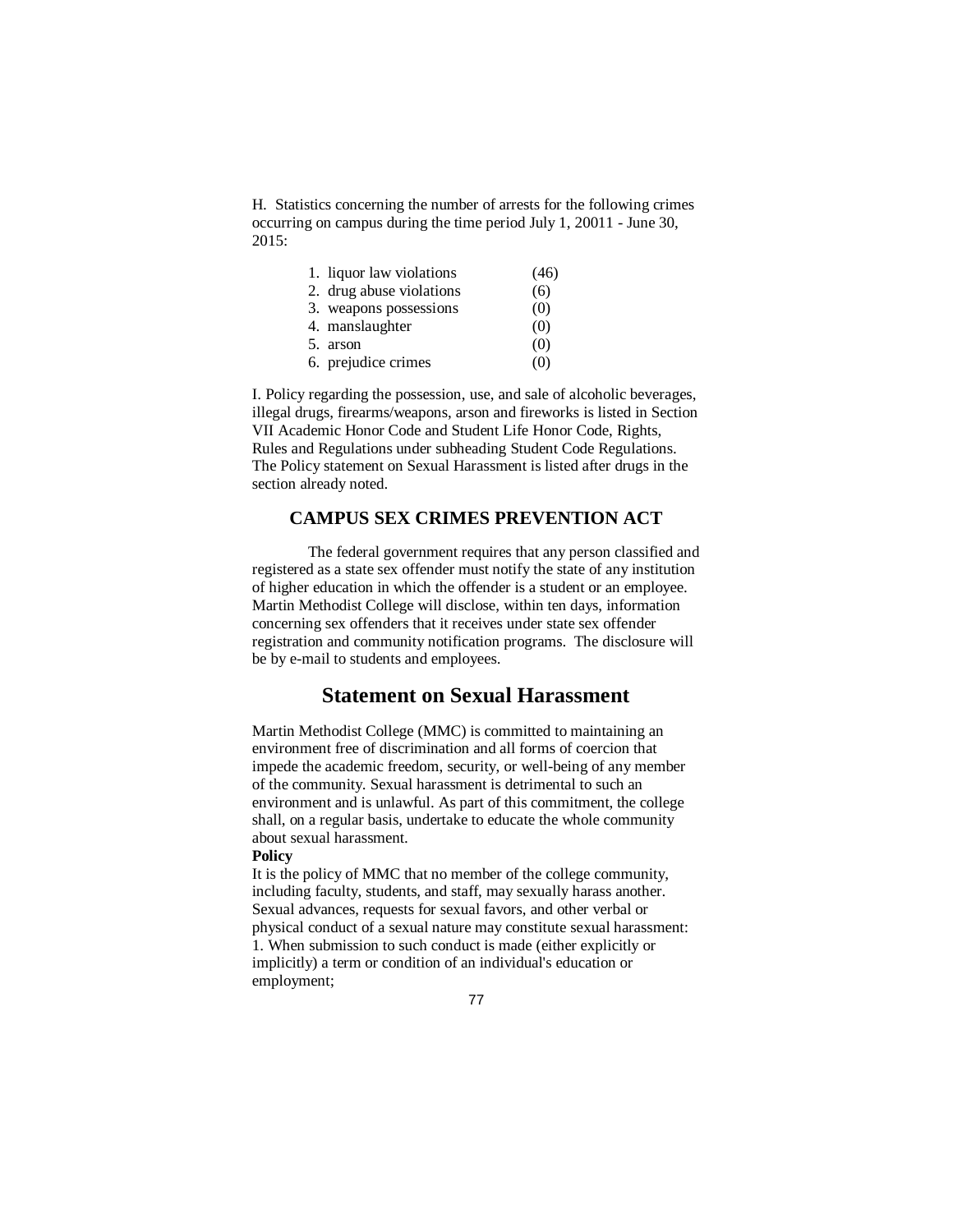2. When submission to or rejection of such conduct by an individual is used as a basis for academic or employment decisions affecting that individual; or,

3. When such conduct substantially interferes with an individual's academic or professional performance or creates a discriminatorily hostile or intimidating educational, employment, or living environment. **Grievance Procedures** 

Complaints of sexual harassment made against members of the faculty should be lodged with the Provost or her/his designated appointee. Complaints made against members of the staff should be lodged with the Assistant Vice President for Human Resources & Operations. Complaints made against students should be lodged with the Vice President for Campus Life & Enrollment Management or her or his designee. Insofar as feasible, complaints shall be investigated by the officers of the college or their designees in confidence. *Any retaliation against an individual who has lodged a complaint of sexual harassment or retaliation against individuals for cooperating with an investigation of alleged sexual harassment is unlawful and will result in severe discipline.* Attempts to resolve complaints of sexual harassment through conciliation and other informal means shall be made, if appropriate, by the Provost, Assistant Vice President for Human Resources & Operations or Vice President for Campus Life &

Enrollment Management or their designees.

If conciliation measures fail, the Provost, Assistant Vice President for Human Resources & Operations, Vice President for Campus Life & Enrollment Management, or other designees, shall initiate any of the following procedures:

• If the subject of the complaint is a member of the faculty, the

"Review and Appeals Procedures for Certain Faculty Grievances."

• If the subject of the complaint is a staff member, the Employee

Grievance Procedure (see staff handbook, page 39).

• If the subject of the complaint is a student, the procedures set forth in the Honor Code Booklet.

## **Interpretive Comments**

Sexual harassment may range from overt acts of sexual coercion, including rape, to more subtle indications of sexual hostility that may or may not be unlawful. It is the intention of these "Interpretive Comments" to provide examples (but not a definitive or exhaustive list) of conduct that constitutes sexual harassment.

Demands for sexual favors in exchange for better grades or job security are examples of the most overt sexual harassment. Milder suggestions that academic or employment conditions may improve if the relationship assumes a sexual character also constitute sexual harassment. Any negative consequences resulting from an individual's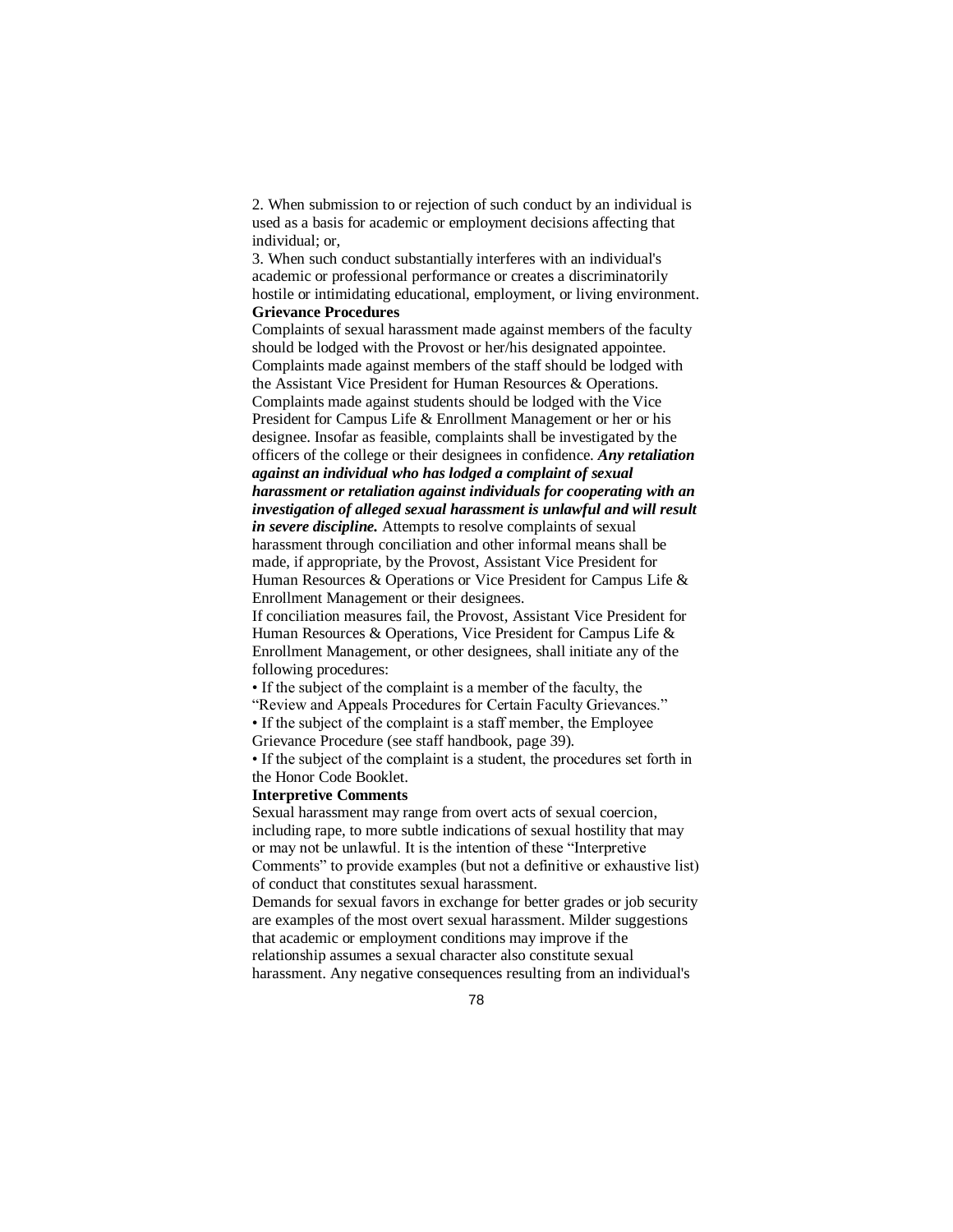rejection of advances (such as lowered grades, expressions of hostility, or more difficult work conditions) are also indicia of improper harassment.

Harassing behavior is not limited to requests for sexual favors. It includes other unwelcome sexual conduct that can, depending on the circumstances, take the following forms: verbal, such as sexual innuendo, insults, demeaning comments or jokes about gender-specific traits, etc.; non-verbal, such as obscene gestures, whistling, etc.; and physical, such as touching, brushing the body, pinching, etc. Such behaviors can interfere with an individual's performance, create a hostile or intimidating environment, or indicate discriminatory hostility.

Perhaps the most difficult question related to sexual harassment concerns intimate relationships between two individuals, one of whom is in a position of authority (e.g., between a faculty member and a student, a supervisor and an employee, an administrator and faculty member, senior faculty and junior faculty). It is incumbent upon those with authority not to abuse, or give the appearance of abusing, the power with which they are entrusted.

Amorous relationships that might be appropriate under other circumstances always threaten the integrity of the educational process when they occur between instructor or administrator and any student for whom he or she has direct professional responsibility. Administrators and faculty should be aware that any romantic involvement with students, or others under their authority, potentially subjects them to internal discipline or liability, particularly if a complaint is initiated by the student or employee. Accordingly, faculty and administrators are strongly discouraged from maintaining romantic or sexual relationships with students and faculty are expressly prohibited from engaging in romantic or sexual contact with students with whom they have a concurrent academic relationship. It is not advisable (or possible) to formulate a policy so specific that all conceivable incidents are clearly included or excluded from the definition of sexual harassment. Individual cases will be addressed through proper grievance channels. Decisions about alleged improper conduct and determinations of appropriate action by the institution will be made on a case-by-case basis. Such action may range from a reprimand or counseling to termination of employment, and may include such other forms of disciplinary action, as the college may deem necessary under the circumstances.

#### **Sexual Harassment by Visitors**

An important area of concern relates to visitors to the campus. The college does not approve of sexual harassment by individuals visiting students or attending MMC functions. However, it does not have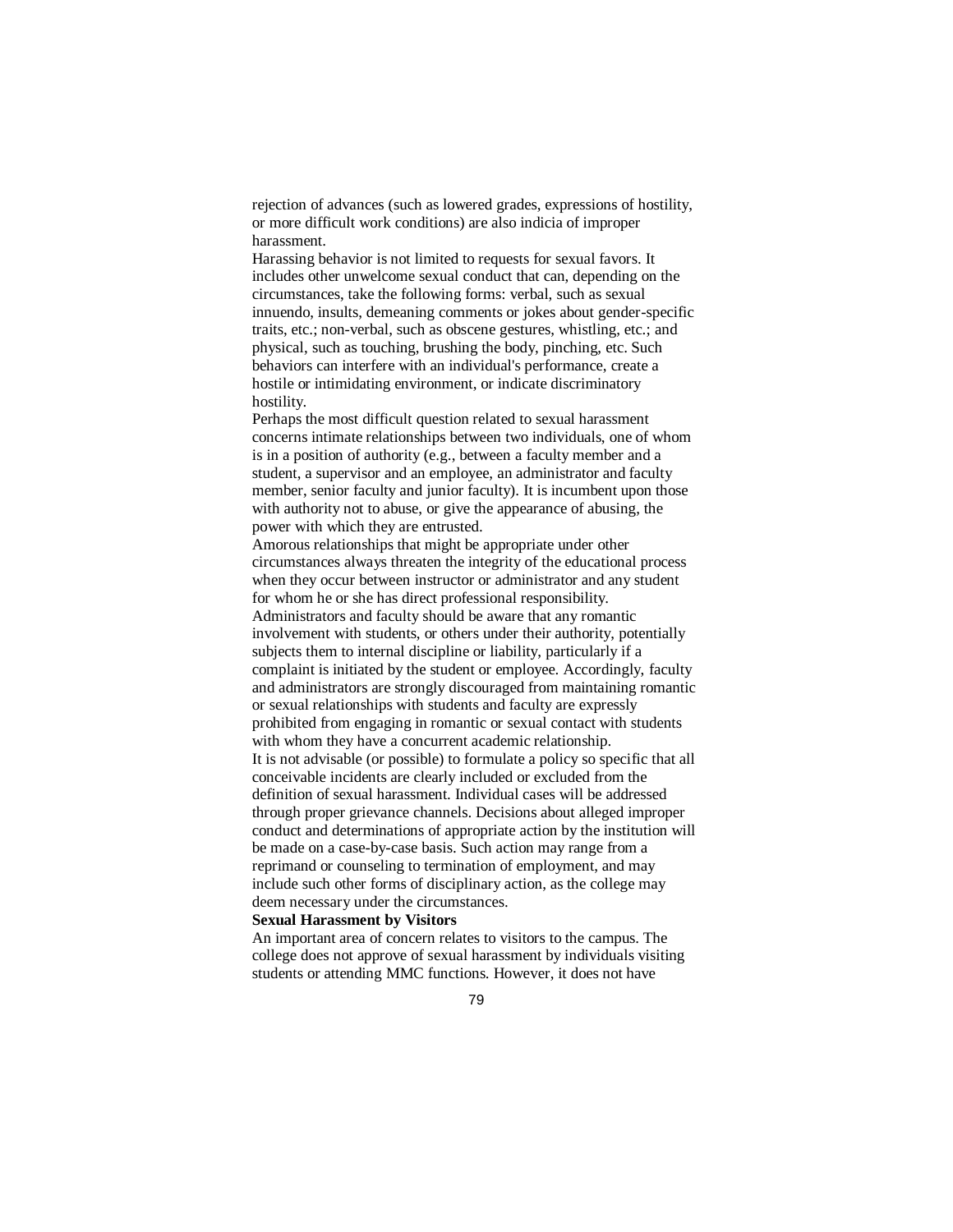jurisdiction to enforce this policy beyond members of the community (as defined in the policy). If anyone is the victim of sexual harassment by visitors, she or he should call Public Safety, who will escort the offending visitor off campus and/or take other appropriate action. If visitors' behavior is illegal (e.g., disturbing of the peace, vandalism, sexual assault, etc.), they are subject to arrest. The best way to reduce sexual harassment by visitors is for all members of the community is to make it clear that such behavior is not acceptable at MMC.

#### **Contact List**

If you would like to file a complaint of sexual harassment, you may do so by contacting the appropriate individual listed below: *For complaints made against members of the faculty:*  Dr. Judy B. Cheatham Provost Colonial Hall 931-363-9823

# **CAMPUS SMOKING POLICY**

Because tobacco products and smoke, even secondhand smoke, has been linked to long-term health problems, Martin Methodist College has adopted the following policy to assist in safeguarding the health and well being of students, employees, and campus visitors.

The College Campus is smoke free except in outdoor designated smoking areas. All college facilities are tobacco free. No smoking, chewing tobacco or tobacco products are allowed in the classroom buildings, bookstore, gymnasiums, campus housing, Dining Hall, SUB, or administrative buildings.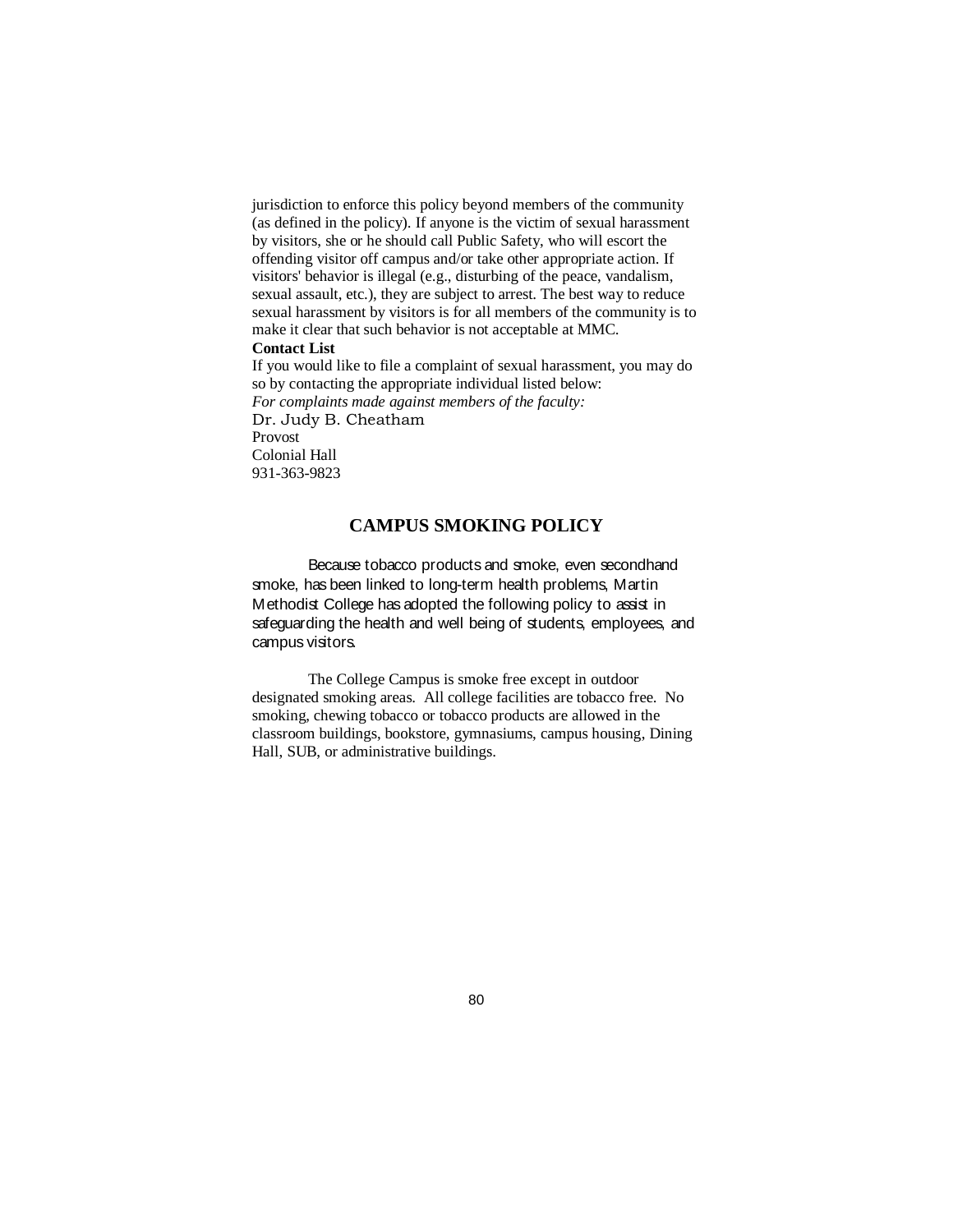## **ATHLETIC DISCLOSURE\*\***

Martin Methodist College annually reports on its commitment to gender equality in athletics. The report is filed with the United States Department of Education each October for the year ending June 30. The contact person for a copy of or question pertaining to the report is Jeff Bain, Director of Athletics, phone (931) 363-9872.

Martin participates in the NAIA, Division I and fields six men's teams and seven women's teams and one co-ed team for the academic year of 2012-13.

| <b>Athletic Teams</b> | <b>Men Participants</b> | <b>Women Participants</b> |
|-----------------------|-------------------------|---------------------------|
| Baseball              | 35                      |                           |
| Basketball            | 19                      | 19                        |
| Bowling               | 11                      | 10                        |
| Golf                  | 11                      | 8                         |
| Soccer                | 21                      | 17                        |
| Softball              |                         | 19                        |
| Tennis                | 6                       | 6                         |
| Volleyball            |                         | 23                        |
| Cheer                 | 14                      | 14                        |
|                       | 117                     | 116                       |

The total expenses for all teams for the year ending June 30, 2013, was \$3,364,264 with \$1,559,467 funding the male teams and \$1,684,686 funding female teams, and \$120,111 expenses not attributable to a particular sport or sports. Total revenue from athletics was \$3,420,157 with \$1,661,281 raised from men's sports and \$1,689,076 from women's sports, and \$69,800 revenues not attributable to a particular sport or sports. Athletically related student aid was \$2,266,145 with \$1,106,153 awarded to men's teams and \$1,159,987 to women's teams. Recruiting expenses were \$25,158 with \$10,163 utilized for male teams and \$14,995 used to recruit members of female teams.

To review the entire equity report, totaling sixteen pages, the Athletic Director can be contacted at (931) 363-9872. A paper copy can be provided upon request.

### **\*\*INFORMATION ON THE 2013-14 YEAR WAS NOT AVAILABLE AT PUBLICATION. CONTACT JEFF BAIN, ATHLETIC DIRECTOR, FOR WHERE THIS INFORMATION IS POSTED ON THE MMC WEBSITE.**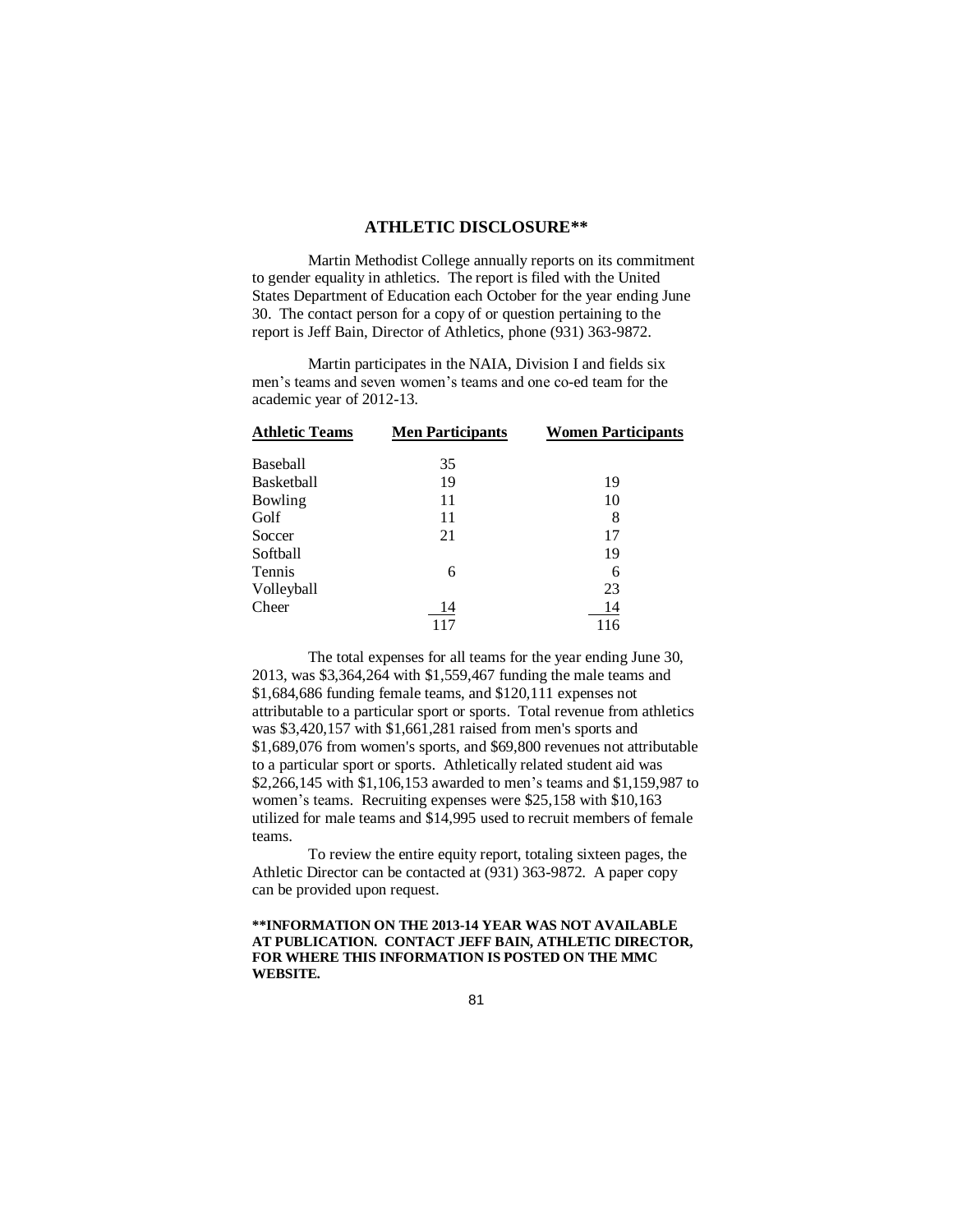## **STUDENT'S RIGHT TO KNOW INFORMATION**

#### **Graduation Rates**

Graduation rate information is available on request from the Office of Academic Affairs. See the Vice President for Institutional Research and Effectiveness.

Martin Methodist College reports graduation data to the U.S. Department of Education using the Integrated Postsecondary Education Data Systems (IPEDS) Web-based Data Collection System's Graduation Rate Survey (GRS). The graduation rate of those entering the college in 2009 and graduating with a bachelor's degree by 2015 is 43%.

The total number of students enrolled for the 2014-15 academic year was 1176. Of these students, 927 were full time and 362 were residential. There were 476 new incoming students. Of these 396 were freshman and 80 were transfer students. The degrees conferred at the 2015 graduation are as follows:

| A.A. Degrees                   | х   |
|--------------------------------|-----|
| <b>B.S. Degrees</b>            | 92  |
| <b>B.A.</b> Degrees            | 10  |
| B.B.A. Degrees                 | 34  |
| B.S.N. Degrees                 | 56  |
| <b>Total Degrees Conferred</b> | 200 |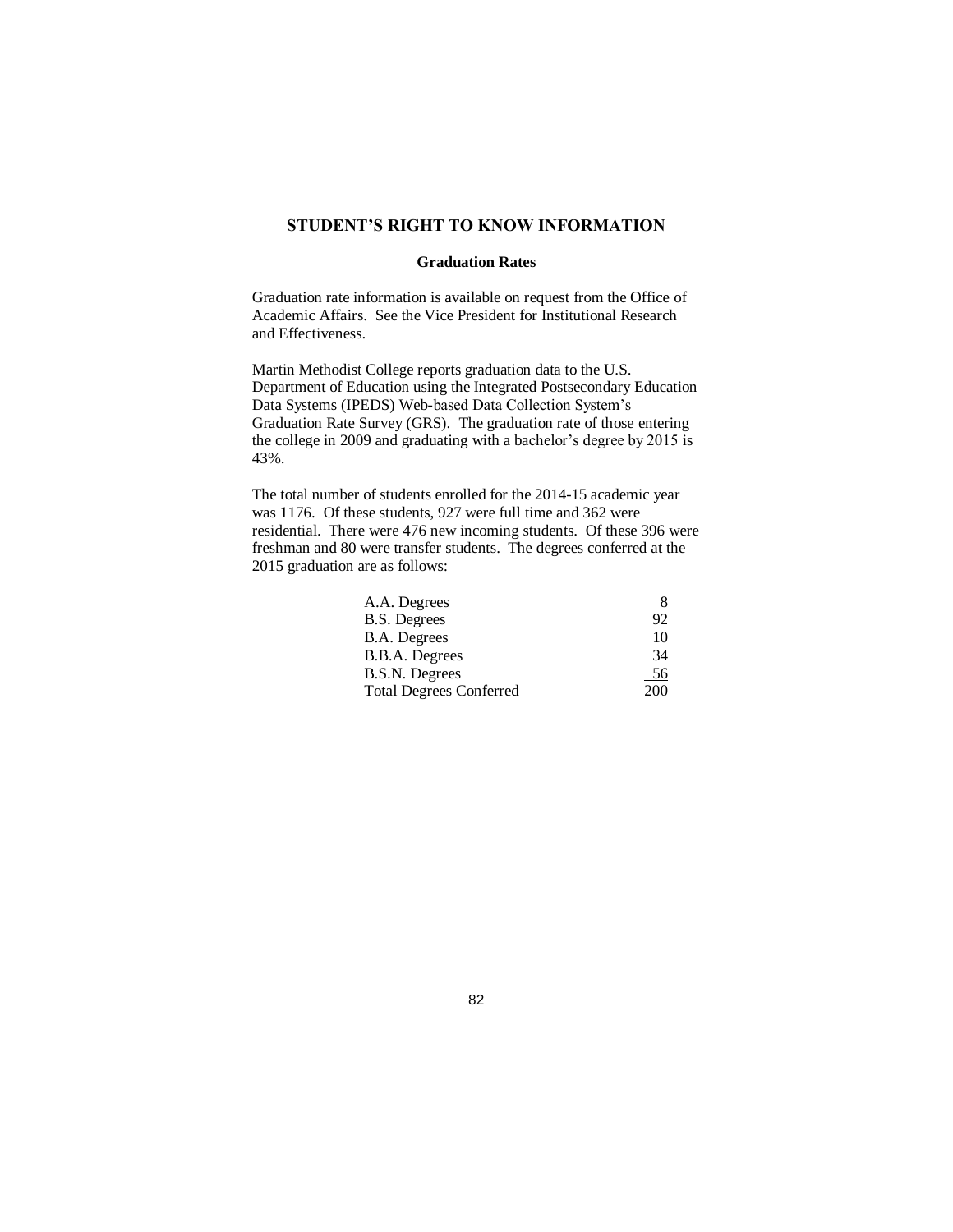# **DIRECTORY OF SERVICES**

(All numbers begin with area code 931)

| Apartment Resident Director, Mr. Pat Ford, Bldg B                   | 424-2031 |
|---------------------------------------------------------------------|----------|
| Academic Affairs, Dr. Judy B. Cheatham, Colonial Hall               | 363-9823 |
| Administrative Software, TBA, Martin Hall                           | 424-7362 |
| Admissions, Robby Shelton, Colonial Hall                            | 363-9890 |
| Alumni, Ms. Edna Luna, Colonial Hall                                | 363-9824 |
| Ms. Sally Phelps, Colonial Hall                                     | 363-9814 |
| Athletic Director, Mr. Jeff Bain, CLC                               | 363-9872 |
| Athletic Promotion, Ms. Brynn Wade, CLC                             | 424-7374 |
| Baseball, Coach Kelly Bratton, CLC                                  | 363-9827 |
| Bowling, TBA, CLC                                                   | 424-7381 |
| Cheerleading, Coaches Micah and Monica Hartsfield, CLC 424-7387     |          |
| Golf, Coach Matt Rackley, CLC                                       | 363-9872 |
| Men's Basketball, Coach Scott Combs, CLC                            | 363-9826 |
| Men's Soccer, Coach Chris Leonardi, CLC                             | 363-9880 |
| Softball, Coach Brandi Paul, CLC                                    | 363-9879 |
| Sports Information, Mr. Wade Neely, CLC                             | 363-9883 |
| Sports Medicine, Mr. Grant Fairchild, CLC                           | 363-9874 |
| Tennis, Coach Melinda Sevier, CLC                                   | 363-9885 |
| Volleyball, Coach, Coach Alison Williams, CLC                       | 363-9878 |
| Women's Basketball, Coach Kyle Bent, CLC                            | 363-9829 |
| Women's Soccer, Coach Tyson John, CLC                               | 363-9884 |
| Aquatic Center, Mr. Matthew Davis, CLC                              | 424-2007 |
| Bookstore Counter, Flower St.                                       | 424-4053 |
| Bookstore Manager, Ms. Margaret Jackson, Flower St.                 | 363-9836 |
| Business Office, Mr. David Stephens, Colonial Hall                  | 363-9865 |
| Calendars, Ms. Robin Hood, Colonial Hall                            | 363-9800 |
| Campus Crime Statistics, TBA, Martin Hall                           | 309-0112 |
| Campus Housing, Mr. Robby Shelton, Colonial Hall                    | 363-9890 |
| Campus Services Director, Mr. Jess Dicus, Martin Hall               | 424-7356 |
| Campus Security Director, TBA, Martin Hall                          | 363-9871 |
| Center for Church Leadership, Dr. Ed Trimmer, CCL House             | 363-9864 |
| Changes in Course of Study, Academic Office, Colonial Hall 363-9823 |          |
| Christian Life Center, Ms. Brynn Wade, CLC                          | 424-7374 |
| Christian Life Center Lobby, Staff Attendants, CLC                  | 363-9830 |
| Class Absence, Course Instructor                                    |          |
| Clinic, Dr. Candy Johnson, House on W. Madison near Apts. 424-7338  |          |
| Consumer Information, Mr. Robby Shelton, Colonial Hall              | 363-9890 |
| Counseling Services, Rev. Laura Kirkpatrick, CCL House              | 363-9825 |
| Criswell Hall Resident Director, Ms. Katherine Hamill               | 424-7400 |
| Dean of Students, Dr. Jack Gregory, Student Services Bldg.          | 363-9816 |